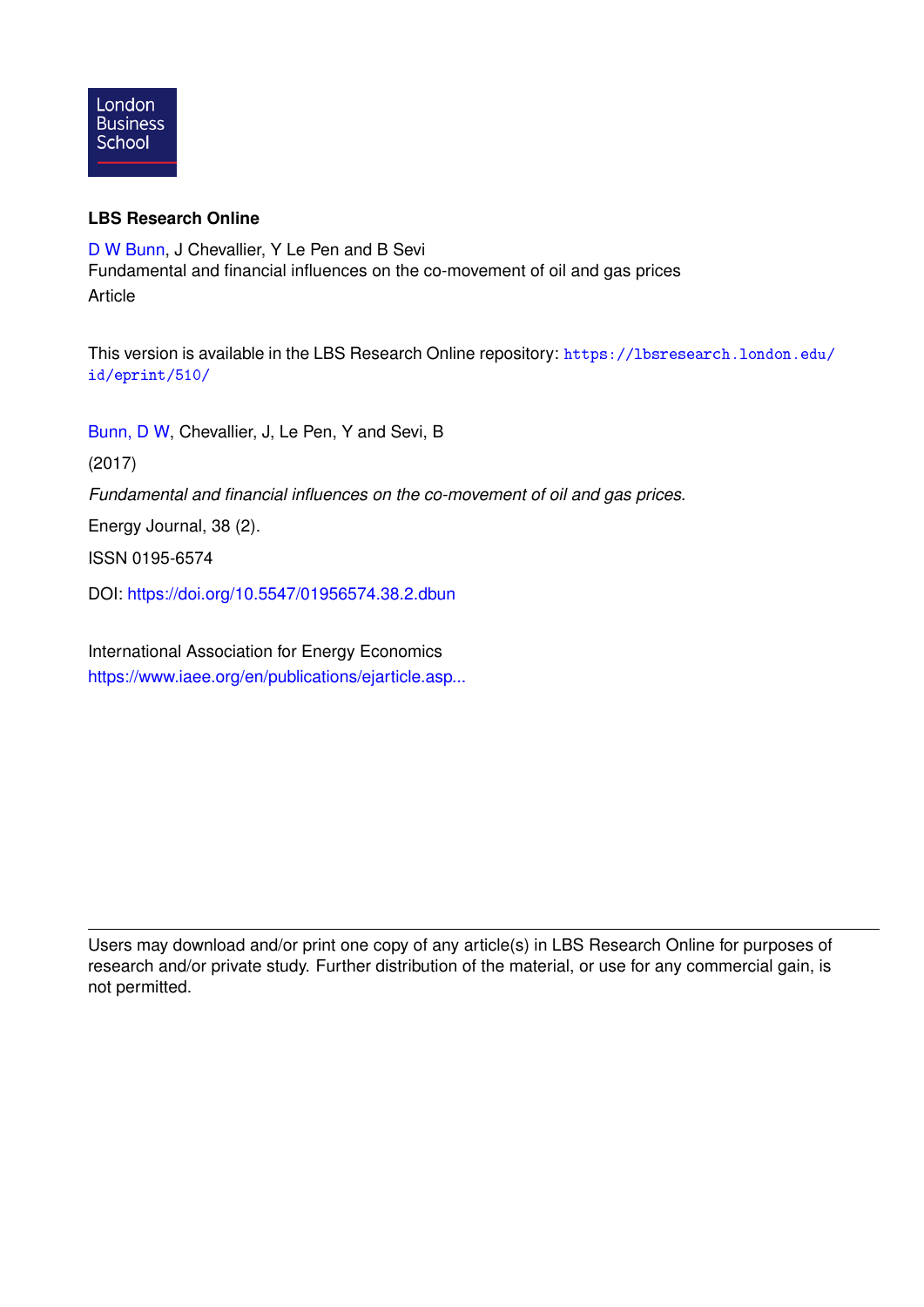# **Fundamental and Financial Influences on the Co-movement of Oil and Gas Prices**

|                        | Derek Bunn <sup>*</sup> Julien Chevallier <sup>†</sup> Yannick Le Pen <sup>‡</sup> |                       | Benoît Sévi <sup>§</sup>   |
|------------------------|------------------------------------------------------------------------------------|-----------------------|----------------------------|
| London                 | Université                                                                         | Université            | $Aix$ -Marseille           |
| <i>Business School</i> | Paris 8                                                                            | <i>Paris Dauphine</i> | <i>School of Economics</i> |

This version: September 6, 2013

#### **Abstract**

As both speculative and hedging financial flows into commodity futures are expected to link commodity price formation more strongly to equity indices, we investigate whether these processes also create increased correlation amongst the commodities themselves. Considering U.S. oil and gas futures, using the large approximate factor models methodology we investigate whether common factors derived from a large international dataset of real and nominal macro variables are able to explain both returns and whether, beyond these fundamental common factors, the residuals remain correlated. We further investigate a possible explanation for this residual correlation by using some proxies for hedging and speculative activity, showing that speculation increases and hedging reduces the inter-commodity correlations.

*JEL Classification*: C22, C32, G15, E17

*Keywords*: Oil Futures, Gas Futures, Common Factors, Approximate Factor Models, Excess Comove-

ment

<sup>∗</sup>London Business School, Sussex Place, Regent's Park, London NW1 4SA, United Kingdom. Email: dbunn@london.edu

<sup>&</sup>lt;sup>†</sup>Université Paris 8, LED. 2 rue de la Liberté, 93526 Saint-Denis Cedex, France. Email: julien.chevallier04@univ-paris8.fr

<sup>&</sup>lt;sup>‡</sup>Université Paris-Dauphine, LEDa-CGEMP, Place du Maréchal de Lattre de Tassigny, 75775 Paris Cedex 16, France. Email: yannick.le pen@dauphine.fr

<sup>&</sup>lt;sup>§</sup>GREQAM, Development and International Finance Department, Aix-Marseille Université, Château La Farge - Route des Milles, 13290 Les Milles Aix-en-Provence, France. Email: benoit.sevi@gmail.com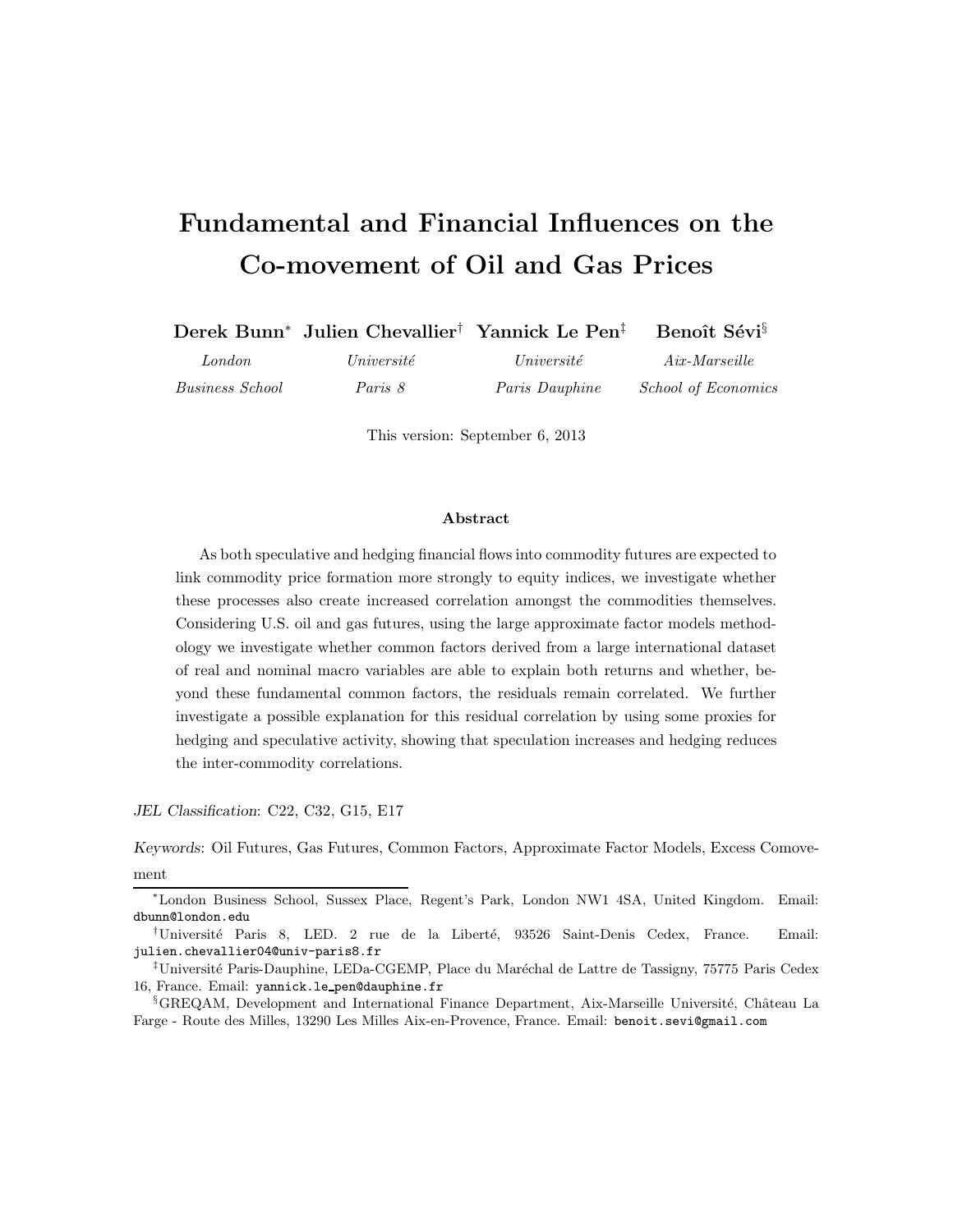#### **1 Introduction**

Whilst the evolution and volatility of commodity prices have always presented hedging and risk management concerns to producers and consumers, the so-called "financialization" of commodities through the active involvement of investors and speculators adds a new ingredient to the complexity of their price formations. This theme of increased investment and speculative activity in commodities became especially topical in relation to oil price behavior in the first decade of this century, with a view emerging that the financial effects may be substantial in linking commodity price indices to speculative volumes and to equity indices, but only alongside the changes in global economic fundamentals (Hamilton, 2009; Kilian, 2009; Tang and Xiong, 2012). For the individual commodities, however, whilst questions still remain on the relative effects of fundamental drivers and financial market activity, there is, in addition, a more subtle aspect relating to the changes in the relationships amongst the commodities themselves. If two or more commodities are part of the same asset class, traded perhaps as part of a commodity index, then it is plausible to expect that extra financial activity will further increase their correlation beyond that already attributable to their product fundamentals. This expectation now appears to follow as a conjecture from various strands of theoretical and empirical research. Thus, as a result of information frictions and adaptive learning from prices, more financial trading may increase the link between commodities and equity market indices, inducing a pro-cyclical tendency (e.g. Singleton, 2013), which would plausibly also manifest a greater co-movement amongst the commodities involved. Furthermore, capital frictions have been shown to influence risk premia in commodity futures (e.g. Acharya et al, 2013) and the consequent limits to arbitrage may again influence the correlations amongst commodities in the same asset class. More directly, it has been shown in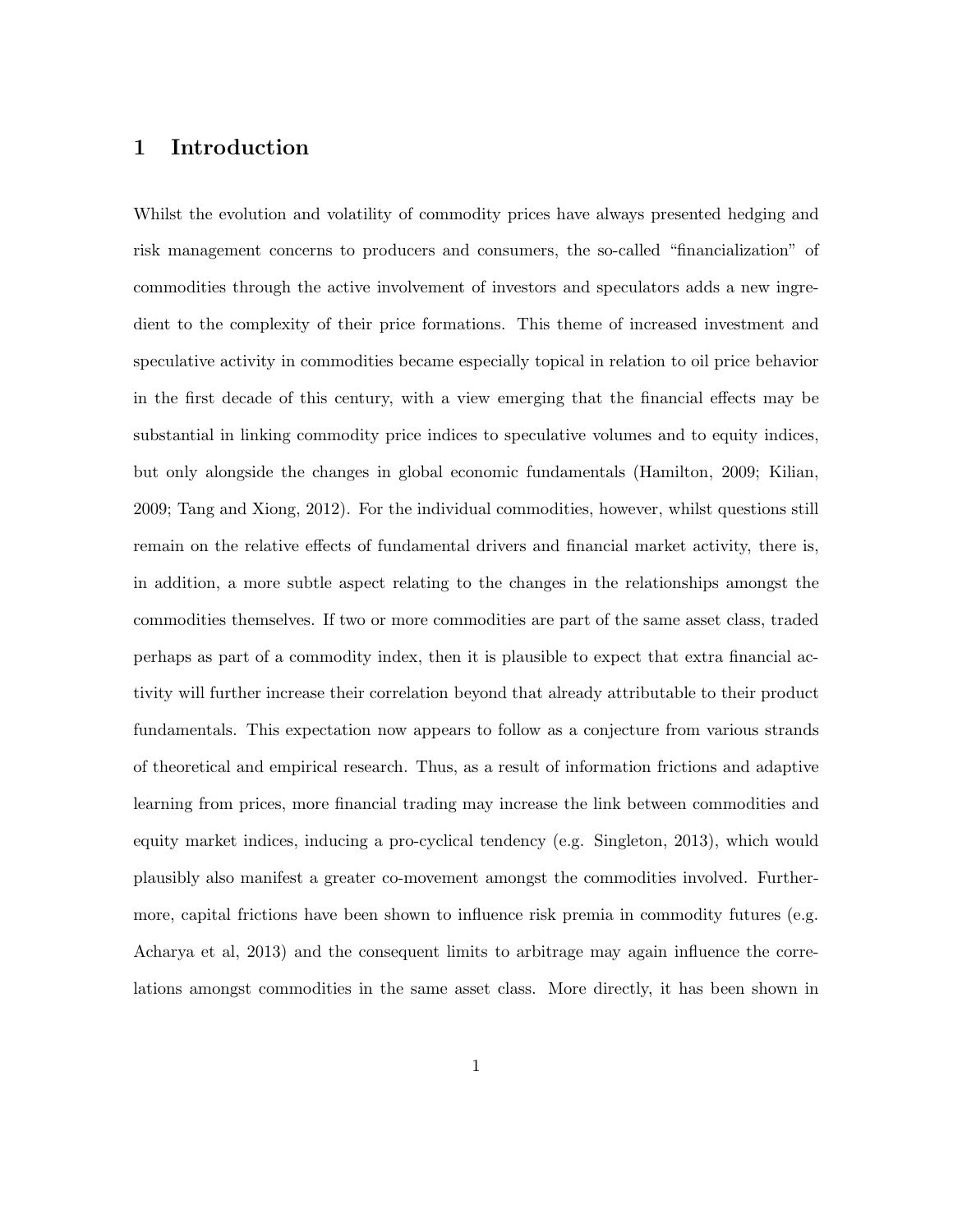general that as the objective function of investors becomes compromised by a need to outperform benchmark indices, index-focussed trading increases the correlations between asset prices comprising the indices (e.g. Basak and Pavlova, 2013).

In order to test whether co-movement amongst heavily traded commodities is being significantly influenced by financial factors, it is therefore clearly necessary to do so in the context of a comprehensive representation of the underlying fundamental factors which may link their price behavior. With commodities being primary goods, global economic factors must therefore be fully specified in the modeling. We approach this methodological challenge by means of a filtration of commodity returns through a large approximate factor model, to explore common fundamental factors, followed by analysis of the effects of hedging and speculative trading proxies on the residual co-movements. As an application area, energy commodities are particularly amenable to this research question and we analyse an important pair of energy products, crude oil and natural gas, which are of substantial economic impact and predominate within the commodity indices (e.g. GSCI).

As a topical area, the fundamental aspects of the link between oil and gas prices have engaged substantial commentary and analysis. In general, the conventional view was one of strong linkage, as in Serletis and Herbert (1999), mainly because of the history of product substitution between gas and fuel oil (e.g. for power generation, industrial boilers). Furthermore, especially within Continental Europe and South-East Asia, as well as elsewhere, the development of gas pipelines by the upstream oil producers had generally been associated with long-term gas contracts, index-linked to crude oil prices. Against this, there are some different market features. Oil markets are part of broader international markets, while natural gas markets are essentially regional. Surplus production of natural gas may arise since it is a co-product of oil. Gas supply is more inelastic than oil in the short-term, partly because of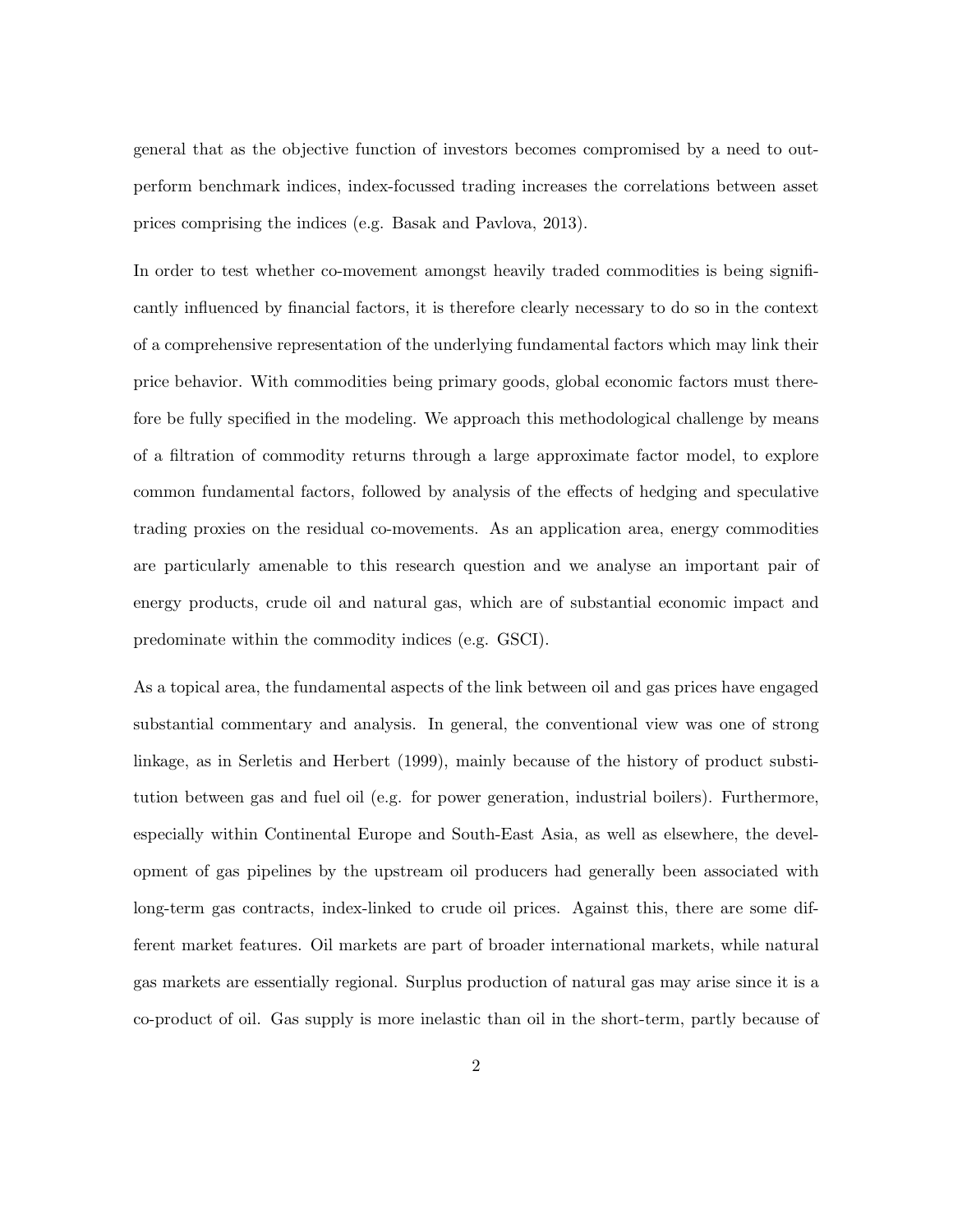production and delivery logistics (Villar and Joutz (2006)); likewise gas demand is less elastic because of its substantial component of residential heating (Ewing et al. (2002)) compared to the high transportation component for oil. Finally, more recent data suggests that linkages may have weakened with the advent of shale gas and, looking beyond the US, with the continuing deregulation of energy markets worldwide (Ramberg and Parsons (2012)).

In such a changing and multifaceted context of fundamental influences, empirical analysis has unsurprisingly revealed mixed results concerning the existence of a long-term relationship between gas and oil. From a cointegration framework, Serletis and Herbert (1999) identified shared trends among the U.S. Henry Hub natural gas price and the fuel oil price during 1996- 1997, as did Villar and Joutz (2006) for the Henry Hub natural gas price and the West Texas Intermediate (WTI) crude oil price during 1989-2005. They identified a stable relationship between oil and gas prices, despite periods where they may have appeared to 'decouple'. By using error correction models, Bachmeier and Griffin (2006) also found evidence of market integration among primary energy fuels in the U.S. during 1990-2004. Their analysis confirmed that oil and natural gas prices were cointegrated in the long run and exhibited strong evidence of market integration. Furthermore, Brown and Yücel (2008) showed that movements in crude oil prices had a prominent role in shaping natural gas prices in the U.S., once other drivers such as weather, seasonality, storage, and production disruptions have been taken into account. Yet, also based on vector error-correction models and common cycle tests, Serletis and Rangel-Ruiz (2004) claimed that Henry Hub and WTI did not have common price cycles, and that progressive decoupling of US energy prices was a result of deregulation. Furthermore, Hartley et al. (2008) found evidence that the link between natural gas and crude oil prices in the U.S. was indirect, acting through competition at the margin between natural gas and residual fuel oil (being the price of the main competitive oil product). More precisely,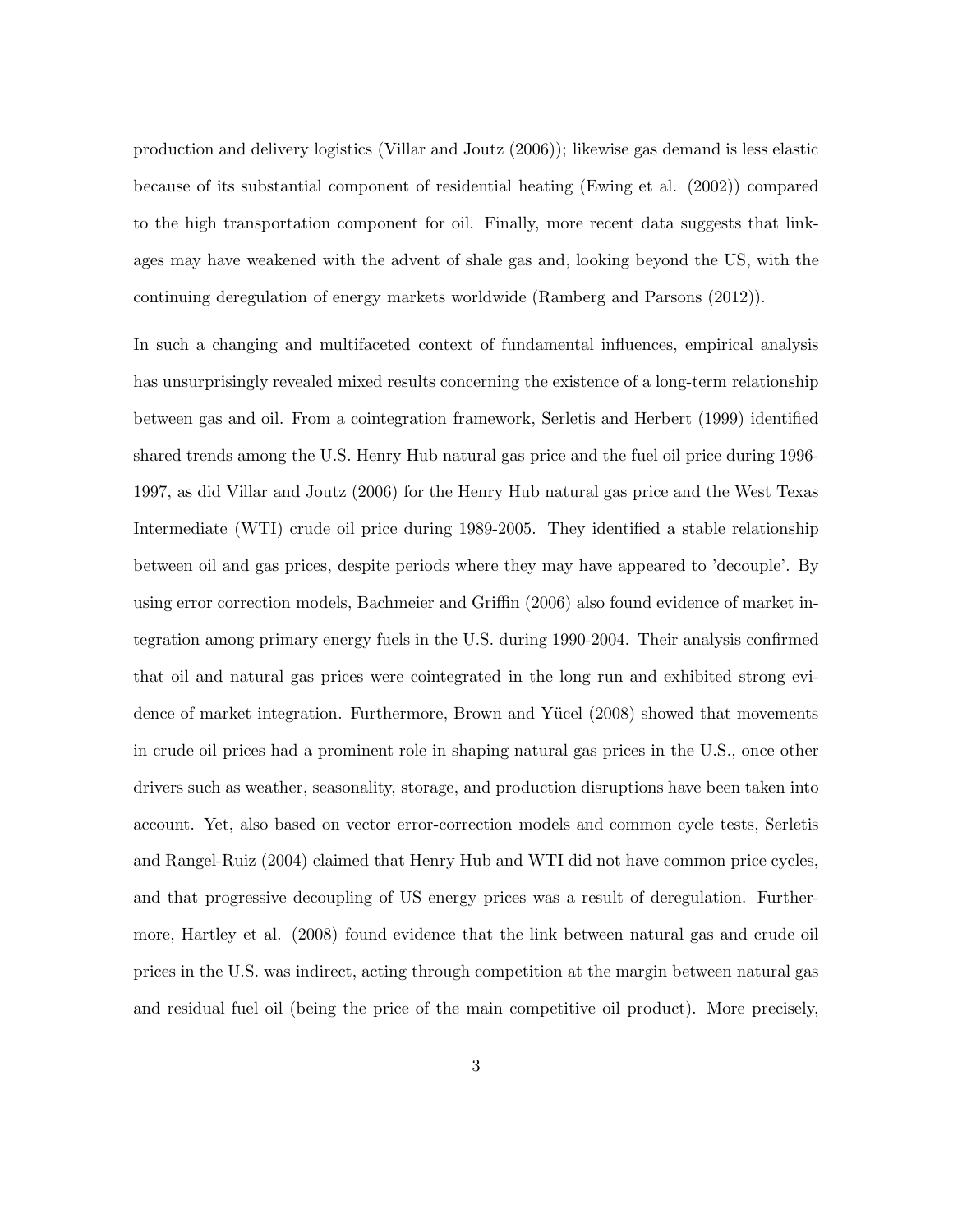the residual fuel oil price caused movements in the natural gas price, while the converse was not true.<sup>1</sup>

Despite this large body of work on market integration between gas and oil, the cointegration approach appears too restrictive for our purposes. In seeking to go beyond tests for linkage and dynamic error correction, we a looking to identify what may be the common underlying factors of co-movement in these two commodities, amongst an extensive set of global macro variables, as well as with regard to financial hedging and speculative proxies. To find the common factors, we use the large approximate factor model methodology following Stock and Watson (1999, 2002a,b, 2006); Bai and Ng (2008). Large approximate factor models have been used in a number of financial applications, with, in particular, Ludvigson and Ng (2007, 2009, 2010) investigating the risk-return trade-off and the bond premium. Thus, in our study, we extract from a large dataset of macroeconomic and financial variables the factors that are able to explain oil and gas returns in the U.S. futures markets. We show that a few factors can explain a significant proportion of both returns, which is an indication of similar fundamentals for oil and gas dynamics. This appears to be the first study aiming at explaining oil and gas returns with factors extracted from a large dataset. Furthermore, compared to the wellknown dataset by Stock and Watson (2002a,b), ours also includes variables from emerging economies known to contribute to the price formation of market for energy commodities. Indeed, we find that the factor with the highest explanatory power for oil is mostly connected with real macroeconomic variables from emerging countries. Furthermore, we show that the correlation between the unexplained parts of the returns (residuals after filtration by the factors) can be explained by trading activity proxies, which would be consistent with the

<sup>&</sup>lt;sup>1</sup>Several cointegration studies have also investigated the relationship between oil and gas prices in the UK, where a fully liberalized, actively traded, gas market has existed since the early 1990s. Panagiotidis and Rutledge (2007) found a linear relationship between UK gas prices and Brent oil price during 1996-2003.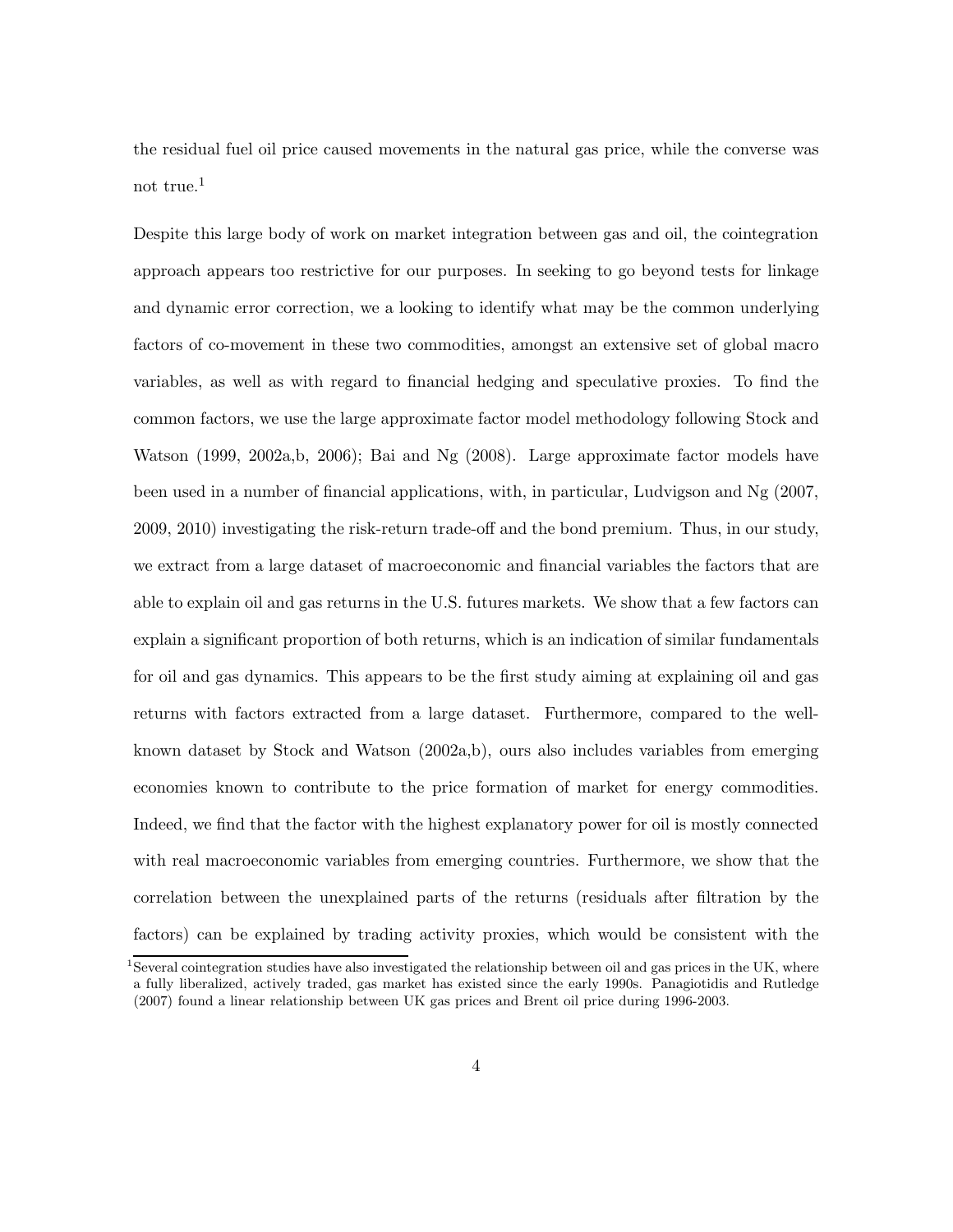financialization conjecture for related energy commodities. In particular, we find that the speculative activities increase the correlations, whereas the hedging activities reduce it.

The remainder of the paper is structured as follows. Section 2 presents the dataset and Section 3 reviews the approximate factor modeling methodology. Section 4 reports the empirical analysis of oil and gas returns using this methodology and Section 5 contains the analysis of residual autocorrelation. Section 6 focuses on the trading activity proxies and Section 7 concludes.

#### **2 Data**

We look at the main global oil and natural gas prices from the U.S. The natural gas futures are the Henry Hub price in \$/MMBTU, whilst the crude oil futures are the WTI prices in \$/BBL. The dataset is composed of 196 monthly observations from  $01/11/1993$  to  $01/03/2010$ . Raw prices and returns are respectively displayed in Figures 1 and 2.

Descriptive statistics for returns are reported in Table 1. These statistics show evidence of excess kurtosis for each return series. Returns also record a negative skewness for crude oil but not natural gas. The Jarque-Bera test rejects the hypothesis of a Gaussian distribution for each return. Heteroskedasticity is present in the data, which may explain the non-normality. Oil and gas prices have unit roots and are cointegrated. The raw correlation between U.S. crude oil and natural gas returns is positive and significant (as judged by the p-value).

Whilst the cointegration tests established the linkages, to understand the common macro drivers more explicitly, factors are extracted from 187 macroeconomic and financial variables representative of developed and emerging countries. Our dataset differs in its composition from the widely known large factor datasets of Stock and Watson (2005) and Ludvigson and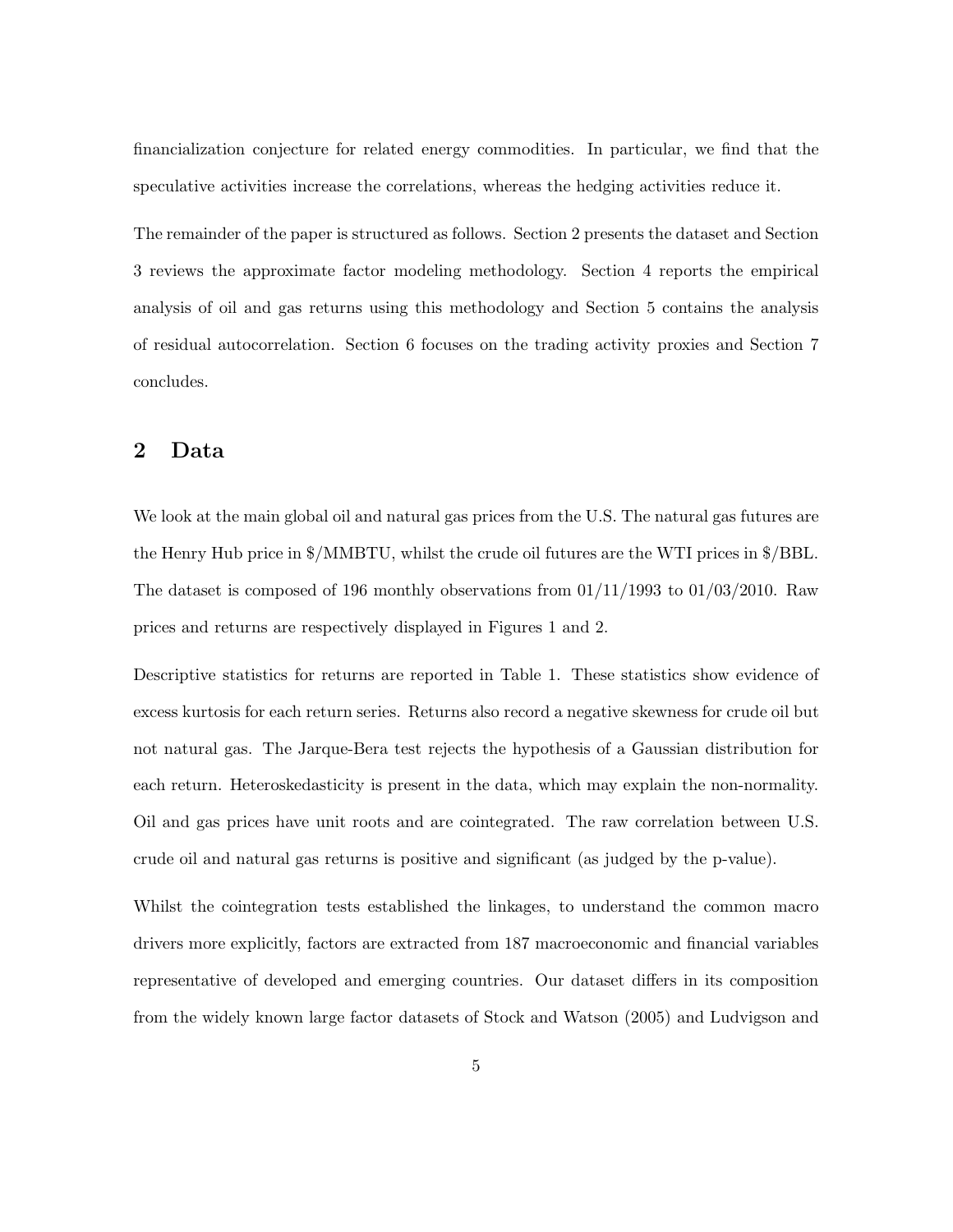Ng (2009) which consist mainly of U.S. national data.<sup>2</sup> Since we aim at explaining crude oil and natural gas returns, we include data from the main developed economies (128 variables) and also from emerging countries (59 variables). Therefore our dataset is representative of the world economy, and high-level demand from emerging countries will be included in the information conveyed by the estimated factors. These variables can also be classified into 103 real variables (73 for developed countries, 30 for emerging countries) and 84 nominal variables (55 for developed countries and 29 for emerging countries). Following the analysis in Boivin and Ng (2006), we do not include as many variables as could be possible. Indeed, those authors demonstrate that including too many variables rarely leads to a better estimation of factors. In a recent contribution, Caggiano et al. (2011) provide strong empirical support to the findings of Boivin and Ng (2006) in the Euro area.

Thus, inclusion in our dataset followed two principles: (i) to gather, as far as possible, a balanced panel between developed and developing countries, and (ii) to limit the dimensionality of the dataset so as to avoid measurement error problems in the factor analysis. All data are extracted from Thomson Financial DataStream. The list of the 187 time series is given in the Appendix, where a coding system indicates how the data are transformed to ensure stationarity. All of the raw data are standardized prior to estimation.

#### **3 The large approximate factor methodology**

With a sample of  $i = \{1, ..., N\}$  cross-section units and  $t = \{1, ..., T\}$  time series observations, we formulate:

$$
x_{it} = \lambda_i' F_t + e_{it}
$$

<sup>&</sup>lt;sup>2</sup>The original dataset in Stock and Watson (2005) covers the period 1959:01 to 2003:12. It is slightly extended in Ludvigson and Ng (2009) to cover the period 1964:01 to 2007:12.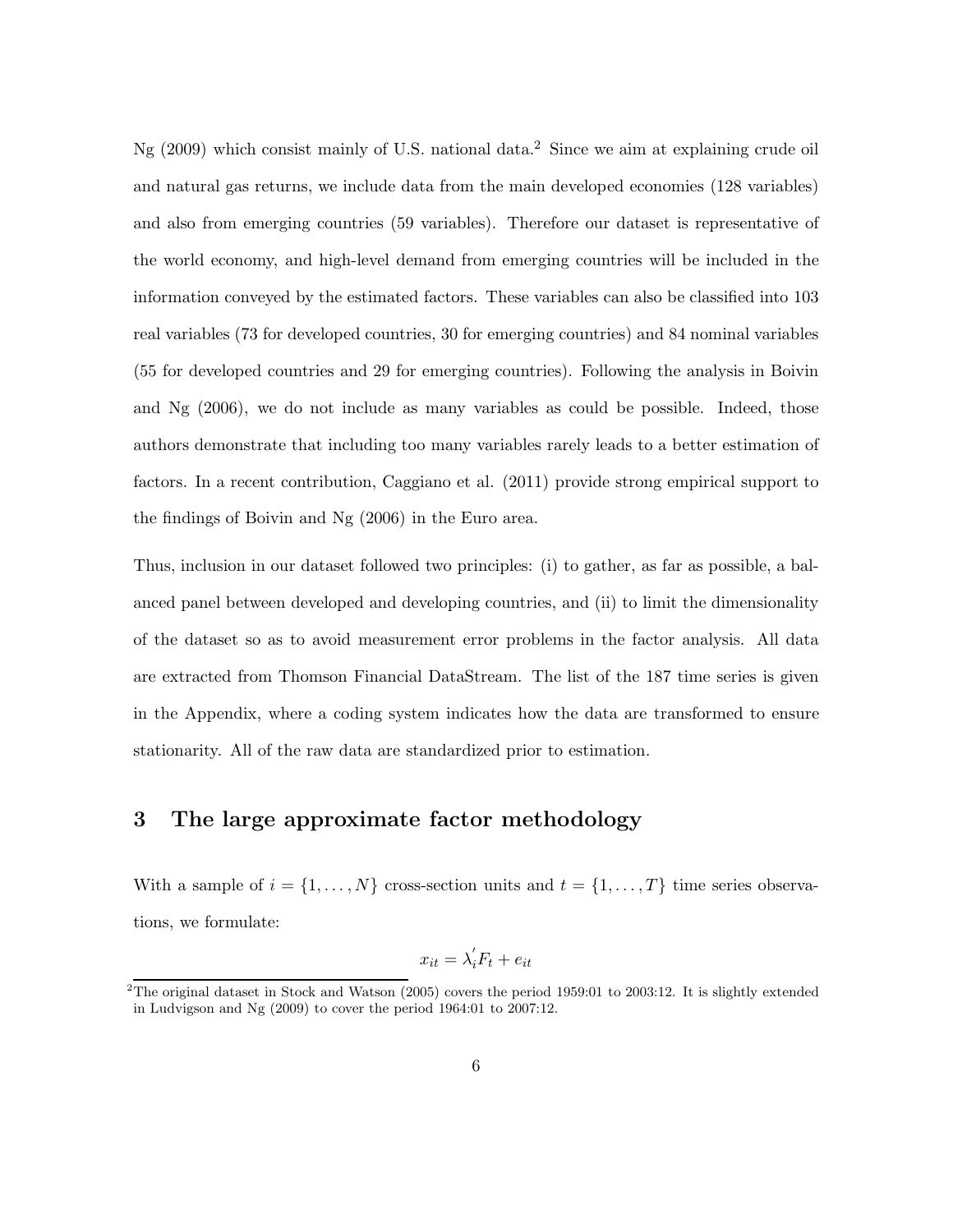where  $F_t$  is the vector of the  $r$  common factors.  $e_{it}$  is referred to as the idiosyncratic error, and  $\lambda_i$  as the factor loadings of the (static<sup>3</sup>) common factors.  $F_t$ ,  $\{\lambda_i\}_{i=1,\dots,N}$ ,  $\{e_{it}\}_{i=1,\dots,N}$   $t=1,\dots,T$ are unknown and have to be estimated from  $\{x_{it}\}\$ . With  $X_t = (x_{1t}, \ldots, x_{Nt})'$ ,  $e_t = (e_{1t}, \ldots, e_{Nt})'$ and  $\Lambda = (\lambda_1, \ldots, \lambda_N)'$ , we have the vector form notation :

$$
X_t = \Lambda F_t + e_t
$$

If we assume that  $F_t$  and  $e_t$  are uncorrelated with zero mean, and operate the normalization  $E(F_t F_t') = I_d$ , we have:

$$
\Sigma = \Lambda \Lambda' + \Omega
$$

where  $\Sigma$  and  $\Omega$  denote, respectively, the population covariance matrices of  $X_t$  and  $e_t$ .

In classical factor analysis,  $F_t$  and  $e_t$  are assumed to be serially and cross-sectionally uncorrelated. Moreover the number of observations *N* is fixed. The 'large dimensional approximate factor model' initiated by Stock and Watson (2002a,b) differs from previous factor models in two ways (at least): (i) the sample size tends to infinity in both directions, and (ii) the idiosyncratic errors are allowed to be 'weakly correlated'<sup>4</sup> across *i* and *t*.

We assume *k* factors, and use the principal components method to estimate the  $T \times k$  matrix of factors  $F^k$  and the corresponding  $N \times T$  loadings matrix  $\Lambda^k$ . These estimates solve the following optimization problem :

$$
minS(k) = (NT)^{-1} \sum_{i=1}^{N} \sum_{t=1}^{T} (x_{it} - \lambda_i^{k'} F_t^k)^2
$$

subject to the normalization  $\Lambda^{k'} \Lambda^k / N = I_k$ .

<sup>&</sup>lt;sup>3</sup>We adopt the static approach following D'Agostino and Giannone (2012) who show that there is no clear advantage of using dynamic factor models.

<sup>&</sup>lt;sup>4</sup>Although Forni and al. (1999) and Stock and Watson (2002) use different sets of assumptions to characterize 'weak correlations', the main idea is that cross-correlations and serial correlations have an upper bound.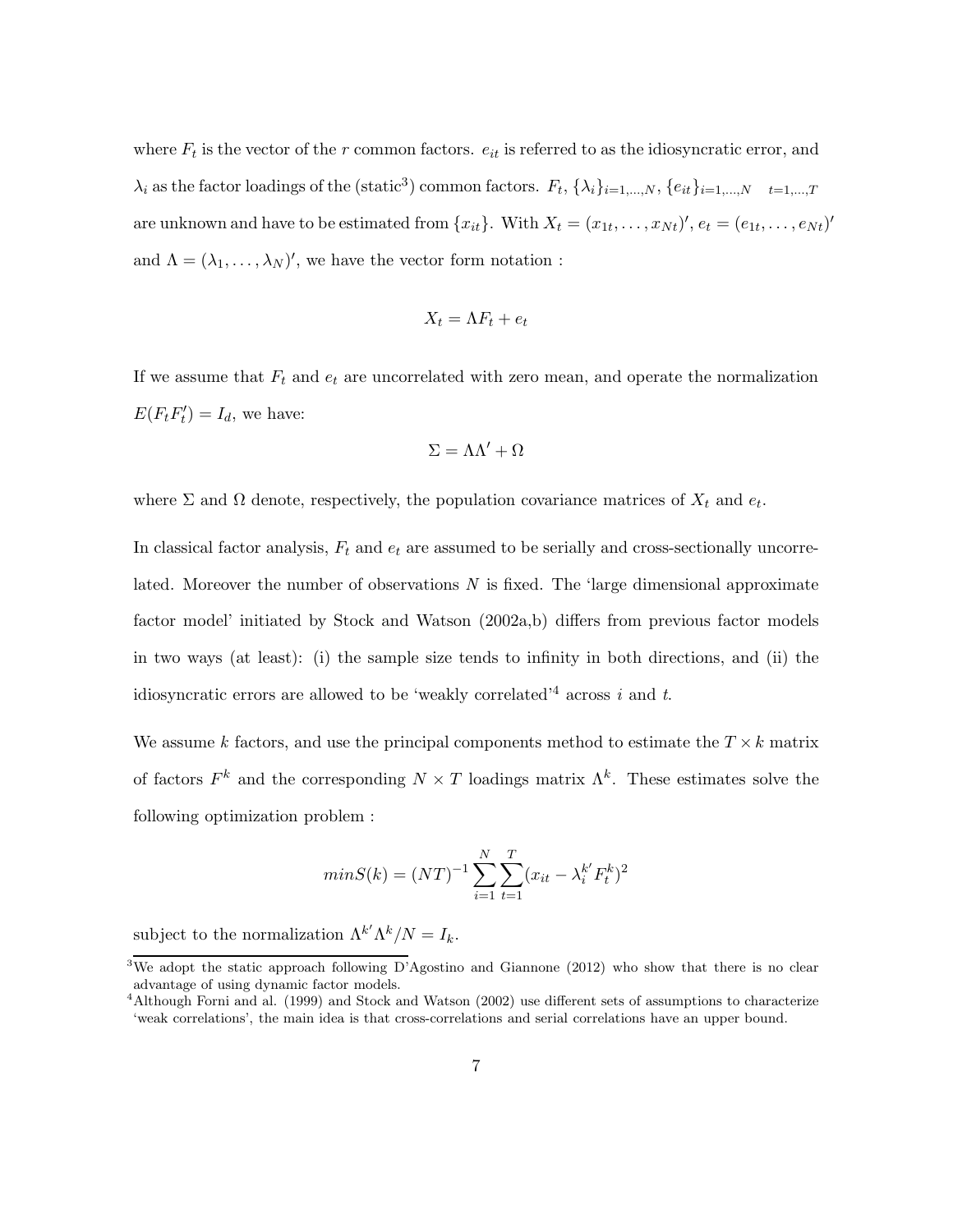If we define X as the  $T \times N$  matrix with  $t^{th}$  row  $X'_t$ , this classical principal component problem is solved by setting  $\hat{\Lambda}^k$  equal to the eigenvectors of the largest *k* eigenvalues of  $X'X$ . The principal components estimator of  $F<sup>k</sup>$  is given by:

$$
\hat{F}^k = X'\hat{\Lambda}^k/N
$$

Computation of  $\hat{F}^k$  requires the eigenvectors of the  $N \times N$  matrix  $X'X$ . When  $N > T$ , a computationally simpler approach uses the  $T \times T$  matrix XX'. Consistency of the principal component estimator as  $N \text{ and } T \to \infty$  is demonstrated by Stock and Watson (2002a) and Bai and Ng (2002). Bai (2003) gives the asymptotic distribution of the principal component estimator.

We use the information criteria by Bai and Ng (2002) and the sequential test by Kapetanios (2010) to determine the number of factors. The information criteria by Bai and Ng (2002) can be seen as an extension to factor models of usual information criteria. If we note  $\hat{S}(k)$  =  $(NT)^{-1} \sum_{i=1}^{N} \sum_{t=1}^{T} (x_{it} - \hat{\lambda}_i^{k'} \hat{F}_t^{k})^2$  the sum of squared residuals (divided by NT) when *k* factors are considered, the information criteria have the following general expressions:

$$
PCP_i(k) = \hat{S}(k) + k\bar{\sigma}^2 g_i(N,T)
$$

$$
IC_i(k) = \ln(\hat{S}(k)) + k g_i(N,T)
$$

where  $\bar{\sigma}^2$  is equal to  $\hat{S}(k_{max})$  for a pre-specified value  $k_{max}$ , and  $g_i(N,T)$  is a penalty function. We allow a maximum of  $k_{max} = 20$  factors, and apply the four penalty functions  $g_i(N,T)$ ,  $i =$ <sup>1</sup>, .., 4 proposed by Bai and Ng (2002). The estimated number of factors minimizes the aforementioned information criteria.

We also apply the sequential test by Kapetanios (2010) to determine the number of factors.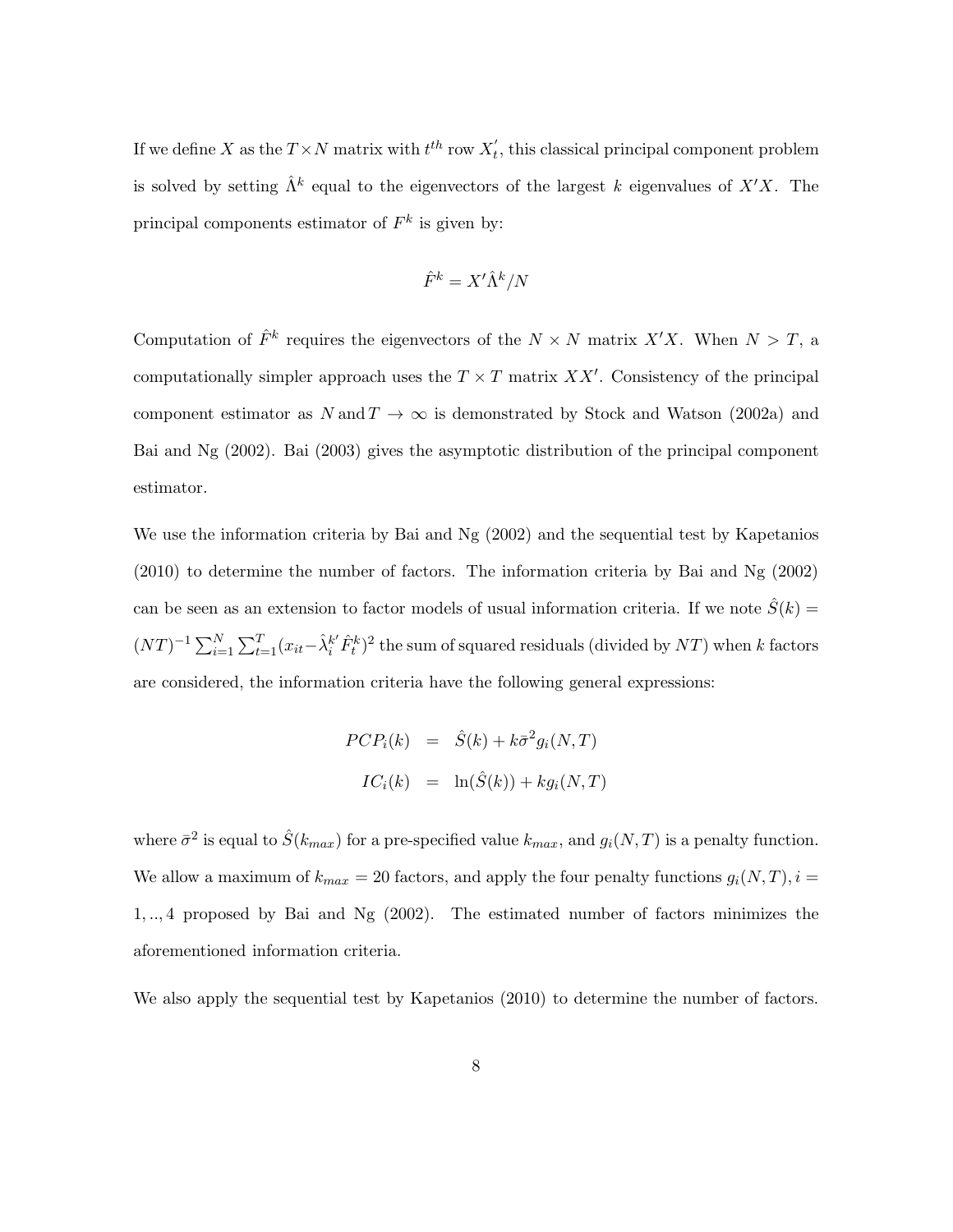This test is based on the property that if the true number of factors is  $k_0$ , then, under some regularity conditions, the  $k_0$  eigenvalues (in decreasing order) of the population covariance matrix  $\Sigma$  will increase at rate *N* while the others will remain bounded. If we denote by  $\lambda_k, k =$ 1, ..., N the N eigenvalues of the sample covariance matrix  $\Sigma$ , the difference  $\hat{\lambda}_k - \hat{\lambda}_{k^{max}+1}$  will tend to infinity for  $k = 1, ..., k_0$  but remain bounded for  $k = k_0 + 1, ..., k_{max}$  where  $k_{max}$  is some finite number such that  $k_0 < k_{max}$ . The null hypothesis that the true number of factors  $k_0$  is equal to  $k$   $(H_{0,k}: k_0 = k)$  against the alternative hypothesis  $(H_{1,k}: k_0 > k)$  is therefore tested with the test statistics  $\hat{\lambda}_k - \hat{\lambda}_{k^{max}+1}$ . If there is no factor structure,  $\hat{\lambda}_k - \hat{\lambda}_{k^{max}+1}$ properly normalized by a sequence of constant  $\tau_{N,T}$  should converge to a law limit. In the presence of factors, it should tend to infinity. The law limit and the rate of convergence  $\tau_{N,T} \to \infty$  have to be estimated by resampling technique. The test procedure is sequential. In a first step, we test  $(H_{0,k}: k_0 = k = 0)$  against  $(H_{1,k}: k_0 > 0)$ . If we reject the null hypothesis, then we consider the null  $(H_{0,k}: k_0 = k + 1 = 1)$ . We stop once we cannot reject the null hypothesis. Kapetanios (2010) refers to this algorithm as MED (maximal eigenvalue distribution).

The estimated numbers of factors are displayed in Table 2, where it is evident that there is clearly no agreement on the optimal number of factors. This result is similar to previous empirical studies, which also show substantial variations in determining the number of factors. According to the information criteria by Bai and Ng (2002), the optimal number of factors runs from the 2 to 9. The sequential test by Kapetanios (2009) selects 2 factors.

Additional information on the autocorrelation and the explanatory power of the estimated factors  $\widehat{F}_t$  is displayed in Table 3. We notice that the first 3 factors only explain 20% of the variance of the 187 time series, while we reach 36% with 9 factors. Hence, we choose to consider the set of the first 9 factors as potential set of regressors. The factor autocorrelations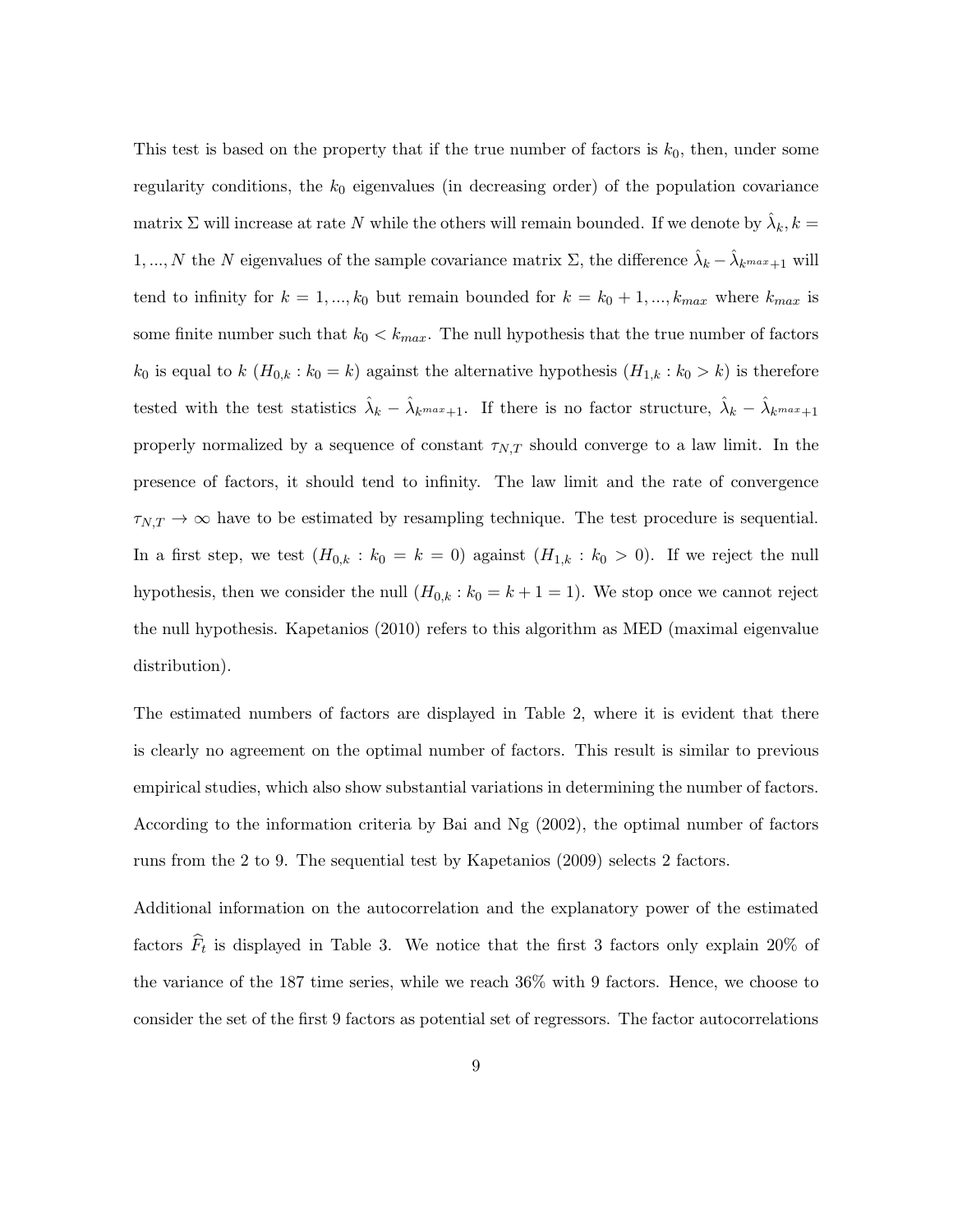(up to 3 lags) provided in Table 3 show that most factors are persistent.

## **4 Factor analysis of oil and gas returns**

We consider the first 9 factors to comprise the set of potential regressors. Since a preliminary analysis factor-by-factor shows that factors 3 and 9 have low explanatory powers (compared to the others), we choose to exclude them from our set of regressors. We then consider all combinations of the 7 remaining factors, and select the subset which minimizes the multivariate BIC criterion (as in Stock and Watson (2002) and Ludvigson and Ng (2009)). All results are reported in Table 4.

Following this process, we choose the set  $\tilde{F}_t = (\hat{F}_t^1, \hat{F}_t^2, \hat{F}_t^7)'$  and estimate the following SUR regression:

$$
\begin{cases}\nr_{1,t} = \alpha_1 + \beta_1' \tilde{F}_t + u_{1,t} = \alpha_1 + \beta_{1,1} \hat{F}_t^1 + \beta_{1,2} \hat{F}_t^2 + \beta_{1,7} \hat{F}_t^7 + u_{1,t} \\
r_{2,t} = \alpha_2 + \beta_2' \tilde{F}_t + u_{2,t} = \alpha_2 + \beta_{2,1} \hat{F}_t^1 + \beta_{2,2} \hat{F}_t^2 + \beta_{2,7} \hat{F}_t^7 + u_{2,t}\n\end{cases}
$$

We consider extra explanatory variables by adding for each energy market monthly stock/inventories changes computed as  $\Delta s_{it} = log(S_{i,t}/S_{i,t-1})$ , where  $S_{i,t}$  stands for the stock level at date *t* (see Brown and Yücel (2008)).<sup>5</sup> In addition, we include the dummy variable  $Du$ , which captures the disruption in oil and gas supply caused by the Hurricanes Ivan in September 2004 and Katrina in August 2005.

The minimization of the BIC criterion leads us to select the same set of factors as previously, and to estimate:

$$
\begin{cases}\nr_{1,t} = \alpha_1 + \beta_1' \hat{F}_t + \gamma_1 \Delta s_{1,t} + \theta_1 D u + v_{1,t} = \alpha_1 + \beta_{1,1} \hat{F}_t^1 + \beta_{1,2} \hat{F}_t^2 + \beta_{1,7} \hat{F}_t^7 + \gamma_1 \Delta s_{1,t} + \theta_1 D u + v_{1,t} \\
r_{2,t} = \alpha_2 + \beta_2' \hat{F}_t + \gamma_2 \Delta s_{2,t} + \theta_2 D u + v_{2,t} = \alpha_2 + \beta_{2,1} \hat{F}_t^1 + \beta_{2,2} \hat{F}_t^2 + \beta_{2,7} \hat{F}_t^7 + \gamma_2 \Delta s_{2,t} + \theta_2 D u + v_{2,t}\n\end{cases}
$$

<sup>&</sup>lt;sup>5</sup>These data are extracted from the US Department of Energy website.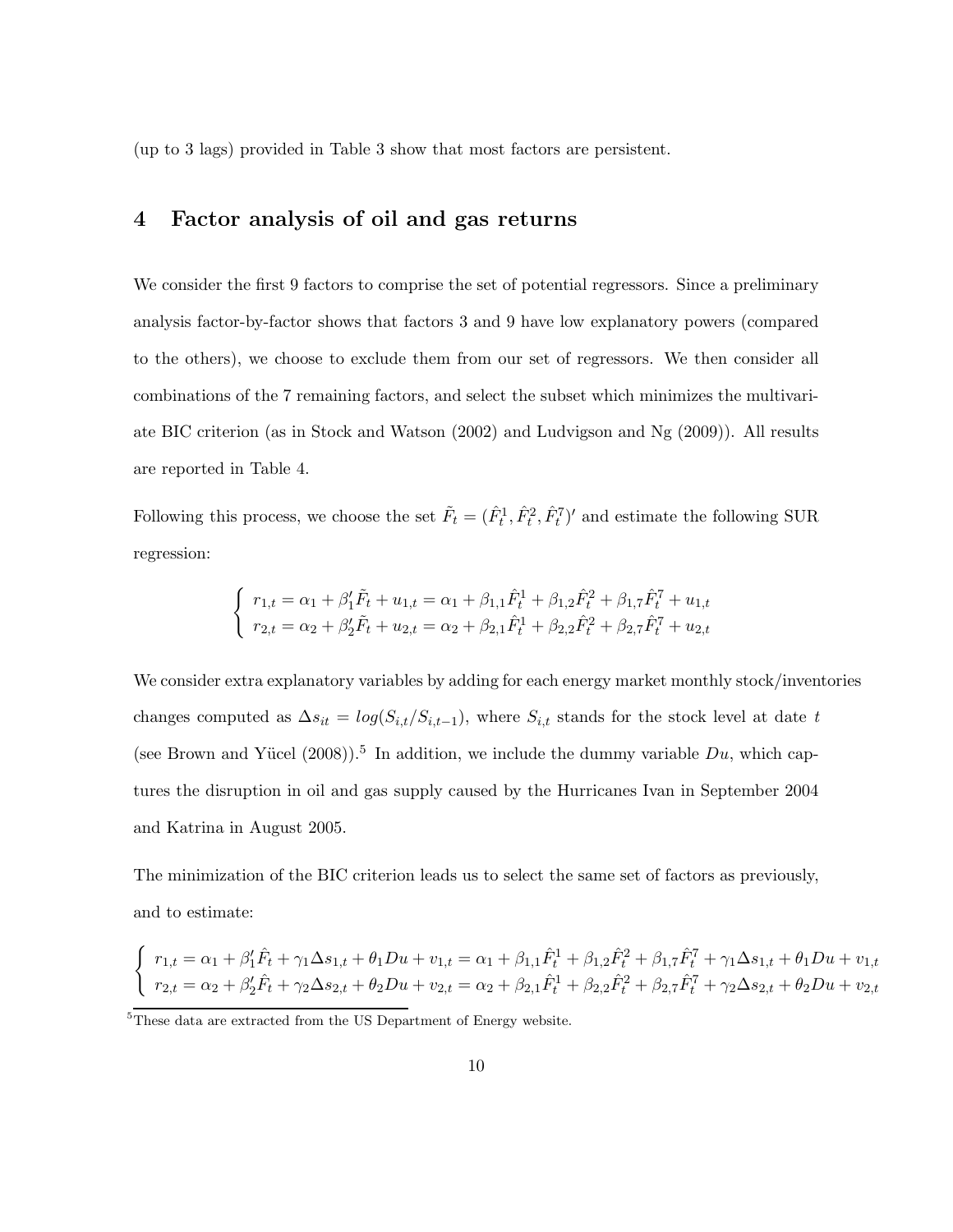The results of these estimations are reported in Table 4. Firstly, we find a higher explanatory power for crude oil than for natural gas. The  $R^2$  associated with regression (1.a) is equal to 0.34 for oil, and to 0.07 for gas in regression (1.b). This distinction applies across all regressions (1.a) to (3.b). This result may be explained by the fact that gas markets are more regional and hence international factors are less likely to have a good explanatory power for these series (compared to oil).

Regarding the estimated coefficients, the first factor  $\widehat{F}_1$  appears to be statistically significant only for oil returns. This finding is stable across the regressions (1.a), (2.a) and (3.a). Concerning the factors  $\widehat{F}_2$  and  $\widehat{F}_7$ , we notice the remarkable stability of the signs obtained across all regressions, as well as their statistical significance (except  $\hat{F}_7$  in regression (3.a)). The coefficient estimates for the extra explanatory variables are not significant, except for changes in stock/inventories. With the significant negative sign for stocks, as in other studies (e.g. Brown and Yücel  $(2008)$ ), this is intuitively consistent with conventional fundamental expectations for the effect of stocks on price movements.

In order to interpret the factors, we follow Ludvigson and Ng (2009), by regressing each original variable on each single factor and then, for graphical convenience, as in Figure 3, sorting the variables along the horizontal axis (in our case, beginning with real variables and then with nominal variables), to show the variables for which high marginal  $R^2$  are obtained. Thus, we classify our 187 series into four categories according to the characteristics real/nominal variables and developed/emerging countries. A finer classification would be difficult to illustrate and is relevant, in our opinion, only when a single country is under consideration.<sup>6</sup>

 ${}^{6}$ Ludvigson and Ng (2009) rely indeed on a finer classification, but they only use U.S. variables. We do not think that this methodology is applicable when several economies are considered if we want to preserve some interpretability.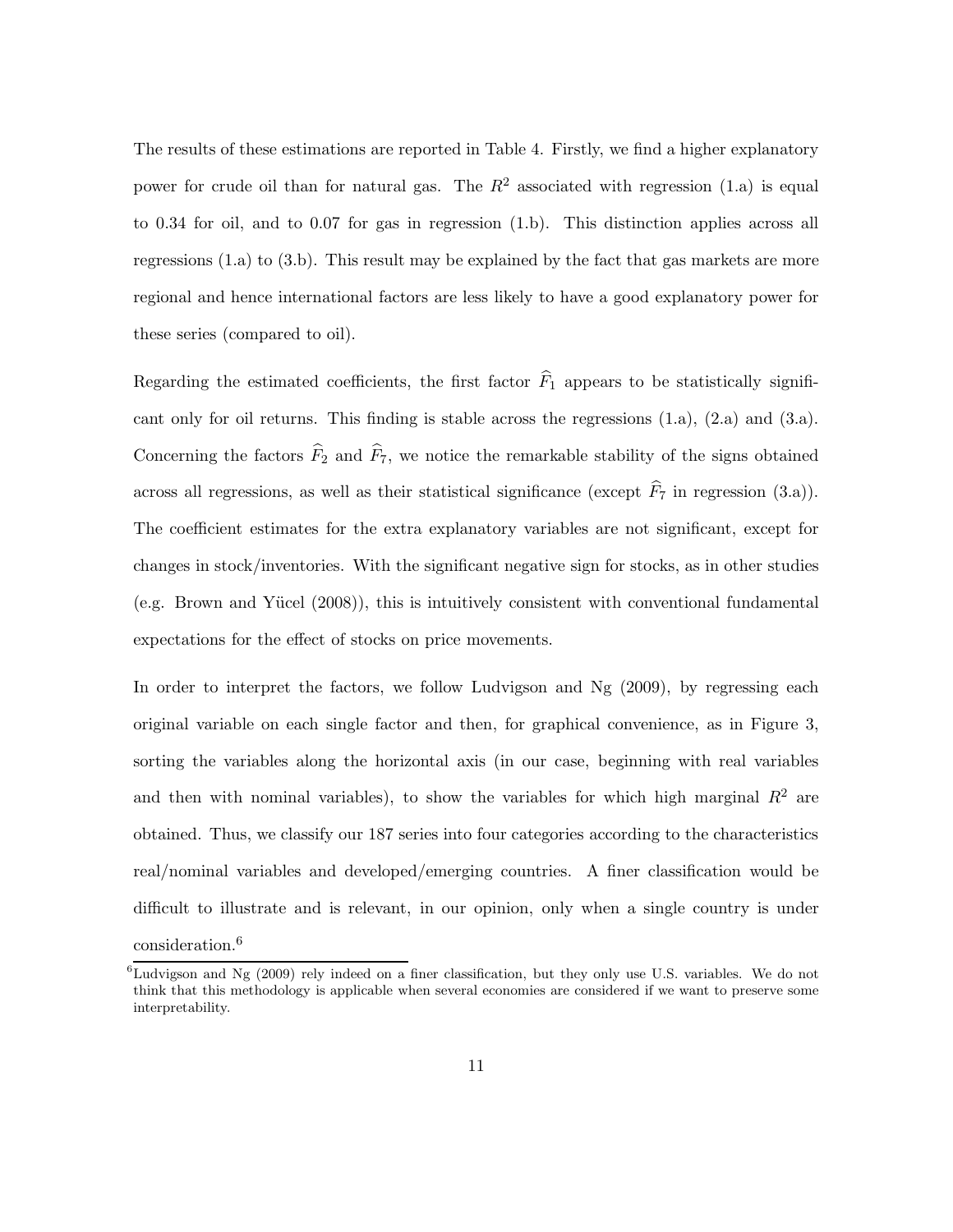Factor  $\widehat{F}_1$  can easily be interpreted as a real factor, since it records its highest explanatory power for real variables. More particularly,  $\widehat{F}_1$  is mostly associated with real variables from emerging countries.<sup>7</sup> It is significant for oil market returns, but does not indicate any effect on gas returns. The association of  $\widehat{F}_1$  with crude oil returns can be interpreted as an evidence of the growing weight of emerging countries in oil imports during the time period considered. This finding is consistent with the rather weak support of previous studies to the popular view that oil prices have been driven more by financial activities, rather than real supply and demand variables, and in this respect supports the findings by Hamilton (2009) and Kilian (2009) that real demand from emerging economies has been partly responsible for the rise in oil prices over the recent period. More importantly, because we include in our database a number of Asian variables, it seems that their explanatory power is rather large and supports the view of the demand-shock-based dynamics.

Unlike  $\widehat{F}_1$ , the other factors indicate common macro effects on both gas an oil returns.  $\widehat{F}_7$  has its highest factor loadings for a small set of real economic activity variable from developed countries (most notably western housing starts and car registrations) and is significant across all variables, including both oil and gas. Factor  $\widehat{F}_2$  is a significant, more broadly loaded factor for both oil and gas (with relatively higher loadings on Asia-Pacific economies than  $\widehat{F}_7$ ). Evidently there is a substantial basis from factors 2 and 7 for asserting that gas has a linkage with oil due to common economic and other global drivers, but, from the first factor, oil also has its own distinct global economic driver linked to the growth of the emerging economies.

 $7$ Recall that factors are not identified, unless we impose some constraints to estimate them. Therefore, the sign economies.<br>Recall that factors are not identified, unless we impose some constraints to esti-<br>of the coefficient of  $\widehat{F}_1$  in the crude oil return equation has no meaning *per se*.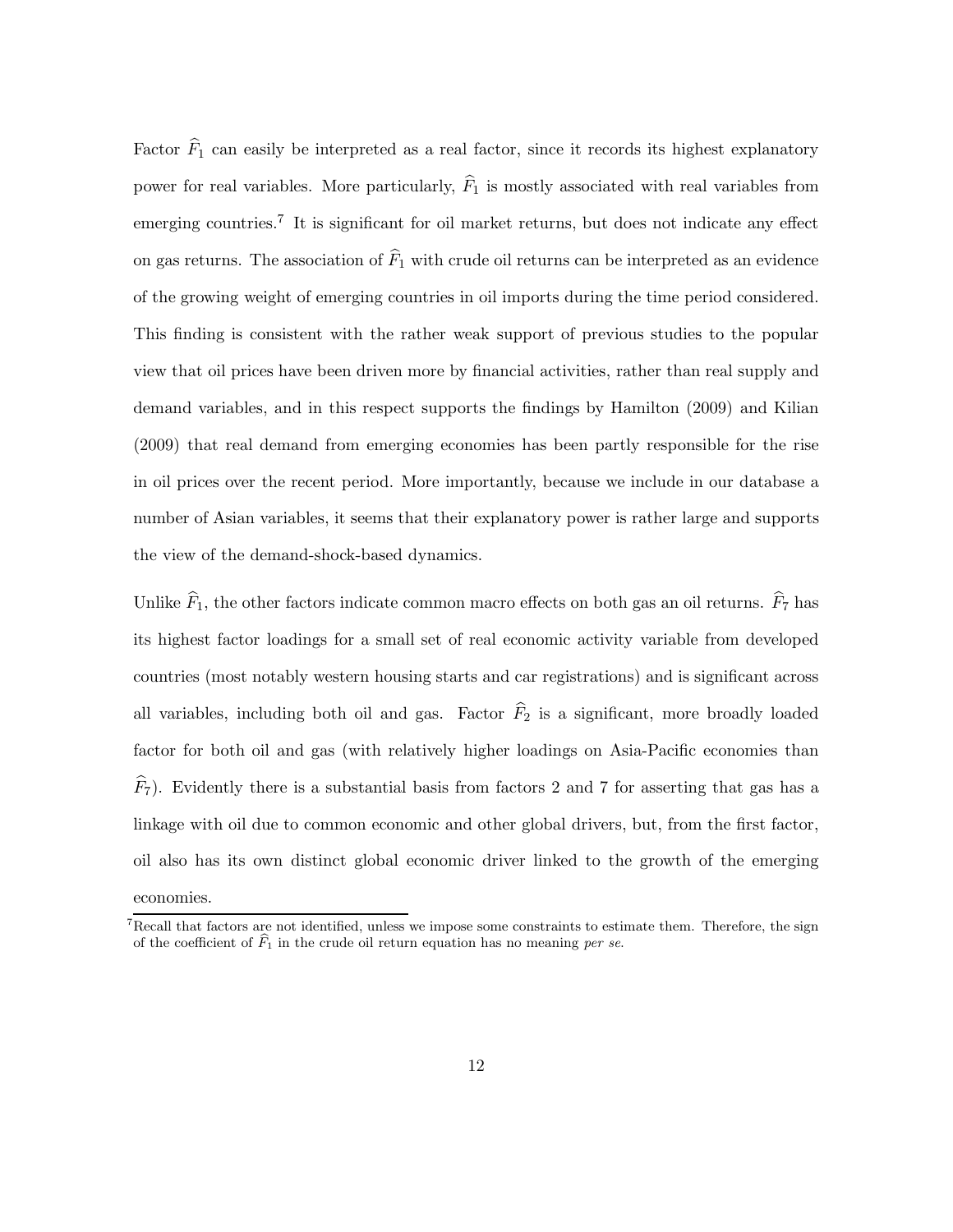### **5 Correcting residual correlation for heteroscedasticity**

In this section, we proceed, as in Kallberg and Pasquariello (2008), to correct the residual correlations for the heteroscedasticity. The main idea is to compute the sample correlation, and then to correct it for the effect of change in volatility by using Forbes and Rigobon (2002)'s methodology to obtain an unbiased estimate of correlation. When applied on a rolling basis, this estimation technique is able to track the true conditional correlation. Note that the resulting estimate is nonparametric. As mentioned by Kallberg and Pasquariello (2008), the financial literature contains various empirical applications where rolling filters are found to perform quite well in comparison with parametric specifications. This correction for heteroscedasticity has been used in the context of financial contagion where time-varying volatility is unambiguously present in the data.

Having estimated the commodities returns' conditional mean equation, we use the residuals  $\hat{u}_{i,t}$  to compute the residuals correlation coefficient:

$$
\hat{\rho}_t^{ij} = \frac{\text{cov}(\hat{u}_{i,t}, \hat{u}_{j,t})}{[\text{var}(\hat{u}_{i,t})\text{var}(\hat{u}_{j,t})]^{1/2}}
$$

Boyer et al. (1999), Loretan and English (2000) and Forbes and Rigobon (2002) show that the correlation coefficient is conditional on returns volatility. Hence, in the presence of heteroscedasticity, the usual sample correlation may be biased upward or downward. These authors propose a correction for this bias, and define an unconditional correlation measure under the assumption of no omitted variables or endogeneity. The unconditional correlation is defined as:

$$
\hat{\rho}_{ij,t}^* = \frac{\hat{\rho}_{ij,t}}{[1 + \hat{\delta}_{i,t}(1 - (\hat{\rho}_{ij,t}^2))]^{1/2}}
$$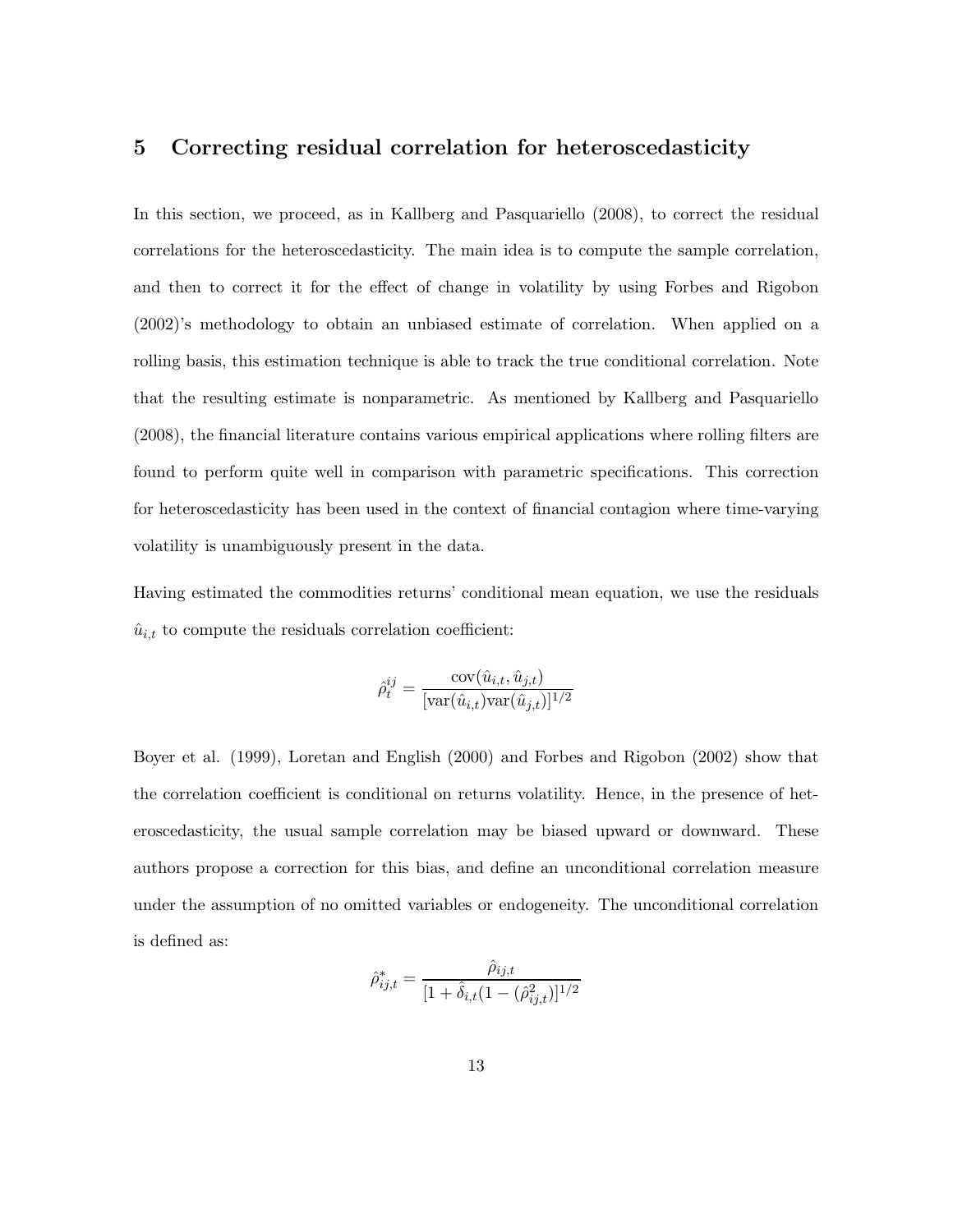where the ratio  $\hat{\delta}_{i,t} = \frac{\text{var}(\hat{u}_{i,t})}{\text{var}(\hat{u}_{i,t})_{LT}} - 1$  corrects the conditional correlation  $\hat{\rho}_{ij,t}$  by the relative difference between short-term volatility var $(\hat{u}_{i,t})$  and the long-term volatility var $(\hat{u}_{i,t})_{LT}$  of the *i*<sup>th</sup> return. As we do not make any *ex ante* assumption on the direction of propagation of shocks from one commodity to another, we alternatively assume that the source of these shocks is commodity *i* (in  $\hat{\rho}_{ij,t}^*$ ) or commodity *j* (in  $\hat{\rho}_{ji,t}^*$ ). Therefore,  $\hat{\rho}_{ij,t}^*$  and  $\hat{\rho}_{ji,t}^*$  may be different.

As we have only two returns, we compute the two unbiased measures of correlation, by using the change in volatility in oil and gas residuals that is to say, if the source of shock is 1:

$$
\hat{\rho}_{12,t}^* = \frac{\hat{\rho}_{12,t}}{[1 + \hat{\delta}_{1,t}(1 - (\hat{\rho}_{12,t}^2))]^{1/2}}
$$

and, if the source of shock is 2:

$$
\hat{\rho}_{12,t}^{**} = \frac{\hat{\rho}_{12,t}}{[1 + \hat{\delta}_{2,t}(1 - (\hat{\rho}_{12,t}^2))]^{1/2}}
$$

Besides, we compute the mean of excess squared correlation coefficients:

$$
\hat{\rho}_t^* = \frac{1}{2} (\hat{\rho}_{12,t}^* + \hat{\rho}_{12,t}^{**})
$$

In this analysis, we treat the covariance matrix of returns residuals as observable, and construct time series of rolling excess squared correlations for each commodity  $i$ . We consider a time-varying model:

$$
\begin{cases}\nr_{1,t} = \alpha_{1,t} + \beta'_{1,t}\hat{F}_t + u_{1,t} \\
r_{2,t} = \alpha_{2,t} + \beta'_{2,t}\hat{F}_t + u_{2,t}\n\end{cases}
$$

where  $\hat{\rho}_{ij,t}^*$  is estimated over a short-time window of fixed length *N* [t – N + 1, t]. We also consider long-term intervals of length gN (with  $g > 1$ )  $[t - gN + 1, t]$ , which gives us  $\hat{\delta}_{1,t}$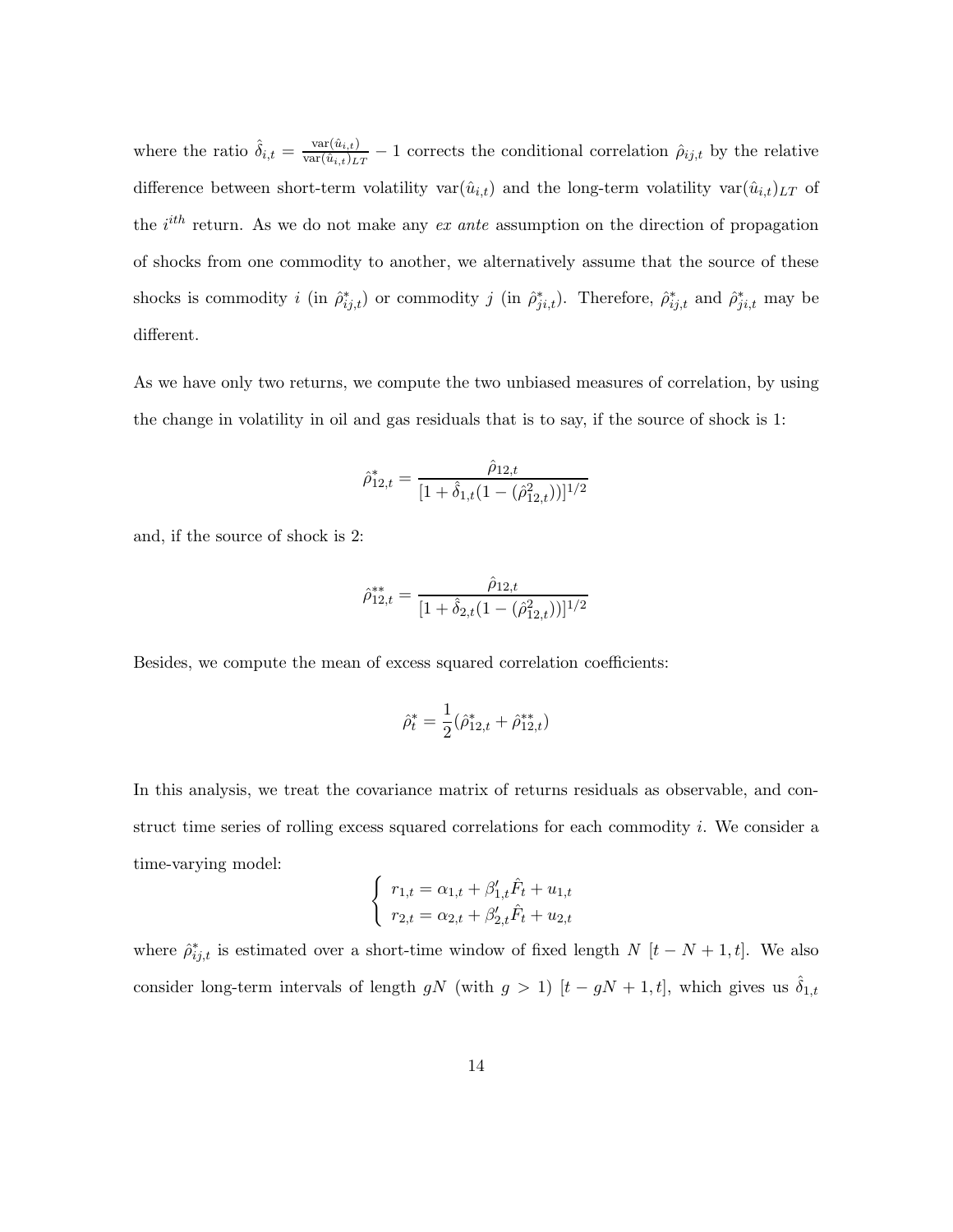and  $\hat{\delta}_{2,t}$ . We are therefore able to compute  $\hat{\rho}_{12,t}^*$  and  $\hat{\rho}_{12,t}^{**}$ . We finally obtain the aggregate measure of excess co-movement  $\hat{\rho}_t^*$ . Thus, we have corrected the sample correlations for changes in conditional volatilities with a rolling windows of  $N = 30$  observations for shortterm volatilities, and  $N = 60$  observations for long-term volatilities. With the corrected correlations, we compute the average excess squared correlations.

Some descriptive statistics are given in Table 5. We notice that the average squared correlation  $\mu$  for raw returns  $\hat{\rho}^{*2ret}_t$  is significant (at the 5% level). Reassuringly, the percentage rate of significant squared correlations  $F \rho^{*2}$  is lower for the estimated OLS residuals  $\hat{\rho}^{*2OLS}_{t}$  than for the raw returns  $\hat{\rho}^{*2ret}_t$ , indicating the value of the filtration in removing some, but not all of the sources of co-movement.

More specifically, looking at Figure 4, showing the mean excess squared correlation for raw returns and OLS residuals, where the dotted line represents the minimal value above which the squared correlation is significant at the  $5\%$  level, we can broadly distinguish two periods<sup>8</sup> during which oil and gas returns are characterized by an episode of 'excess co-movement', namely year 1999 and years 2004 and 2005. During these periods, the red line representing the 'unconditional average square residual correlation' (i.e. the  $\hat{\rho}_t^{*2}$  computed from OLS residuals) lies below the green line capturing the 'unconditional average square gross returns correlation'(i.e. the  $\hat{\rho}_t^{*2}$  computed from raw returns). Hence, we verify that our factor analysis has eliminated most (but not all) of the mean excess squared correlation.

<sup>&</sup>lt;sup>8</sup>Even if these periods correspond to lagged values with our rolling analysis, they fall into the corresponding data points in 1999, 2004 and 2005 when these changes were captured.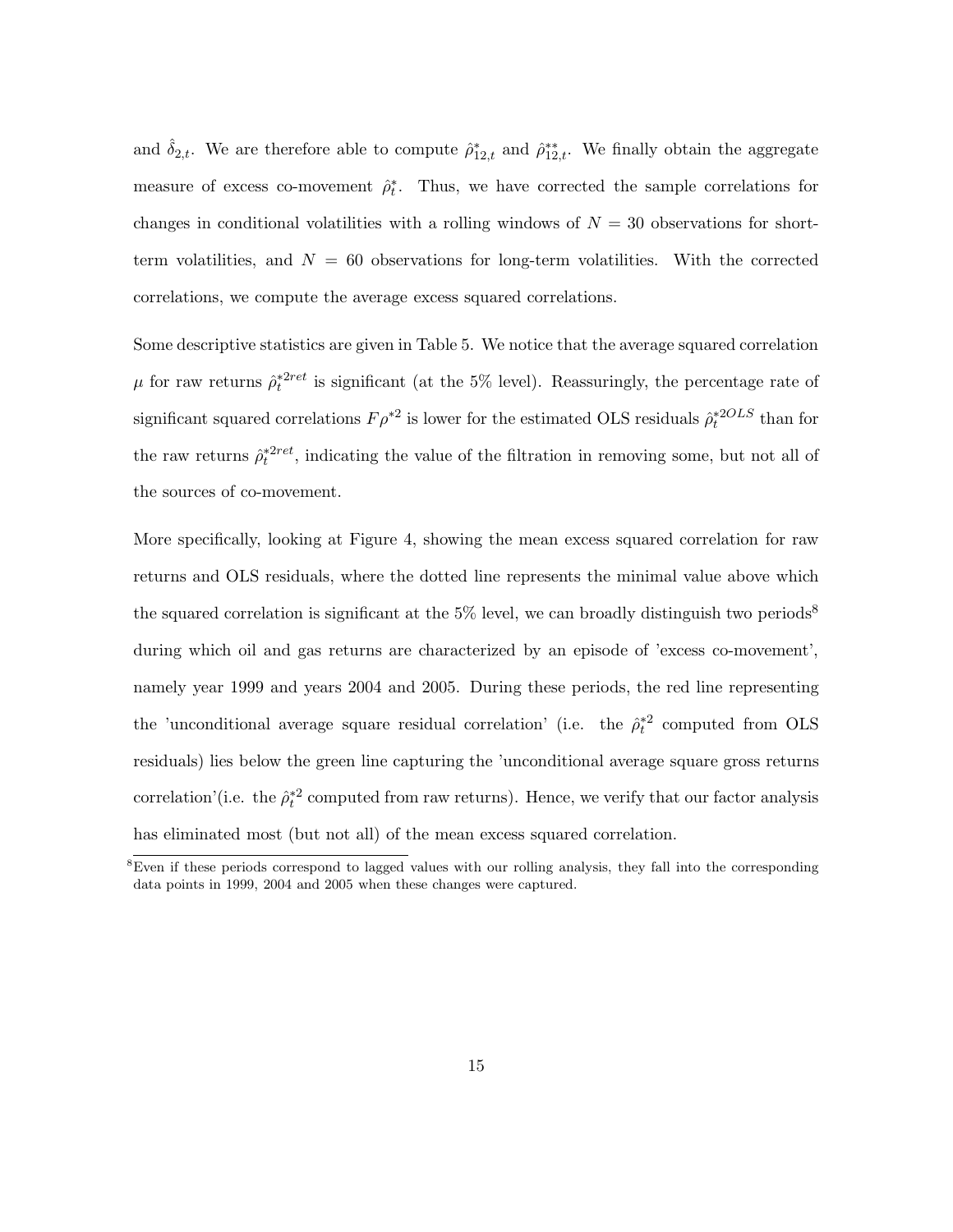#### **6 Financial Impacts on the US oil-gas residual correlation**

We now seek to test the financialization conjecture as an explanation for the remaining residual correlation in the filtered oil and gas returns for the U.S. More particularly, we investigate the potential impact of trading activity variables in the oil and gas futures markets on the relationship between oil and gas futures returns. Trading and speculative activities has indeed been established as one influence in the rise of energy prices during the 2000-  $2008$  period (Büyüksahin and Harris  $(2011)$ , Singleton, 2013), and we also expect this to be manifest in excess co-movement of our commodities.

One instrument for trading activity is inspired by Han (2008), who computed the net position of large speculators in S&P 500 futures based on data from the U.S. Commodity Futures Trading Commission (CFTC). Indeed, the CFTC requires large traders holding positions above a specified level to report their positions on a daily basis. Then, the CFTC aggregates the reported data, and releases the breakdown of each Tuesday's open interest in its Commitments of Traders Report (CoT). This report contains the number of long positions and the number of short positions for both 'commercial' traders and 'non-commercial' traders. Commercial traders are required to register with the CFTC by showing a related cash business for which futures are used as a hedge. The non-commercials are large speculators. Hence, it is possible to calculate a trading activity proxy as the number of long non-commercial contracts minus the number of short non-commercial contracts, scaled by the total open interest in S&P 500 futures. We apply this methodology to the case of the U.S. crude oil and natural gas futures data, which provides us with two regressors denoted *Han* oil and *Han* gas.

We use another measure of trading activity based on the work by de Roon et al. (2000), which proxies the hedging pressure in futures markets. The variable corresponds to the difference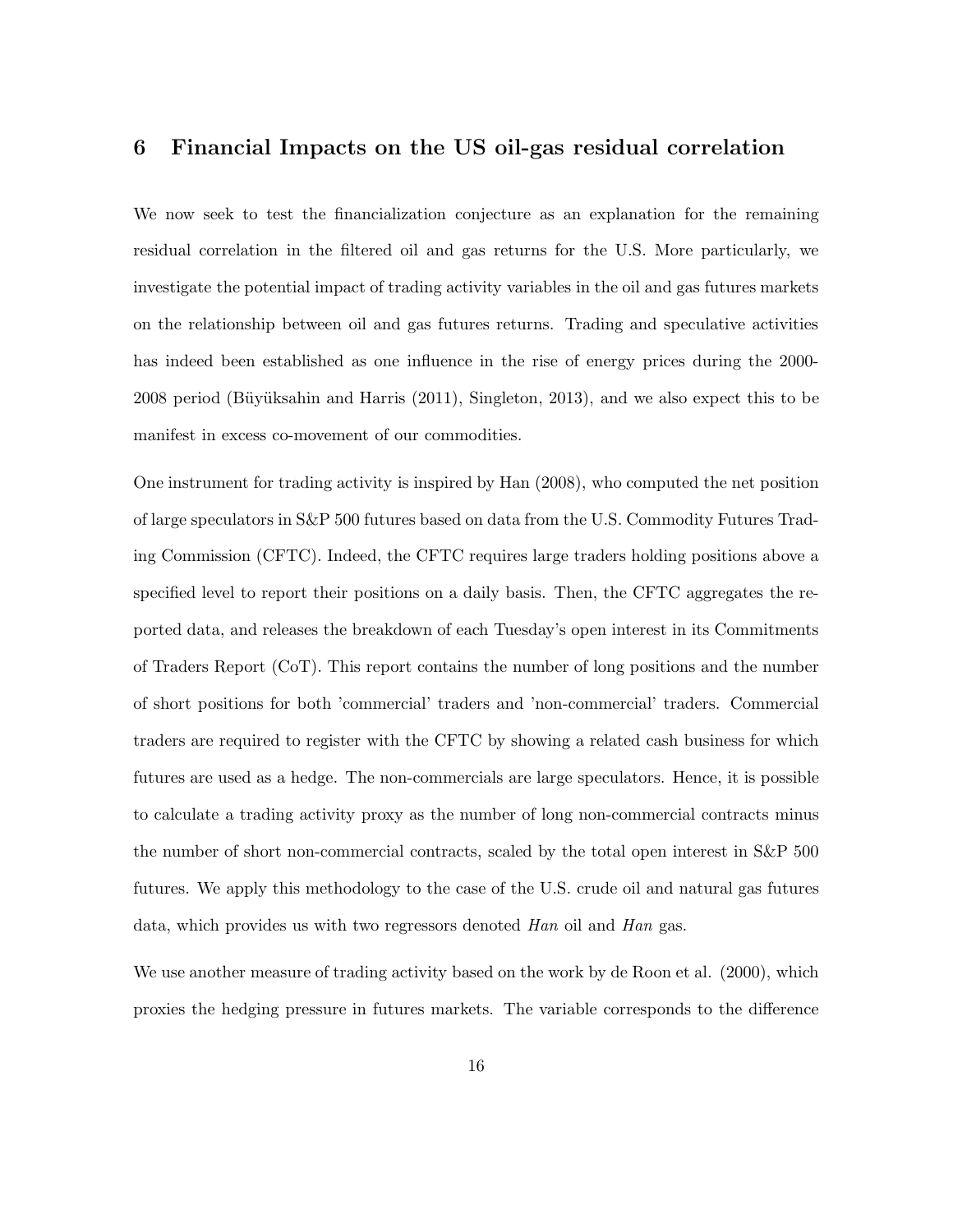between the number of short hedge positions and the number of long hedge positions, divided by the total number of hedge positions. The idea behind this proxy is to focus on the positions of traders who are hedgers, only thereby estimating the pressure of hedging in the futures market. The application of this methodology in our setting returns the regressors *DeRonnetal* oil and *DeRonnetal* gas.

By regressing the unconditional average squared residual correlation (i.e. the  $\hat{\rho}_t^{*2}$ ) on the four exogenous regressors *Han* oil, *Han* gas, *DeRonnetal* oil and *DeRonnetal* gas, we obtain the estimation results reported in Table 6.

Whilst columns  $(5.a)$  and  $(5.b)$ , show the separate regressions for the two proxies with little significance, in column (5.c), the four regressors are considered jointly in the same regression and the results are more satisfactory in the sense that all coefficients are significant. It seems that Han (2008)'s proxy for the speculative activity in the U.S. oil and gas futures market is positively related to the unconditional average squared residual correlation. Conversely, de Roon et al. (2000)'s proxy for hedging pressure appears negatively related to the residual correlation. Thus, it appears that a higher hedging activity, which is by nature more specifically related to one market or another, is associated with a lower residual correlation. Conversely, when the speculative activity is strong, the impact on residual correlation is detected on both oil and gas markets, as agents in this case tend to invest in energy futures markets through commodity indices (Tang and Xiong (2012)), and the consequent explanation of residual returns co-movement is consistent with the financialization conjecture. Finally, as judged by the  $R<sup>2</sup>$  of 19%, this analysis of financial trading has explained a substantial part of the remaining residual correlation present in our filtered series for the U.S.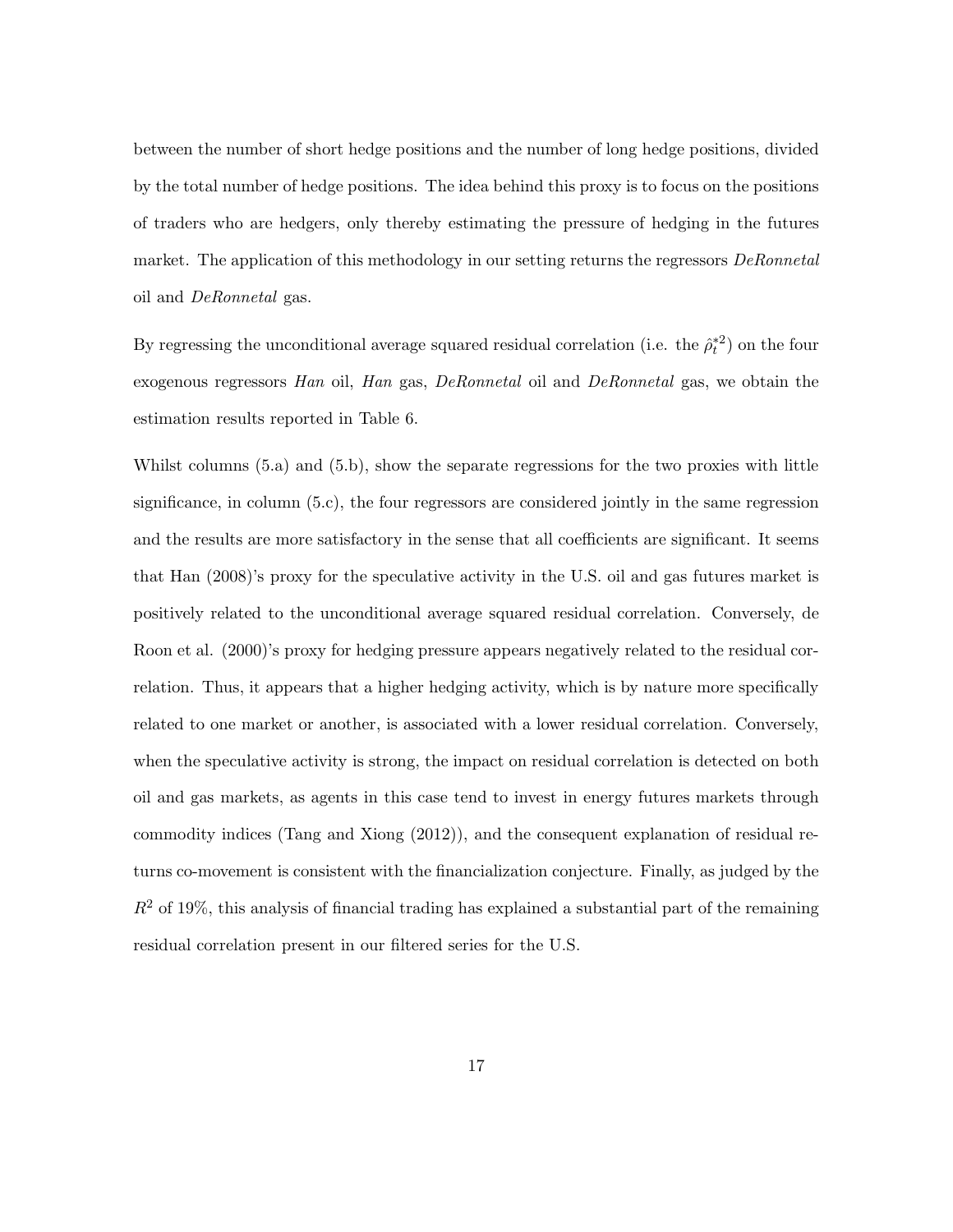### **7 Conclusion**

A consequence of the streams of research that have suggested that increased financial engagement in commodity futures will link commodity returns more closely to equity indices (Tang and Xiong, 2012; Büyüksahin and Harris, 2011; Singleton, 2013) and that index-focused investment by itself may increase the correlations amongst the assets within the index (Basak and Pavlova, 2013), is the expectation that financial flows into commodities may also manifest increased correlations between actively traded commodities. We tested this on U.S. oil and gas futures and find support for the conjecture. Moreover we find significant evidence that speculation, with its focus on index trading, increases the correlation between oil and gas, whilst hedging, which is based more on individual forward contracts, actually decreases this correlation. Both of these are plausible effects and consistent with the "financialization" observations. Expanding the set of commodities to include coal futures is an obvious extension.

The methodological challenge in obtaining these results is substantial. Since commodities are global products, they generally have a complex set of fundamental drivers, and this is certainly the case for oil and gas. Oil itself requires careful structural modeling (Hamilton, 2009; Kilian, 2009) and the theme of oil-gas linkage has been a lengthy and on-going debate amongst energy economists (Ramberg and Parsons, 2012). We therefore undertook a comprehensive fundamental filtration of oil and gas returns before seeking to associate financial activity with the residual correlations. From a large dataset of macroeconomic and financial variables we found that two factors can explain a significant proportion of both returns, which is an indication of similar economic fundamentals for oil and gas dynamics. This appears to be the first study explaining oil and gas returns with factors extracted from a large dataset in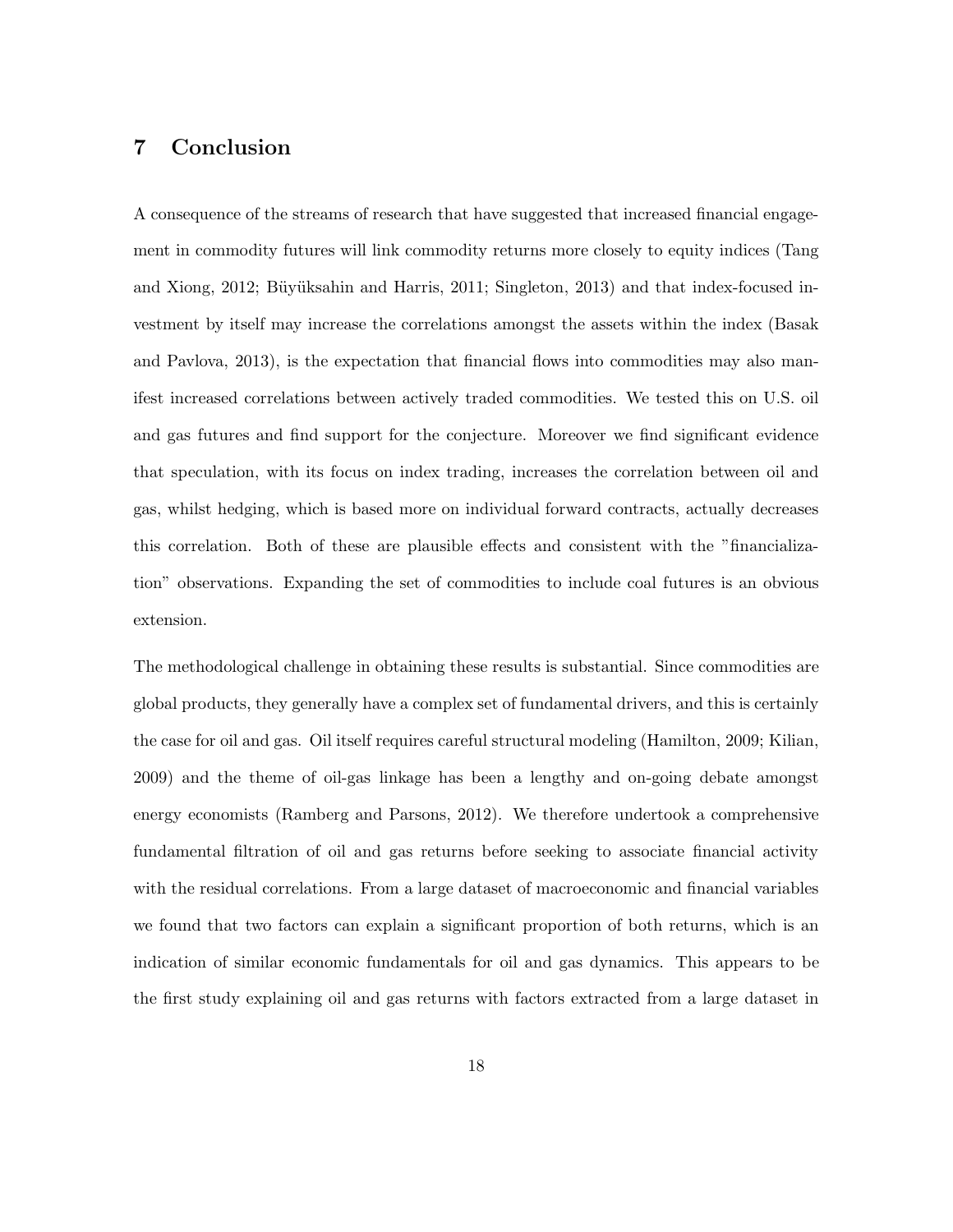the Stock and Watson (2002a,b) tradition, but ours also includes more international variables from emerging economies. Indeed, we find that the factor with the highest explanatory power for oil is mostly connected with real macroeconomic variables from emerging countries, and this was the one key factor that was not shared in common with gas. Given that gas markets tend to be more local with lower gas penetration in developing countries, this is a consistent result.

Whilst the large dataset factor filtration was effective, it is an area for further methodological refinement, as it is crucial for the subsequent residual estimations. Thus, we considered, as in most of the factor-models literature, the factors as if they were observed, whilst they are actually estimated. Despite this, the assumption should only have a limited impact on our results. However it could be relevant to investigate the small sample case using some simulation techniques as in Ludvigson and Ng (2007, 2009 and 2010) and Gospodinov and Ng (2013). The evolving nature of these fundamentals is more challenging, as dynamic representations may become necessary. Overall, however, the analysis undertaken here appears to give robust and consistent results to the subtle question of estimating the financial effects on commodity inter-correlations in the context of complex global fundamentals.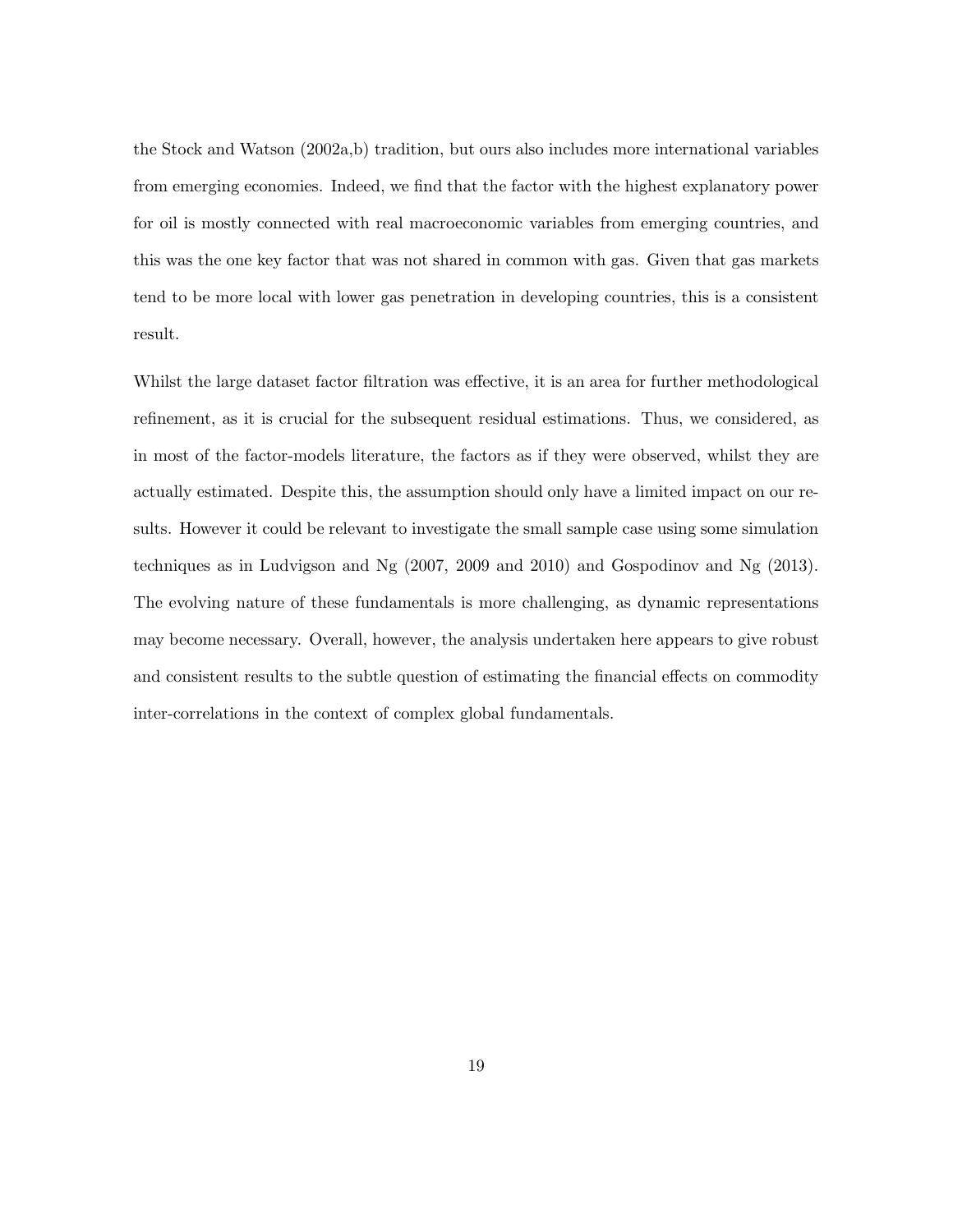### **References**

- ACHARYA, V., LOCHSTOER, J.A., RAMADORAI, T., 2013. Limits to arbitrage and hedging: evidence from commodity markets. *Journal of Financial Economics*, forthcoming.
- d'Agostino, A., Giannone, D., 2012. Comparing alternative predictors based on large-panel factor models. *Oxford Bulletin of Economics and Statistics* 74, 306-326.
- Bachmeier, L.J., Griffin, J.M., 2006. Testing for market integration, crude oil, coal and natural gas. *Energy Journal* 27, 55-71.
- Bai, J., 2003. Inferential theory for factor models of large dimensions. *Econometrica* 71, 135-172.
- Bai, J., Ng, S., 2002. Determining the number of factors in approximate factor models. *Econometrica* 70, 191-221.
- Bai, J., Ng, S., 2008. Large dimensional factor analysis. *Foundations and Trends in Econometrics* 3, 89-163.
- Basak, S., Pavlova, A., 2013 Asset prices and institutional investors. *American Economic Review*, forthcoming.
- Boivin, J., Ng, S., 2006. Are more data always better for factor analysis. *Journal of Econometrics* 132, 169-194.
- BOYER, B., GIBSON, M., LORETAN, M., 1999. Pitfalls in tests for changes in correlations. Working Paper, vol. 597R. Federal Reserve Board.
- BROWN, S.P.A., YÜCEL, M.K., 2008. What drives natural gas prices? *Energy Journal* 29, 45-60.
- CAGGIANO, G., KAPETANIOS, G., LABHARD, V., 2011. Are more data always better for factor analysis? Results for the euro area, the six largest euro area countries and the UK. *Journal of Forecasting* 30, 736-752.
- FORBES, K., RIGOBON, R., 2002. No contagion, only interdependence: measuring stock market co-movements. *Journal of Finance* 57, 2223-2261.
- Forni, M., Hallin, M., Lippi, M., Reichlin, L., 2005. The generalized dynamic factor model, one sided estimation and forecasting. *Journal of the American Statistical Association* 100, 830-840.
- Gospodinov, N., Ng, S., 2013. Commodity prices, convenience yields, and inflation. *Review of Economics and Statistics* 95, 206-219.
- Hamilton, J.D., 2009. Causes and consequences of the oil shock of 2007-08. *Brookings Papers on Economic Activity* 1 (Spring), 215-261.
- Han, B., 2008. Investor sentiment and option prices. *Review of Financial Studies* 21, 387-414.
- HARTLEY, P.R., MEDLOCK, K.B., ROSTHAL, J.E., 2008. The relationship of natural gas to oil prices. *Energy Journal* 29, 47-65.
- Kallberg, J., Pasquariello, P., 2008. Time-series and cross-sectional excess comovement in stock indexes. *Journal of Empirical Finance* 15, 481-502.
- KAPETANIOS, G., 2010. A testing procedure for determining the number of factors in approximate factor models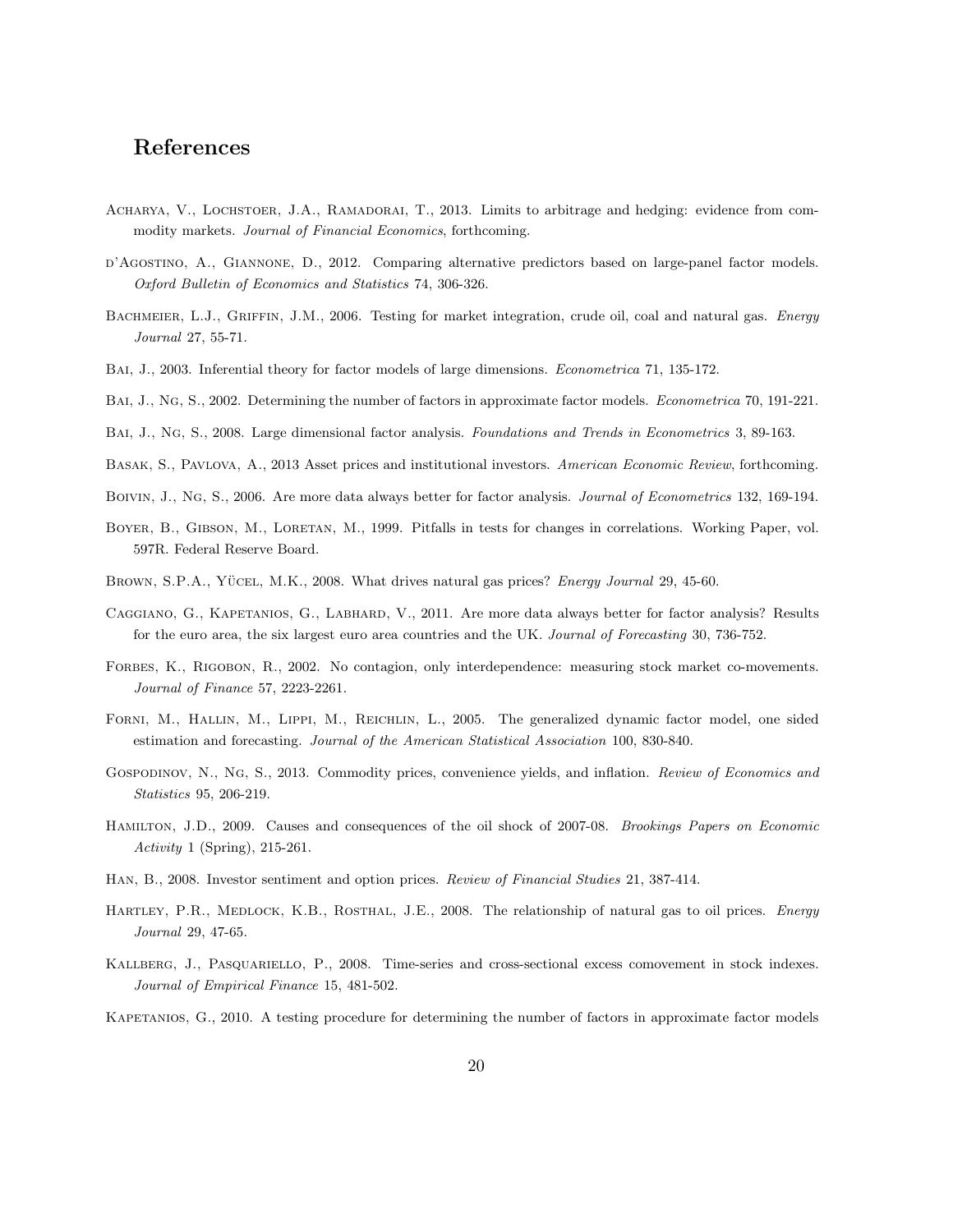with large datasets. *Journal of Business and Economic Statistics* 28, 397-409.

- Kilian, L., 2009. Not all oil price shocks are alike: Disentangling demand and supply shocks in the crude oil market. *American Economic Review* 99, 1053-1069.
- LORETAN, M., ENGLISH, W., 2000. Evaluation "correlation breakdowns" during periods of market volatility. In: Bank of International Settlements (BIS), International Financial Markets and the Implications for Monetary and Financial Stability. BIS, Switzerland.
- Ludvigson, S.C., Ng, S., 2007. The empirical risk return relation: A factor analysis approach. *Journal of Financial Economics* 83, 171-222.
- Ludvigson, S.C., Ng, S., 2009. Macro factors in bond risk premia. *Review of Financial Studies* 22, 5027-5067.
- Ludvigson, S.C., Ng, S., 2010. A factor analysis of bond risk premia. *Handbook of Empirical Economics and Finance*, e.d. by A. Uhla and D.E.A. Giles, pp. 313-372. Chapman and Hall, Boca Raton, FL.
- PANAGIOTIDIS, T., RUTLEDGE, E., 2007. Oil and gas markets in the UK: Evidence from a cointegrating approach. *Energy Economics* 29, 329-347.
- Ramberg, D.J., Parsons, J.E., 2012. The weak tie between natural gas and oil prices. *Energy Journal* 33, 13-35.
- de Roon, F.A., Nijman, T.E., Veld, C., 2000. Hedging pressure effects in futures markets. *Journal of Finance* 55, 1437-1456.
- Serletis, A., Herbert, J., 1999. The message in North American energy prices. *Energy Economics* 21, 471-483.
- Serletis, A., Rangel-Ruiz, R., 2004. Testing for common features in North American energy markets. *Energy Economics* 26, 401-414.
- Singleton, K.J., 2013. Investor flows and the 2008 boom/bust in oil prices. *Management Science*, forthcoming.
- Stock, J.H., Watson, M.W., 2002a. Forecasting using principal components from a large number of predictors. *Journal of the American Statistical Association* 97, 1167-1179.
- Stock, J.H., Watson, M.W., 2002b. Macroeconomic forecasting using diffusion indexes. *Journal of Business and Economic Statistics* 20, 147-62.
- Stock, J.H., Watson, M.W., 2005, Implications of dynamic factor models for VAR analysis, *NBER WP*, 11467.
- Stock, J.H., Watson, M.W., 2006. Forecasting with many predictors. In: G. Elliott, C.W.J. Granger, A. Timmermann (Eds.), *Handbook of Economic Forecasting*, vol. 1, Elsevier.
- Tang, K., Xiong, W., 2012. Index investment and financialization of commodities. *Financial Analysts Journal* 68, 54-74.
- Villar, J.A., Joutz, F.L., 2006. The relationship between crude oil and natural gas prices. *Report of the Energy Information Administration*, Office of Oil and Gas, Washington D.C.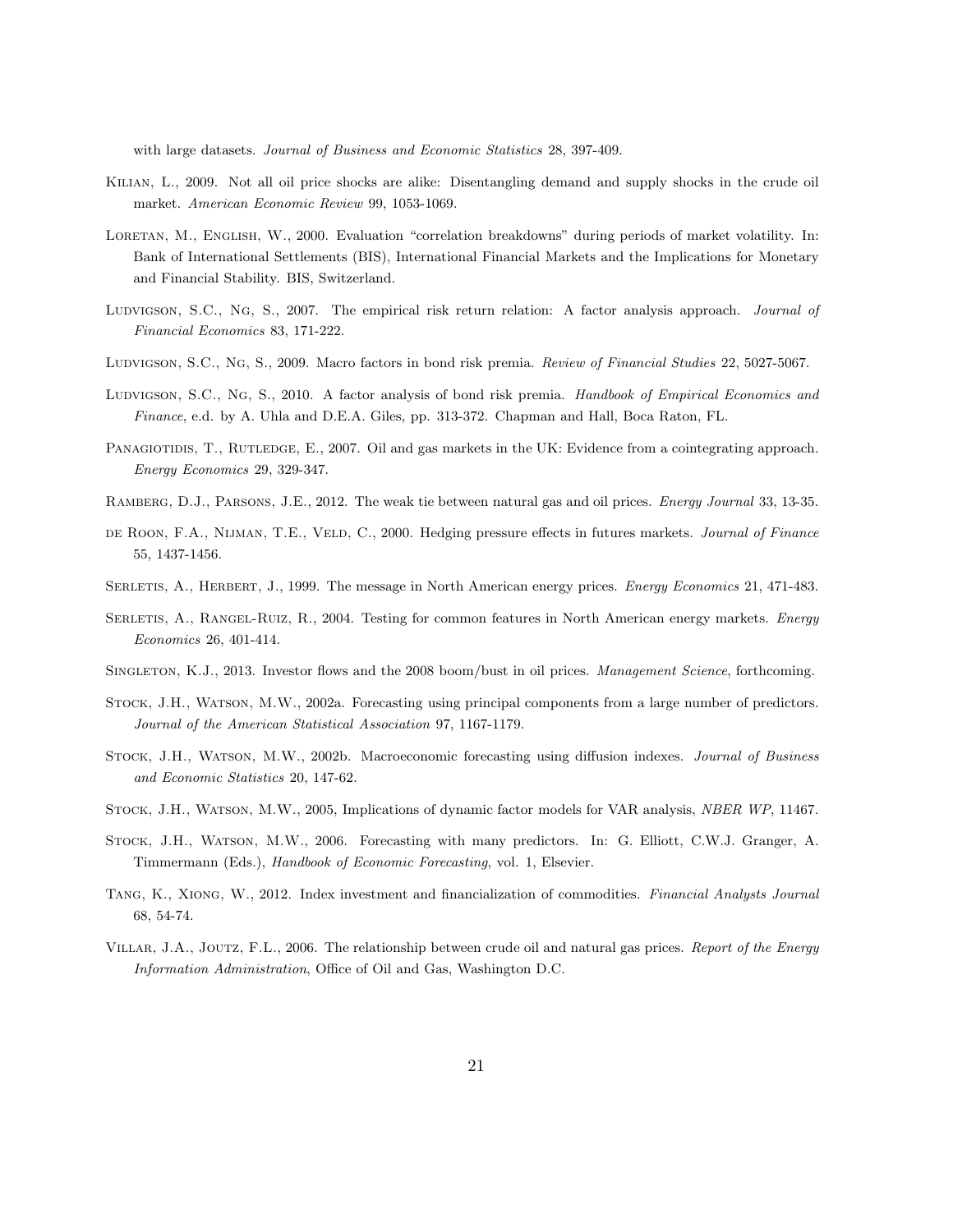## **Tables**

|                 | Oil (US)  | Gas (US)  |
|-----------------|-----------|-----------|
|                 |           |           |
| Mean            | 0.0077    | 0.0040    |
| Maximum         | 0.3045    | 0.9694    |
| Minimum         | $-0.4340$ | $-0.8496$ |
| Std. Dev.       | 0.0991    | 0.2176    |
| Skewness        | $-0.5770$ | 0.0555    |
| Kurtosis        | 4.6766    | 5.5875    |
| Jarque-Bera     | $33.83*$  | $33.83*$  |
| Nb. of Obs.     | 196       | 196       |
| correlation     |           | 0.2095    |
| <i>p</i> -value |           | 0.0032    |

Table 1: Descriptive statistics for U.S. monthly returns.

*p*-value 0.0032<br>*Note*:(i) monthly returns are computed as log difference of raw prices. Commodity prices are cash prices except crude oil where the current month contract price is taken as a proxy for the cash price. (ii) '\*' denotes a rejection of the null hypothesis of a Gaussian distribution at the 5% level. (iii) The p-value is computed by transforming the residual correlation to create a t-statistic having  $(N-2)$  degrees of freedom, with N the number of observations.

Table 2: Static factors selection results

| Method           | No of static factors |
|------------------|----------------------|
| <b>MED</b>       | 2                    |
| $IC_1$           | 3                    |
| IC <sub>2</sub>  | $\overline{2}$       |
| $IC_3$           | 20                   |
| $IC_4$           | 20                   |
| $PCP_1$          | 9                    |
| PCP <sub>2</sub> | 7                    |
| $PCP_3$          | 20                   |
| $PCP_4$          | 20                   |

 $Note: \text{ MED denotes the number of factors given by the Maximum Eigenvalue Distribution.}$ tion algorithm.  $IC_i$  and  $PCP_i$  denote, respectively, the number of factors given by the information criteria IC and PCP estimated with the penalty function  $g_i(N, T)$ .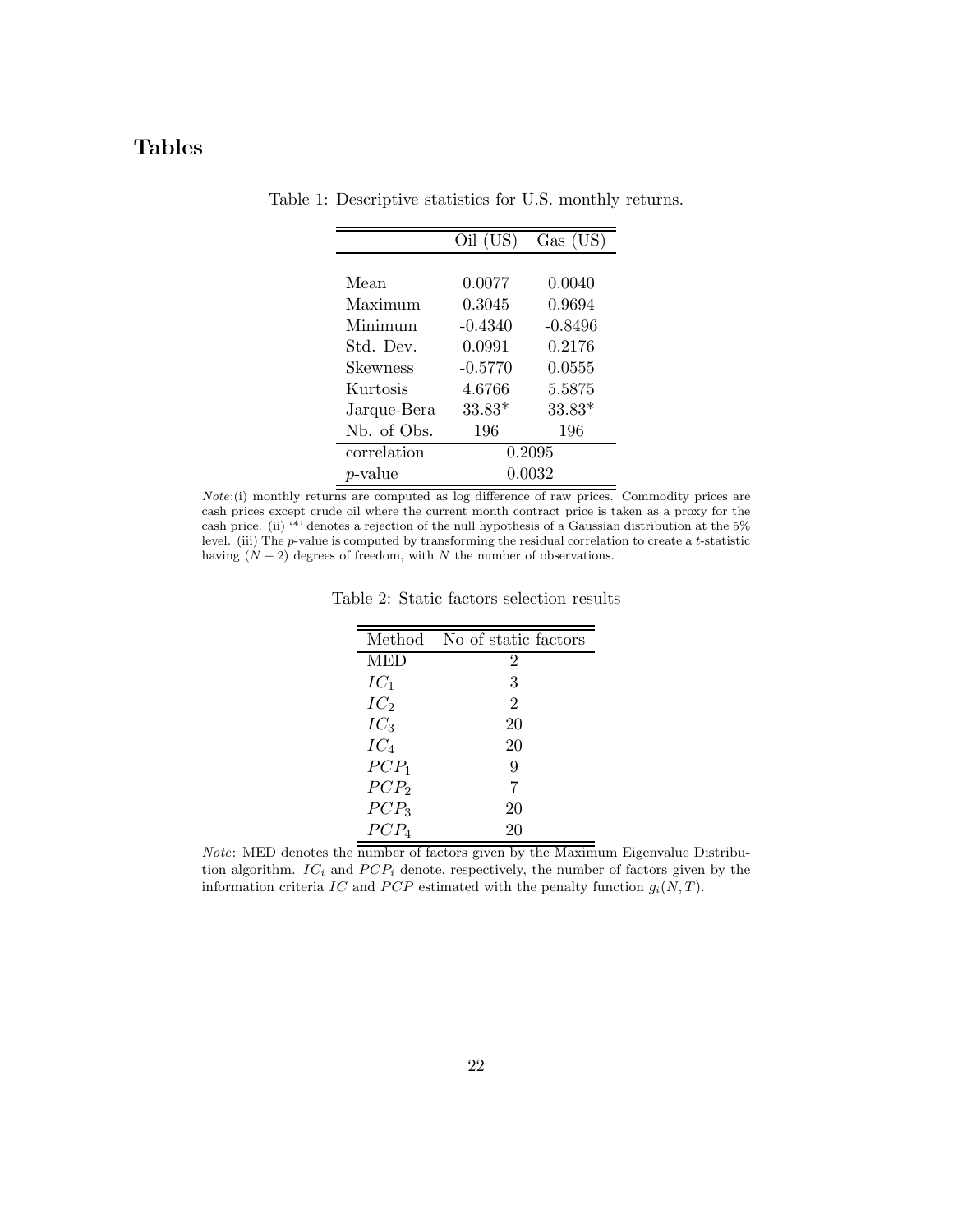| $factor\ i$    | $\rho_1$  | $\rho_2$  | $\rho_3$  | $\overline{R_i^2}$ |
|----------------|-----------|-----------|-----------|--------------------|
|                |           |           |           |                    |
| 1              | 0.1614    | 0.1256    | 0.3176    | 0.0975             |
| $\overline{2}$ | 0.1357    | 0.0805    | 0.3110    | 0.1619             |
| 3              | $-0.0748$ | 0.0145    | $-0.0294$ | 0.2030             |
| 4              | $-0.0765$ | $-0.0910$ | 0.1508    | 0.2355             |
| 5              | $-0.2180$ | $-0.0763$ | 0.1213    | 0.2654             |
| 6              | 0.1801    | 0.0388    | 0.0267    | 0.2927             |
| 7              | 0.0721    | 0.2765    | 0.2744    | 0.3185             |
| 8              | 0.4086    | 0.5013    | 0.3332    | 0.3418             |
| 9              | $-0.0066$ | $-0.0305$ | $-0.0379$ | 0.3636             |

Table 3: Summary statistics for  $\hat{F}_{t,i}$  for  $i = 1, ..., 9$ 

*Note*: For  $i = 1, ..., 9$ ,  $\hat{F}_{it}$  is estimated by the method of principal components using a panel of data with 187 indicators of componie activity during 1993-12, 2010-3. The data panel of data with 187 indicators of economic activity during 1993:12-2010:3. The data are transformed (taking logs and first difference where appropriate) and standardized prior to estimation.  $\rho_i$  denotes the *i*<sup>th</sup> autocorrelation. The relative importance of the common component  $R_i^2$  is calculated as the fraction of total variance in the data the common component,  $R_i^2$ , is calculated as the fraction of total variance in the data oxplained by factors 1 to i explained by factors 1 to *i*.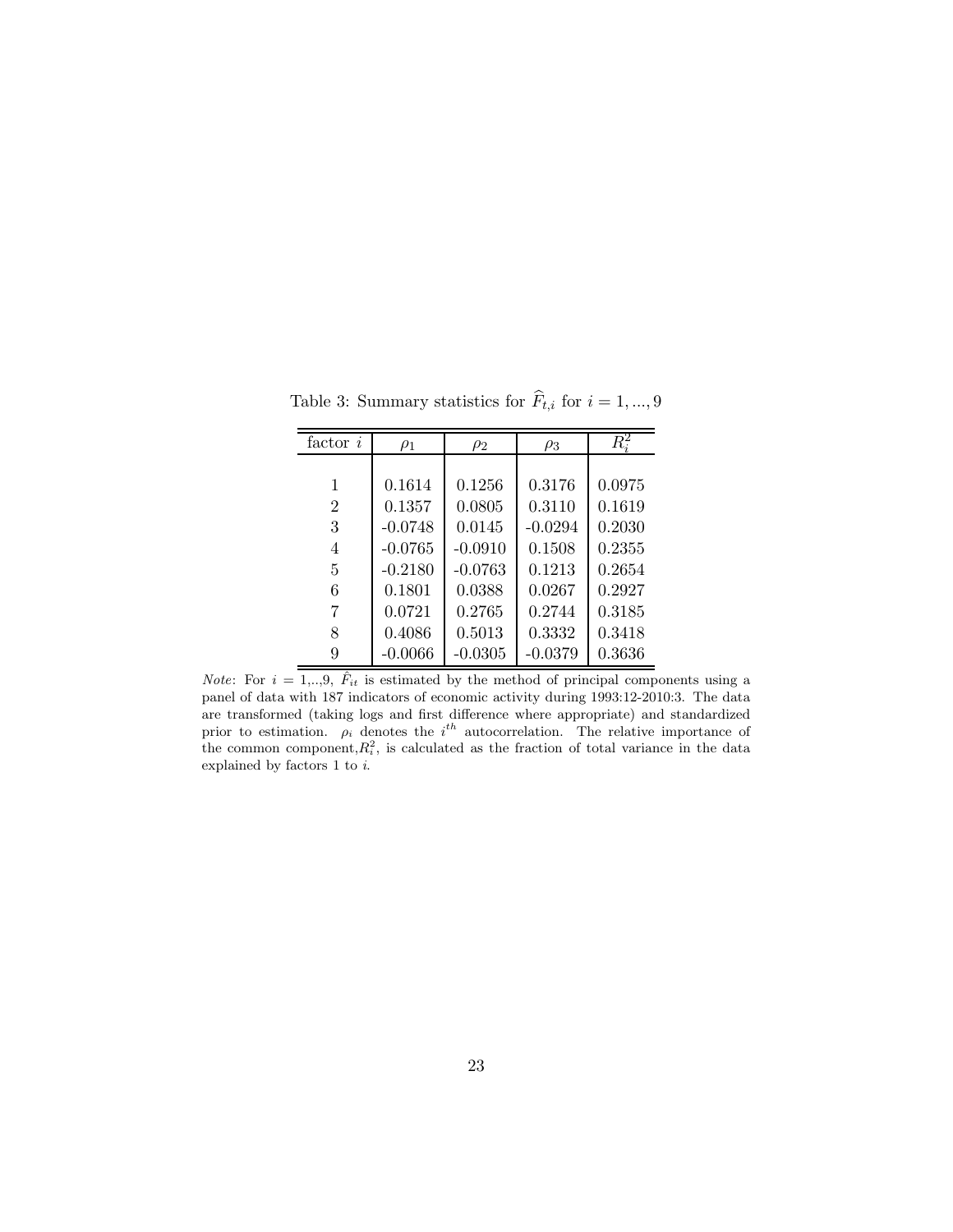|                        |              |              |              | US market    |               |              |
|------------------------|--------------|--------------|--------------|--------------|---------------|--------------|
|                        | Crude oil    | Natural gas  | $Crude$ oil  | Natural gas  | Crude oil     | Natural gas  |
|                        | (1.a)        | (1.b)        | (2.a)        | (2.b)        | (3.a)         | (3.b)        |
| Intercept              | 1.0077       | 0.0040       | 0.0085       | 0.0038       | 0.0089        | 0.0053       |
|                        | 1.34)        | (0.27)       | (1.49)       | (0.25)       | (1.53)        | (0.34)       |
| $\widehat{F}_1$        | $-0.1217***$ | $-0.0355$    | $-0.1195***$ | $-0.0458$    | $-0.1199***$  | $-0.0471$    |
|                        | $(-6.95)$    | (77.0)       | $(-6.58)$    | $(-0.94)$    | $(-6.59)$     | $(-0.96)$    |
| $\widehat{F}_{2}$      | $-0.1489***$ | $-0.1583***$ | $-0.1503***$ | $-0.1553***$ | $-0.1507$ *** | $-0.1565***$ |
|                        | $(-7.63)$    | $(-2.71)$    | $(-6.73)$    | $(-2.63)$    | $(-6.73)$     | $(-2.65)$    |
| $\widehat{H}$          | $0.1454***$  | $0.2574***$  | $0.1322***$  | $0.2487***$  | $0.1335***$   | $0.2517***$  |
|                        | (3.99)       | (2.85)       | (3.67)       | (2.66)       | (3.68)        | (2.69)       |
| $\Delta s_{oil}$       |              |              | $0.9966*$    |              | $0.9742*$     |              |
|                        |              |              | $(-1.90)$    |              | $(-1.83)$     |              |
| $\Delta s_{gas}$       |              |              |              | $-0.3017$    |               | $-0.3113$    |
|                        |              |              |              | $(-1.16)$    |               | $(-1.19)$    |
| $D$ u                  |              |              |              |              | $-0.0072$     | $-0.0227$    |
|                        |              |              |              |              | $(-0.31)$     | $(-0.3744)$  |
|                        | 0.3481       | 0.0728       | 0.3597       | 1220.0       | 0.3600        | 0.0783       |
| $R^2$                  | 0.3381       | 0.0583       | 0.3462       | 0.0584       | 0.3431        | 0.0541       |
| $Arch-LM(\mathcal{Z})$ | 3.26         | $27.59**$    | 0.73         | 26.99**      | 0.69          | 26.99**      |
| Residual correl.       |              | 0.0961       |              | 0.1081       |               | 0.1077       |
| $p-value$              |              | 0.1802       |              | 0.1315       |               | 0.1328       |

Table 4: Fitting U.S. crude oil and natural gas returns. Data from  $01/12/1993$  to  $01/03/2010$ . Table 4: Fitting U.S. crude oil and natural gas returns. Data from 01/12/1993 to 01/03/2010.

Note: (i) Columns (1.a) and (1.b) report the OLS estimates of the regression of monthly US crude oil and natural gas returns on the contemporaneous  $\tilde{F}_i$  denotes the  $i^{th}$  factor estimated using principal component methods. t-statistics are reported in parenthesis under the estimates. A constant whose estimate is reported in the second row is always included in the regressions. (v) The 2) degrees of freedom. (vi) For each test \*\*\*, \*\*, and \* denote rejection of the null hypothesis at, respectively, the 1%, 5% and 10% levels. (vii) *Arch-LM (2)* stands for Engle's ARCH Lagrange Multiplier test variables named in the left column. (ii) Columns (2.a), (2.b), (3.a) and (3.b) report the FGLS estimates for the oil and gas returns. (iii) The dependent N p-value is computed by transforming the residual correlation to create a t-statistic having ( (L variable is the nominal log return for each commodity listed in row 1. with a lag order equal to 2. with a lag order equal to 2.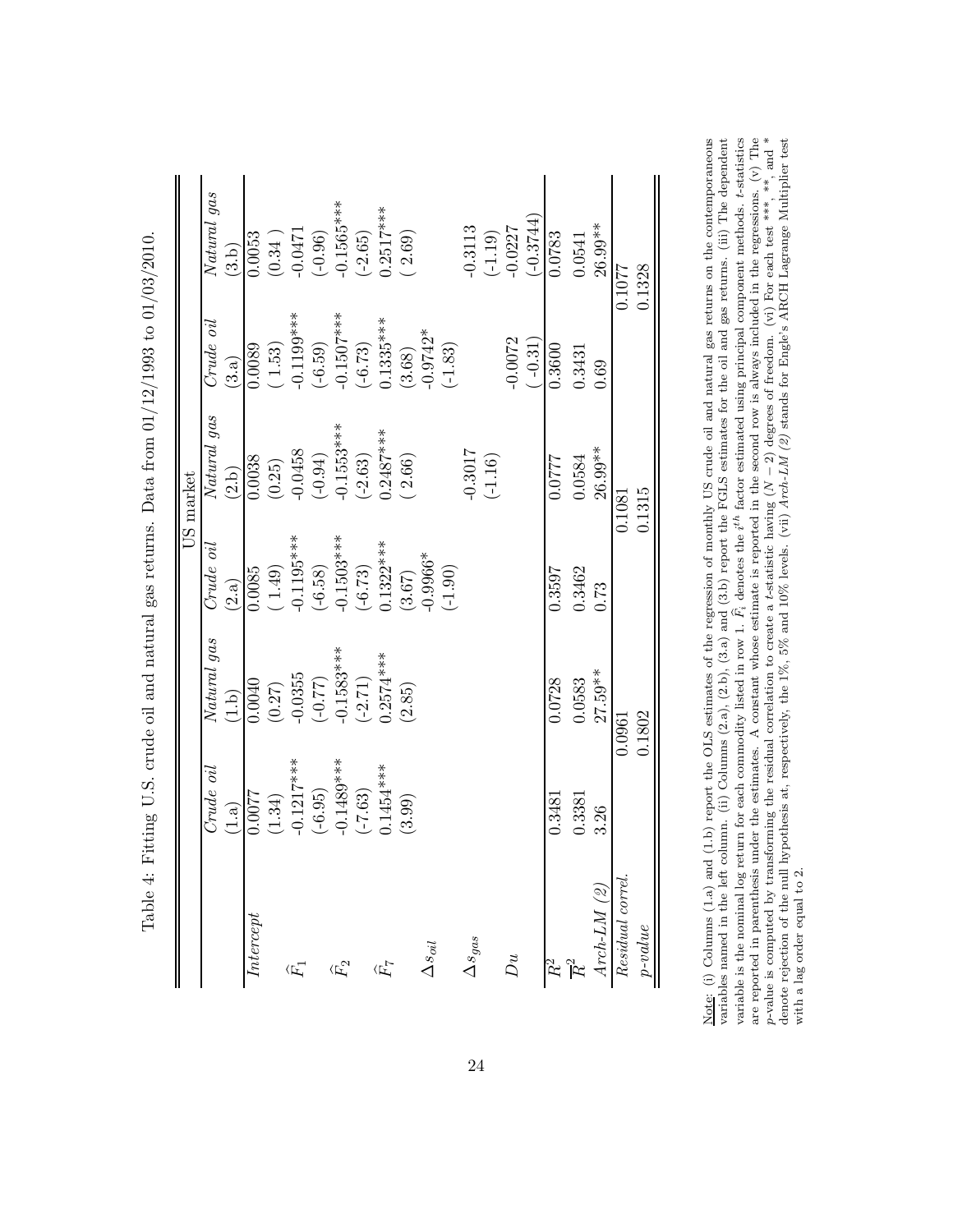|              | $\hat{z}$ * $2ret$ | 2*2OLS |
|--------------|--------------------|--------|
|              |                    |        |
| $\mu$        | $0.1793*$          | 0.1048 |
| $\sigma$     | 0.1413             | 0.1065 |
| $F\rho^{*2}$ | 51%                | $22\%$ |
|              | 0.8306             |        |

Table 5: Descriptive statistics on squared correlations

 $\frac{C_{\rho}}{Notes}$ : This table reports summary statistics for the excess squared unconditional correlation of OLS residuals  $\hat{\rho}_t^{*2OLS}$ , and the benchmark squared unconditional correlation of raw returns  $\hat{\rho}_t^{*2ret}$ .  $F \rho^{*2}$  is the mean percentage of squared unconditional correlation significant at the 5% level using the *t*-square ratio test  $\hat{t}_{ijt}^2 = (\hat{\rho}_{ijt}^*)^2 [1 - \hat{\rho}_{ijt}^*]^{-1} (N - 2) \sim$  $F(1, N-2)$ . \* denotes significance at the 5% level.  $C_{\rho}$  is the correlation between each pair  $\hat{\rho}_t^{*2OLS}$  and  $\hat{\rho}_t^{*2ret}$ .  $\mu$  stands for the mean, and  $\sigma$  for the standard deviation.

Table 6: Regression of average excess correlation on trading activity proxies for US oil and gas returns - time period 1998:02 to 2010:03.

|                  |            | $\hat{\rho}_t^{*2}$ |            |
|------------------|------------|---------------------|------------|
|                  | (5.a)      | (5.b)               | (5.c)      |
| Intercept        | $0.0783*$  | $0.0844*$           | $0.0832*$  |
|                  | (4.39)     | (5.16)              | (5.06)     |
| DeRonnetal oil   | 0.0511     |                     | $-0.2015*$ |
|                  | (1.22)     |                     | $(-2.21)$  |
| DeRonnetal gas   | $-0.0562*$ |                     | $-0.1143*$ |
|                  | $(-2.05)$  |                     | $(-3.01)$  |
| Han oil          |            | 0.5014              | $2.2669*$  |
|                  |            | (1.76)              | (3.49)     |
| Han gas          |            | 0.1260              | $0.8370*$  |
|                  |            | (0.72)              | (3.54)     |
| N                |            | 137                 |            |
| $R^2$            | 0.0307     | 0.0287              | 0.1914     |
| $\overline{R}^2$ | 0.0162     | 0.0142              | 0.1669     |
|                  |            |                     |            |

Note:  $\hat{\rho}_t^2$  is the unconditional average squared residual correlation. *Han oil* and *Han*  $\alpha e$ , are the speculative trading activity provise computed from CETC futures data for *gas* are the speculative trading activity proxies computed from CFTC futures data for oil and gas, respectively. *DeRonnetal oil* and *DeRonnetal gas* are the proxy for hedging pressure in futures markets for oil and gas, respectively. N is the number of observations. \* denotes significance at the 5% level.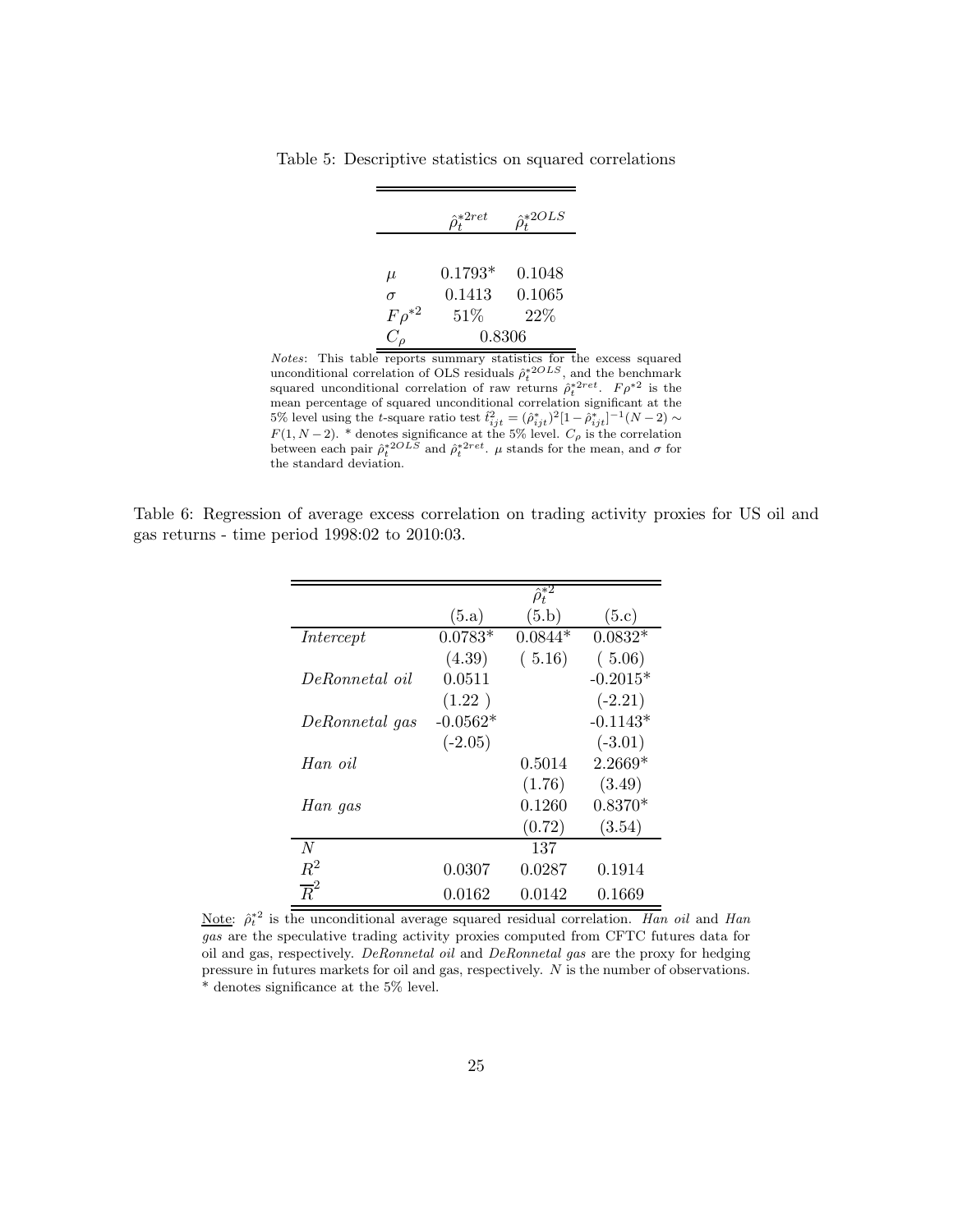## **Figures**





Figure 2: Returns of crude (upper graph) oil and natural gas (lower graph) - USA- 01/12/1993 to  $\overline{01/03/2010}$ 

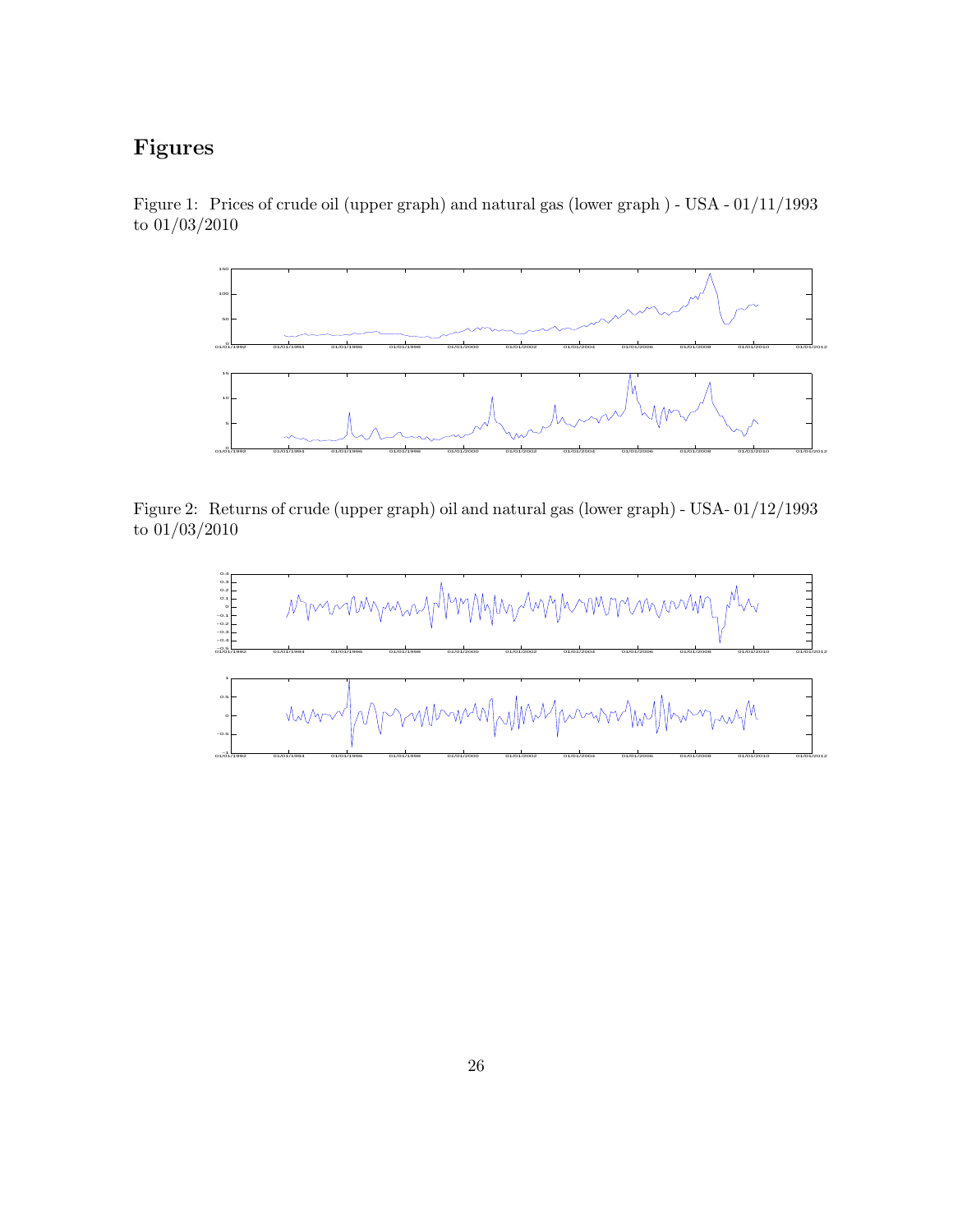Figure 3: Marginal  $R^2$  of macroeconomic and financial variables regressed on the estimated factors no.  $1, 2$  and 7.



Note: Each panel shows the  $R^2$  from regressing the series number given on the *x*-axis onto each individual factor  $\hat{F}_i$ . The series are detailed in the Appendix, and sorted as they appear in the Figure (real variables for developed countries, nominal variables for developed countries, real variables for emerging countries, nominal variables for emerging countries).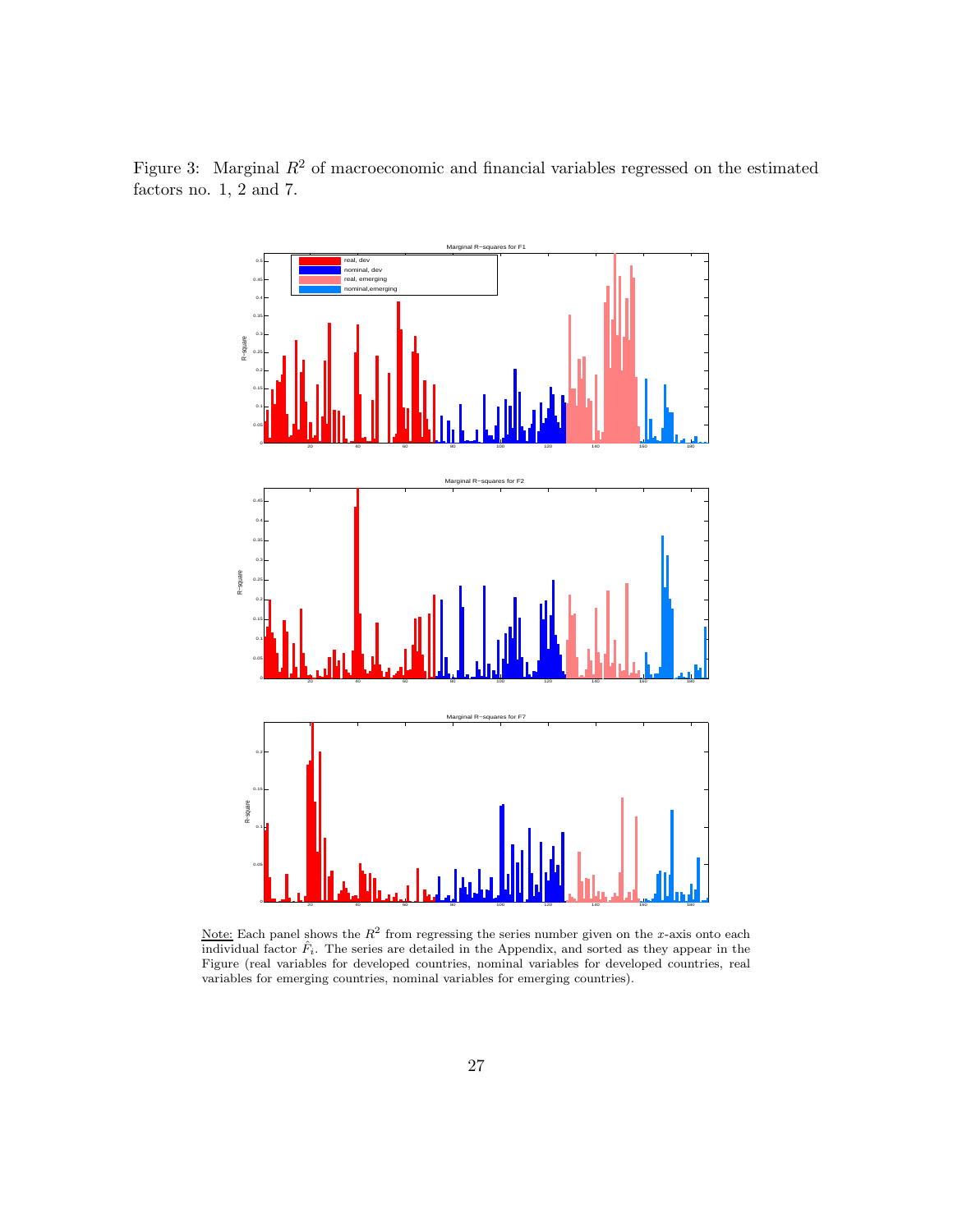Figure 4: Mean excess squared correlation for raw returns and OLS residuals Figure 4: Mean excess squared correlation for raw returns and OLS residuals



Note: 'conditional squared gross returns correlation' is the squared correlation of raw returns not corrected for heteroskedasticity. 'unconditional average square gross returns correlation' is the  $\rho_t^{*2}$  $\epsilon^*$ <sup>2</sup> computed from raw returns. 'unconditional average square residual correlation' is  $\rho_t^{*2}$  $\ddot{}$ computed from OLS residuals. The confidence band represents the minimal value above which squared correlation is significant at the 5% level. It is computed from the *t*-squared ratio test  $t_{ijt}^2 = (\hat{\rho}_{ijt}^*)^2$ [1  $- \hat{\rho}_{ijt}^* ]^{-1} (N$ <u>্</u>ব ∼  $F(1, N$  $\frac{2}{1}$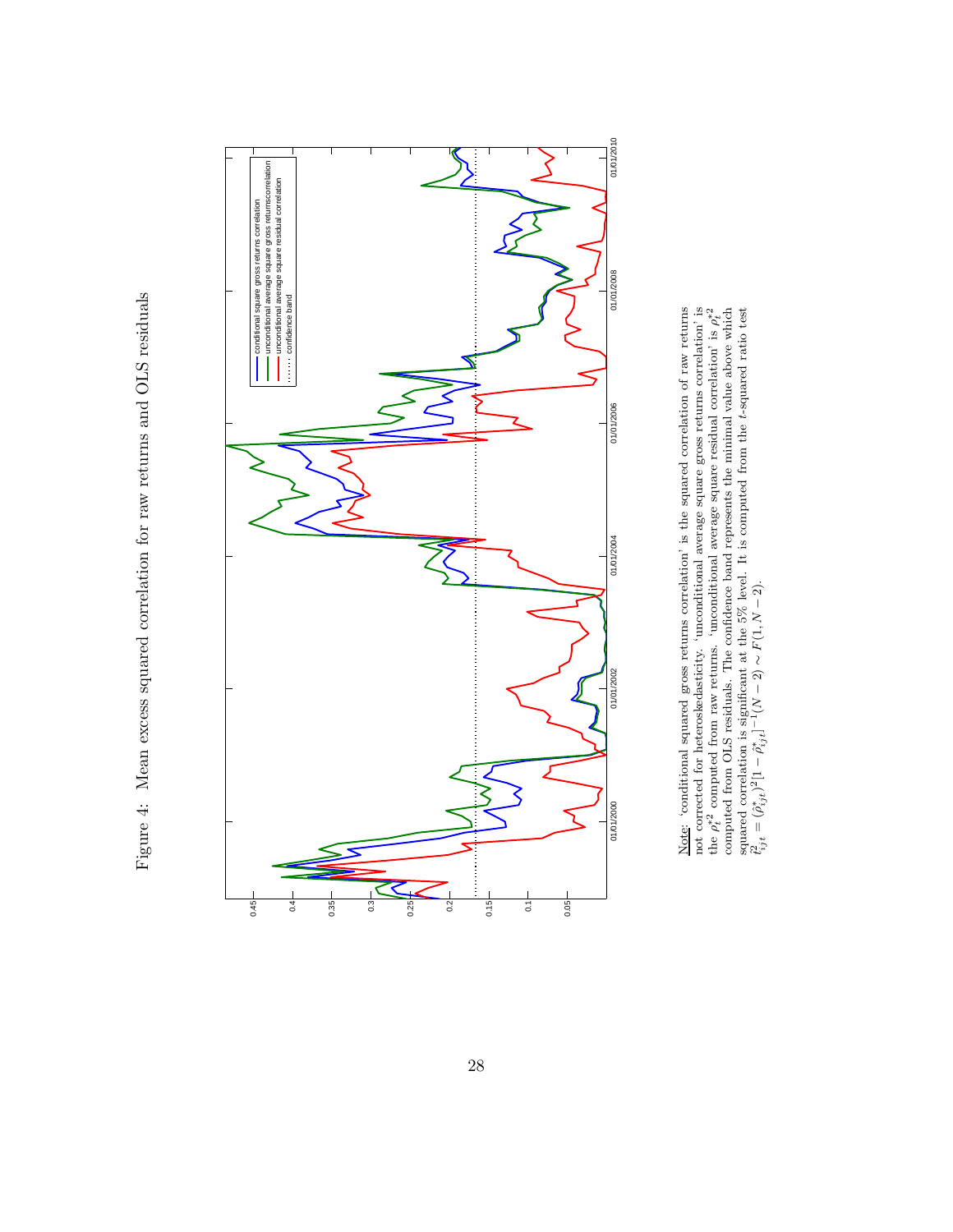## **Appendix: list of the 187 variables considered in the computation of the common factors**

Note: In the Trans column, we report the transformation used to ensure the stationarity of each variable. In denotes the logarithm,  $\Delta \ln$  and  $\Delta^2 \ln$  denote the first and second difference of the logarithm, lv denotes the level of the series, and  $\Delta l v$  denotes the first difference of the series.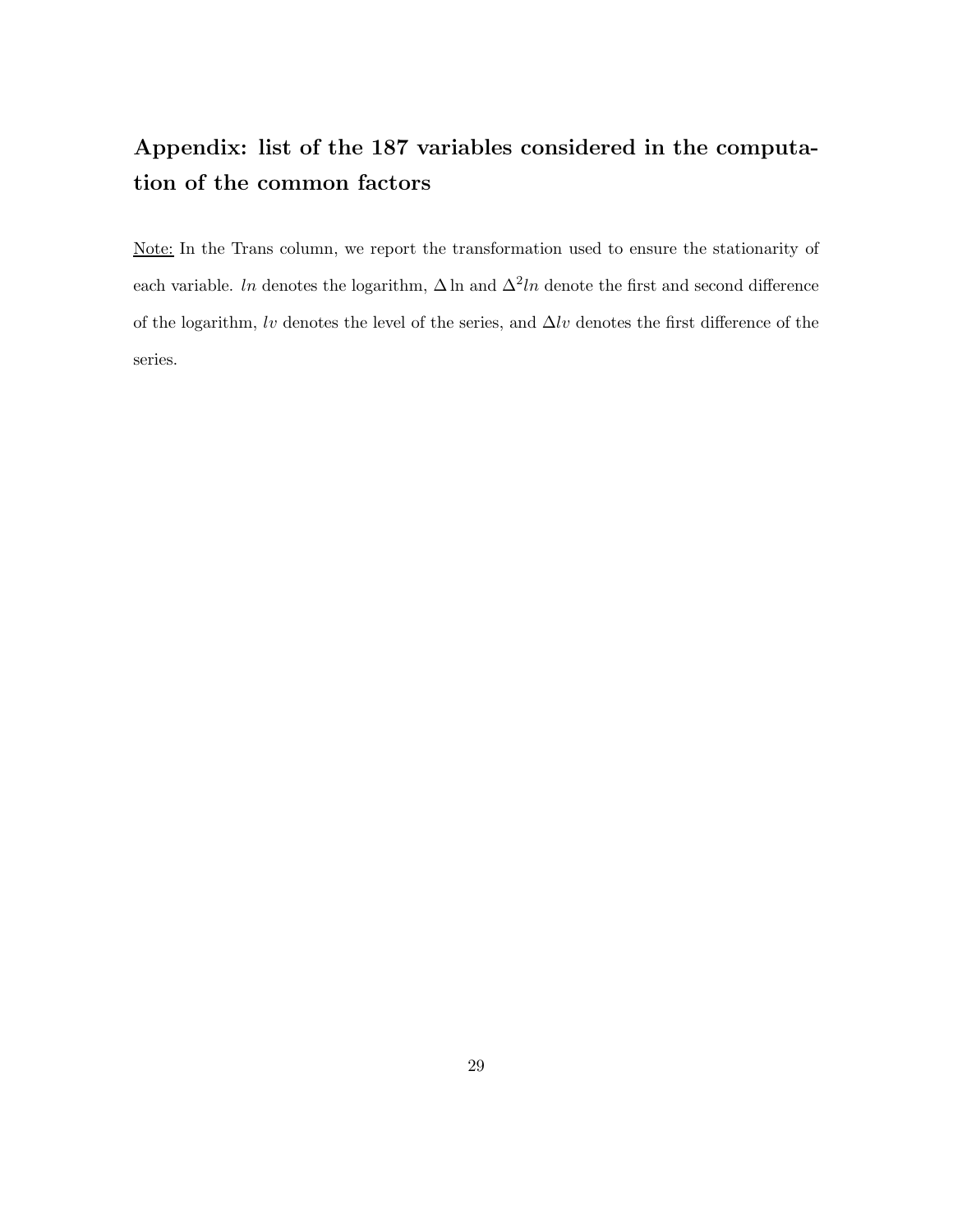| Developed countries   |                                 |                               |                              |                                                                                    |
|-----------------------|---------------------------------|-------------------------------|------------------------------|------------------------------------------------------------------------------------|
| Series Number         | Short name                      | Mnemonic                      | Trans                        | Description                                                                        |
| Industrial production |                                 |                               |                              |                                                                                    |
|                       | SN : dz                         | <b>DEDLEISO</b>               | $\sum_{n=1}^{n}$             | 001=7007) VTOA XHQNI TVLOL - NOLLONG DEN NORMANDE SO                               |
|                       | IP: US                          | USIPMFGSG                     | $\Delta\ln$                  | US INDUSTRIAL PRODUCTION - MANUFACTURING (SIC) VOLA (1997=100)                     |
|                       | IP: Canada                      | CNIPTOT.C                     | $\Delta$ ln                  | CN GDP - INDUSTRIAL PRODUCTION CONN                                                |
|                       | IP: France                      | FRIPMAN.G                     |                              | FR INDUSTRIAL PRODUCTION - MANUFACTURING VOLA                                      |
|                       | IP: France                      | FRIPTOT <sub>G</sub>          | $\Delta \ln$<br>$\Delta$     | FR INDUSTRIAL PRODUCTION EXCLUDING CONSTRUCTION VOLA INDEX (2005=100)              |
|                       | IP: Germany                     | BDIPTOT <sub>G</sub>          | $\Delta \ln$ $\Delta$        | BD INDUSTRIAL PRODUCTION INCLUDING CONSTRUCTION VOLA (2005=100)                    |
|                       | IP: UK                          | UKIPTOT.G                     |                              | UK INDEX OF PRODUCTION - ALL PRODUCTION INDUSTRIES VOLA (2003=100)                 |
|                       | IP: UK                          | UKIPMAN.G                     | $\Delta\ln$                  | UK INDUSTRIAL PRODUCTION INDEX - MANUFACTURING VOLA (2003=100)                     |
|                       | IP: Japan                       | JPIPTOT <sub>G</sub>          | $\Delta \ln$                 | IP INDUSTRIAL PRODUCTION - MINING & MANUFACTURING VOLA (2005=100)                  |
| <b>Urders</b>         | and capacity utilization        |                               |                              |                                                                                    |
|                       | Capacity utilization: US        | <b>DANVMADOSQ</b>             | $\Delta l v$                 | YTOA ĐNIHALOVAANVN - NOILVZITILA ALIOVAYO SA                                       |
|                       | Manufct. new ord.: US           | USNOCOGMC                     | $\Delta^2\ln$                | US MANUFACTURERS NEW ORDERS - CONSUMER GOODS AND MATERIALS CONN (base 1982)        |
| $\overline{c}$        | Manufct. new ord.: US           | <b>USBNKRTEQ</b>              | $\Delta\ln$                  | US MANUFACTURERS NEW ORDERS, NONDEFENSE CAPITAL GOODS SADJ (base 1982)             |
|                       | New orders: Canada              | CNNEWORDB                     | $\Delta\ln$                  | CN NEW ORDERS: ALL MANUFACTURING INDUSTRIES (SA) CURA                              |
| 14                    | Manufct. ord.: Germany          | <b>BDNEWORDE</b>              | $\Delta \ln$                 | BD MANUFACTURING ORDERS SADJ (2000=100)                                            |
| 15                    | Manufct. ord.: Japan            | <b>JPNEWORDB</b>              | $\Delta \ln$                 | JP MACHINERY ORDERS: DOM.DEMAND-PRIVATE DEMAND (EXCL. SHIP) CURA                   |
| $\frac{6}{1}$         | Operating ratio: Japan          | <b>JPCAPUTLQ</b>              | $\Delta l\,v$                | JP OPERATING RATIO - MANUFACTURING SADJ (2005=100)                                 |
|                       | Business failures: Japan        | JPBNKRPTP                     | $\Delta$ ln                  | BUSINESS FAILURES VOLN<br>$\mathbb{R}$                                             |
| Housing star          |                                 |                               |                              |                                                                                    |
| ≌                     | Housing permits:                | <b>USHOUSETO</b>              | Ξ                            | NTOA GEZIEOHLAV ĐNISAOH SA                                                         |
| $\overline{19}$       | Housing permits: Canada         | CNHOUSE.O                     | $\Xi$                        | CN HOUSING STARTS: ALL AREAS (SA, AR) VOLA                                         |
| 20                    | Housing permits: Germany        | <b>BDHOUSINP</b>              | $\mathbf{H}$                 | BD HOUSING PERMITS ISSUED FOR BLDG.CNSTR.: BLDG.S-RESL, NEW VOLN                   |
| $\overline{21}$       | Housing permits: Australia      | <b>AUHOUSE A</b>              | $E_{\rm H}$                  | AU BUILDING APPROVALS: NEW HOUSES CURN                                             |
| 22                    | Japan<br>Housing permits:       | <b>JPHOUSSTF</b>              |                              | NEW HOUSING CONSTRUCTION STARTED VOLN<br>Ä                                         |
| sales<br>Car          |                                 |                               |                              |                                                                                    |
| 23                    | Car registration: US            | USCAR P                       | Ξ                            | NTOA SNOLFVALSIÐEN GAFS - LOLVI FEGISLEVALDING AN                                  |
| 24                    | Car registration: Canada        | CNCARSLSE                     | $\Xi$                        | CN PASSENGER CAR SALES: TOTAL SADJ                                                 |
|                       | Car registration: France        | FRCARREGP                     | $\mathbf{E}$                 | FR NEW CAR REGISTRATIONS VOLN                                                      |
| 26                    | Car registration: Germany       | <b>BDRVNCARP</b>              | $\mathbf{h}$                 | BD NEW REGISTRATIONS - CARS VOLN                                                   |
| 27                    | Car registration: UK            | UKCARTOTF                     | 모두                           | UK CAR REGISTRATIONS VOLN                                                          |
| 28                    | Car registration: Japan         | <b>JPCARREGF</b>              |                              | JP MOTOR VEHICLE NEW REGISTRATIONS: PASSENGER CARS EXCL.BELOW 66                   |
| Consumption           |                                 |                               |                              |                                                                                    |
| ని                    | Consumer sentiment: US          | HENOOMNSN<br><b>USPERCONB</b> | $\Delta \ln$<br>$\Delta \ln$ | <u>(001–9965 988q) NICHICAN CONSUNANNENG ANGININAS REINOS NON DIRON AO AINU SU</u> |
| $\boldsymbol{50}$     | Pers. cons. exp.: US            |                               |                              | US PERSONAL CONSUMPTION EXPENDITURES (AR) CURA                                     |
| $\overline{31}$       | Pers. saving: US                | <b>USPERSAVE</b>              | $\Delta l\,v$                | US PERSONAL SAVING AS % OF DISPOSABLE PERSONAL INCOME SADJ                         |
| 32                    | Retail sale: Canada             | CNRETTOTB                     | $\Delta$ ln                  | CN RETAIL SALES: TOTAL (ADJUSTED) CURA                                             |
| 33                    | Household confidence: France    | FRCNFCONQ                     | $\Delta l\,v$                | FR SURVEY - HOUSEHOLD CONFIDENCE INDICATOR SADJ                                    |
| 34                    | Household confidence: Germany   | <b>BDCNFCONQ</b>              | $\Delta l\,v$                | BD CONSUMER CONFIDENCE INDICATOR - GERMANY SADJ                                    |
| 35                    | Retail sales: UK                | UKRETTOTB                     | $\Delta$ ln                  | UK RETAIL SALES (MONTHLY ESTIMATE, DS CALCULATED) CURA                             |
| 36                    | UК<br>Household confidence:     | UKCNFCONQ                     | $\Delta l\,v$                | UK CONSUMER CONFIDENCE INDICATOR - UK SADJ                                         |
| 75                    | Retail sales: Australia         | AURETTOTT                     | $\Delta$ ln                  | AU RETAIL SALES (TREND) VOLA                                                       |
| 38                    | Household confidence: Australia | AUCNFCONR                     | $\Delta l\,v$                | AU MELBOURNE/WESTPAC CONSUMER SENTIMENT INDEX NADJ                                 |
|                       | Household expenditure: Japan    | JPHLEXPWA                     | $\Delta \ln$                 | JP WORKERS HOUSEHOLD LIVING EXPENDITURE (INCL. AFF) CURN                           |
|                       | Retail sales: Japan             | JPRETTOTA                     | $\sum_{n=1}^{n}$             | JP RETAIL SALES CURN                                                               |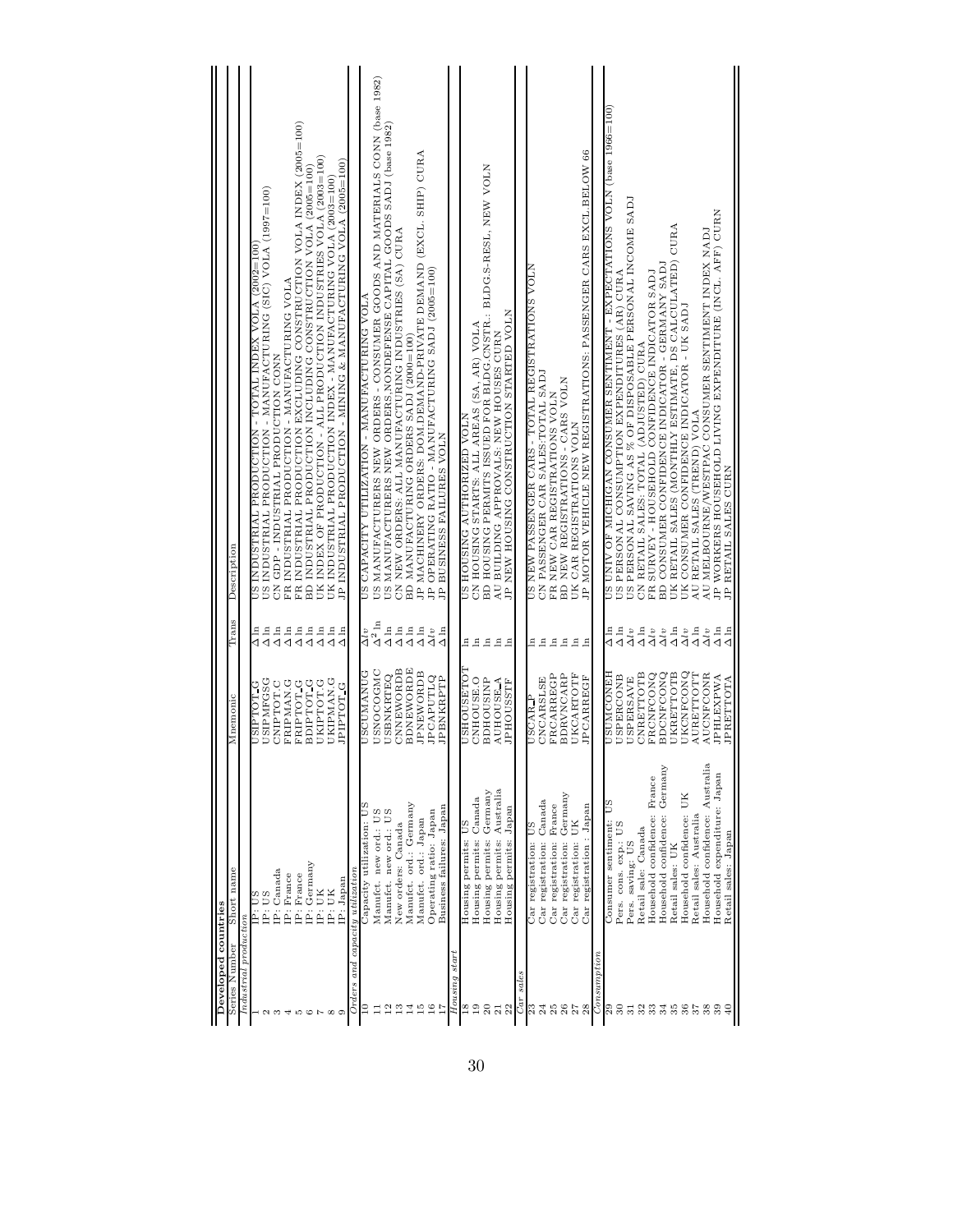| $Wages$ and labor<br>Series Number | S<br>Av. hourly real earnings:<br>Short name                               | <b>USWRIM D</b><br>Mnemonic          | Trans<br>$\Delta \ln$        | (18-28 9884) ANOO OMITULOVANNA - SONINYNA TYAR ATAIOOH OAY SO<br>Description                                                        |
|------------------------------------|----------------------------------------------------------------------------|--------------------------------------|------------------------------|-------------------------------------------------------------------------------------------------------------------------------------|
|                                    | Av. overtime hours: US<br>Av. wkly hours: US                               | USOOL024Q<br><b>USHKIM O</b>         | $\Delta$ ln<br>$\Delta$ ln   | US OVERTIME HOURS - MANUFACTURING, WEEKLY VOLA<br>US AVG WKLY HOURS - MANUFACTURING VOLA                                            |
|                                    | Av. hourly real earnings: Canada<br><b>DS</b><br>Purchasing manager index: | CNWAGES.A<br><b>USPMCUE</b>          | $\Delta$ ln<br>$\Delta \ln$  | US CHICAGO PURCHASING MANAGER DIFFUSION INDEX - EMPLOYMENT NADJ<br>CN AVG HOURLY EARN- INDUSTRIAL AGGREGATE EXCL. UNCLASSIFIED CURN |
|                                    | Labor productivity: Germany                                                | <b>BDPRODVTQ</b>                     | $\Delta\ln$                  | BD PRODUCTIVITY: OUTPUT PER MAN-HOUR WORKED IN INDUSTRY SADJ (2005=100)                                                             |
|                                    | Labor productivity: Japan<br>wages: Germany                                | <b>JPPRODVTE</b><br>BDWAGES.F        | $\Delta\ln$<br>$\Delta\ln$   | BD WAGE & SALARY, OVERALL ECONOMY-ON A MTHLY BASIS(PAN BD M0191)<br>JP LABOR PRODUCTIVITY INDEX -ALL INDUSTRIES SADJ                |
|                                    | wages index: Japan                                                         | <b>JPWAGES E</b>                     | $\Delta$ ln                  | JP WAGE INDEX: CASH EARNINGS - ALL INDUSTRIES SADJ                                                                                  |
| Unemplogmen                        |                                                                            |                                      |                              |                                                                                                                                     |
|                                    | U rate: US                                                                 | USUNEM15Q                            | $\Delta^2$ ln                | US UNEMPLOYMENT RATE - 15 WEEKS & OVER SADJ                                                                                         |
|                                    | U rate: US                                                                 | USUNTOTQ pc                          | $\Delta^2$ ln                | US UNEMPLOYMENT RATE SADJ                                                                                                           |
|                                    | Employment: Canada                                                         | <b>CNEMPTOTO</b><br><b>BDUNPTOTP</b> | $\Delta^2$ ln<br>$\Delta\ln$ | BD UNEMPLOYMENT LEVEL (PAN BDFROM SEPT 1990) VOLN<br>CN EMPLOYMENT - CANADA (15 YRS & OVER, SA) VOLA                                |
|                                    | U all: Germany                                                             | UKUNTOTQ pc                          | $\Delta^2$ ln                | UK UNEMPLOYMENT RATE SADJ                                                                                                           |
|                                    | Emp: Australia<br>U rate: UK                                               | <b>AUEMPTOTO</b>                     | $\Delta\ln$                  | AU EMPLOYED: PERSONS VOLA                                                                                                           |
|                                    | U all: Australia                                                           | <b>AUUNPTOTO</b>                     | $\Delta \ln$                 | AU UNEMPLOYMENT LEVEL VOLA                                                                                                          |
|                                    | U rate: Japan                                                              | JPUNTOTQ_pc                          | $\Delta l v$                 | JP UNEMPLOYMENT RATE SADJ                                                                                                           |
| International trade                |                                                                            |                                      |                              |                                                                                                                                     |
|                                    | Exports: US                                                                | <b>V 04ISO</b>                       | $\Delta \ln$                 | US EXPORTS CURN                                                                                                                     |
|                                    | EU<br>Exports:                                                             | EKEXPGDSA<br>FREXPGDSB               | $\Delta$ ln<br>$\Delta \ln$  | EK EXPORTS TO EXTRA-EA17 CURN<br>FR EXPORTS FOB CURA                                                                                |
|                                    | Germany<br>France<br>Exports:<br>Exports:                                  | <b>BDEXPBOPB</b>                     | $\Delta$ ln                  | BD EXPORTS FOB CURA                                                                                                                 |
|                                    | UК<br>Exports:                                                             | UKI70 A                              | $\Delta \ln$                 | UK EXPORTS CURN                                                                                                                     |
|                                    | Australia<br>Exports:                                                      | AUEXPG&SB                            | $\Delta$ ln                  | AU EXPORTS OF GOODS & SERVICES (BOP BASIS) CURA                                                                                     |
|                                    | Japan<br>Exports:                                                          | <b>JPEXPGDSB</b>                     | $\Delta$ ln                  | JP EXPORTS OF GOODS - CUSTOMSBASIS CURA                                                                                             |
|                                    | $_{\rm EI}$<br><b>DD</b><br>Imports:                                       | USIMPGDSB<br>EUOXT 09B               | $\Delta\ln$<br>$\Delta$ ln   | US IMPORTS F.A.S. CURA<br>EU IMPORTS CURA                                                                                           |
|                                    | France<br>Imports:<br>Imports:                                             | FRIMPGDSB                            | $\Delta$ ln                  | FRIMPORTS FOB CURA                                                                                                                  |
|                                    | Germany<br>Imports:                                                        | <b>BDIMPGDSB</b>                     | $\Delta\ln$                  | BD IMPORTS CIF (PAN BD M0790) CURA                                                                                                  |
|                                    | UK<br>Imports:                                                             | UKIMPBOPB                            | $\Delta\ln$                  | UK IMPORTS - BALANCE OF PAYMENTS BASIS CURA                                                                                         |
|                                    | Imports: Australia                                                         | <b>AUIMPG&amp;SB</b>                 | $\Delta \ln$                 | AU IMPORTS OF GOODS & SERVICES (BOP BASIS) CURA                                                                                     |
|                                    | Terms of trade: UK<br>Imports: Japan                                       | UKTOTPRCF<br>JPOXT009B               | $\Delta \ln$                 | UK TERMS OF TRADE - EXPORT/IMPORT PRICES (BOP BASIS) NADJ<br>JP IMPORTS CURA                                                        |
|                                    | Terms of trade: Japan                                                      | IPTOTPRCF                            | $\Delta$ in                  | JP TERMS OF TRADE INDEX NADJ                                                                                                        |
| Money and credit                   |                                                                            |                                      |                              |                                                                                                                                     |
|                                    | Money supply: US                                                           | USMO <sub>B</sub>                    | $\mathbb{H}_{\mathbb{Z}}$    | US MONETARY BASE CURA                                                                                                               |
|                                    | Money supply: US                                                           | USM <sub>2</sub> B                   | $\Delta^2\ln$                | US MONEY SUPPLY M2 CURA                                                                                                             |
|                                    | Money supply: France                                                       | FRM <sub>2</sub> A                   | $\Delta\ln$                  | FR MONEY SUPPLY - M2 (NATIONAL CONTRIBUTION TO M2) CURN                                                                             |
|                                    | France<br>Money supply:                                                    | FRM3 A                               | $\Delta\ln$                  | FR MONEY SUPPLY - M3 (NATIONAL CONTRIBUTION TO M3) CURN                                                                             |
|                                    | Germany<br>Money supply:                                                   | BDM1 A                               | $\Delta$ ln                  | BD MONEY SUPPLY-GERMAN CONTRIBUTION TO EURO M1(PAN BD M0790)                                                                        |
|                                    | Germany<br>UK<br>Money supply:                                             | UKM1_B<br>BDM3B                      | $\Delta$ ln<br>$\Delta\ln$   | BD MONEY SUPPLY-M3 (CONTRIBUTION TO EURO BASIS FROM M0195) CURA                                                                     |
|                                    | Money supply: UK<br>Money supply:                                          | UKM3 B                               | $\Delta\ln$                  | UK MONEY SUPPLY M1 (ESTIMATE OF EMU AGGREGATE FOR THE UK) CURA<br>UK UK MONEY SUPPLY M3(ESTIMATE OF EMU AGGREGATE FORTHE UK) CURA   |
|                                    | Australia<br>Money supply:                                                 | AUM1 B                               | $\Delta \ln$                 | AU MONEY SUPPLY - MI CURA                                                                                                           |
|                                    | Money supply: Australia                                                    | AUM3 B                               | $\Delta^2$ ln                | AU MONEY SUPPLY - M3 (SEE AUM3OB) CURA                                                                                              |
|                                    | Japan<br>Money supply:                                                     | JPM1 A                               | $\Delta$ ln                  | JP MONEY SUPPLY: M1 (METHO-BREAK, APR. 2003) CURN JP MONEY SUPPLY: M2 (METHO-BREAK, APR. 2003) CURN                                 |
|                                    | Money supply: Japan                                                        | JPM2A                                | $\Delta$ ln                  |                                                                                                                                     |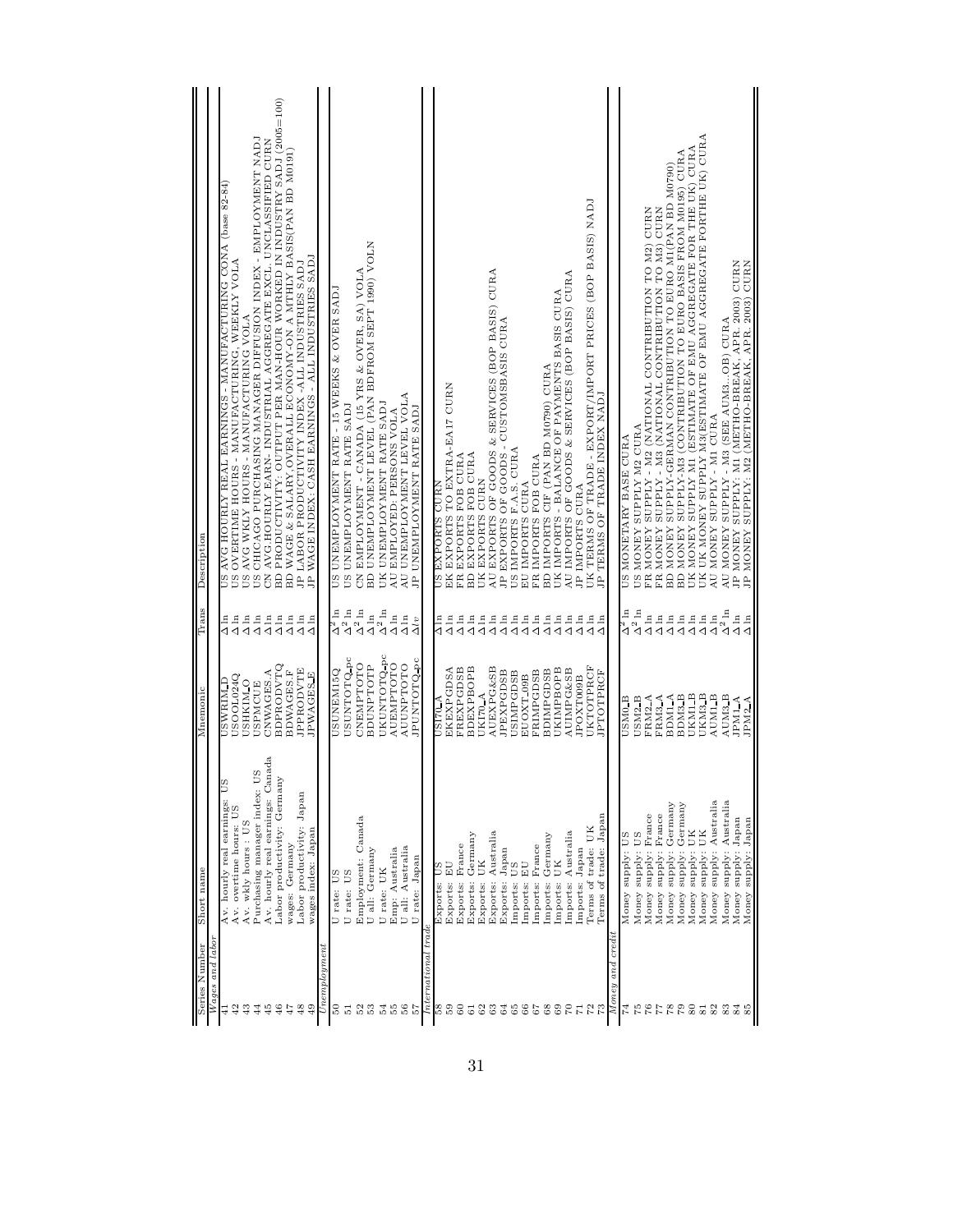| Money and credit                | $-$ continuation                                                               |                               |                                |                                                                                                                               |
|---------------------------------|--------------------------------------------------------------------------------|-------------------------------|--------------------------------|-------------------------------------------------------------------------------------------------------------------------------|
| Series Number                   | Short name                                                                     | Mnemonic                      | <b>Tran</b>                    | Description                                                                                                                   |
|                                 |                                                                                |                               |                                |                                                                                                                               |
| 88                              | Credit: US<br>Credit: US                                                       | USCOMILND                     | $\Delta^2\ln$                  | US COMMERCIAL & INDUSTRIAL LOANS OUTSTANDING (BCI 101) CONA (base 2005)                                                       |
|                                 | US<br>Credit:                                                                  | USCRDNRVB<br><b>USCILNNCB</b> | $\Delta^2 \ln$<br>$\Delta l v$ | US COMMERCIAL & INDL LOANS, NET CHANGE (AR) (BCI 112) CURA<br>US NONREVOLVING CONSUMER CREDIT OUTSTANDING CURA                |
| 88                              |                                                                                |                               | $\Delta^2 \ln$                 |                                                                                                                               |
| 89                              | US<br>Credit:                                                                  | USCSCRE Q                     |                                | US CONSUMER INSTALLMENT CREDIT TO PERSONAL INCOME (RATIO) SADJ                                                                |
| $\infty$                        | Credit: France                                                                 | FRBANKLPA                     | $\Delta^2\ln$                  | FR MFI LOANS TO RESIDENT PRIVATE SECTOR CURN                                                                                  |
| 51                              | Credit: Germany                                                                | <b>BDBANKLPA</b>              | $\Delta^2\ln$                  | BD LENDING TO ENTERPRISES & INDIVIDUALS CURN                                                                                  |
| 92                              | UK<br>Credit:                                                                  | UKCRDCONB                     | $\Delta^2\ln$                  | UK TOTAL CONSUMER CREDIT: AMOUNT OUTSTANDING CURA                                                                             |
| 93                              | Credit: Australia                                                              | <b>AUCRDCONB</b>              | $\Delta^2 \ln$                 | AU FINANCIAL INTERMEDIARIES: NARROW CREDIT - PRIVATE SECTOR CURA                                                              |
| 34                              | Credit: Japan                                                                  | <b>JPBANKLPA</b>              | $\Delta^2\ln$                  | JP AGGREGATE BANK LENDING (EXCL. SHINKIN BANKS) CURN                                                                          |
| Stock index                     |                                                                                |                               |                                |                                                                                                                               |
|                                 | Stock index:                                                                   | USSHRPRCF                     |                                | US DOW JONES INDUSTRIALS SHARE PRICE INDEX (EP) NADJ                                                                          |
| 66                              | France<br>Stock index:                                                         | FRSHRPRCF                     | $\frac{1}{4}$ in               | SHARE PRICE INDEX - SBF 250 NADJ<br>$_{\rm FR}$                                                                               |
|                                 | Germany<br>Stock index:                                                        | <b>BDSHRPRCF</b>              | $\Delta \ln$                   | BD DAX SHARE PRICE INDEX, EP NADJ                                                                                             |
| $_{\rm 98}$<br>G.               | Stock index: Japan<br>UK<br>Stock index:                                       | <b>JPSHRPRCF</b><br>UKOSP001F | $\Delta \ln$<br>$\Delta$       | JP TOKYO STOCK EXCHANGE - TOPIX (EP) NADJ (1968=100)<br>UK FTSE 100 SHARE PRICE INDEXNADJ (2005=100)                          |
| Interest rate                   |                                                                                |                               |                                |                                                                                                                               |
|                                 |                                                                                |                               |                                |                                                                                                                               |
| $\frac{1}{2}$<br>$\overline{0}$ | Interest rate: US<br>Interest rate: US                                         | <b>USCRBBAA</b><br>USFEDFUN   | $\sqrt{2}$<br>$\Delta l\,v$    | US CORPORATE BOND YIELD - MOODY'S BAA, SEASONED ISSUES<br>US FEDERAL FUNDS RATE (AVG.)                                        |
| 102                             |                                                                                | <b>USGBOND</b>                | $\Delta l v$                   | US TREASURY YIELD ADJUSTED TO CONSTANT MATURITY - 20 YEAR                                                                     |
| 103                             | France<br>Interest rate:<br>Interest rate:                                     | <b>FRPRATE</b>                | $\Delta l v$                   | AVERAGE COST OF FUNDS FOR BANKS / EURO REPO RATE<br>$_{\rm FR}$                                                               |
| 104                             | France<br>Interest rate:                                                       | FRGBOND                       | $\Delta l v$                   | FR GOVERNMENT GUARANTEED BOND YIELD (EP) NADJ                                                                                 |
| 105                             | Germany<br>Interest rate:                                                      | <b>BDPRATE</b>                | $\Delta^{l}v$                  | BD DISCOUNT RATE / SHORT TERM EURO REPO RATE                                                                                  |
| $\frac{8}{10}$                  | Germany<br>Interest rate:                                                      | <b>BDGBOND</b>                | $\Delta l\,v$                  | BD LONG TERM GOVERNMENT BOND YIELD - 9-10 YEARS                                                                               |
| 107                             | UK<br>Interest rate:                                                           | UKPRATE                       | $\Delta l v$                   | UK BANK OF ENGLAND BASE RATE (EP)                                                                                             |
| 108                             | UК<br>Interest rate:                                                           | UKGBOND                       | $\Delta^{l}v$                  | UK GROSS REDEMPTION YIELD ON 20 YEAR GILTS (PERIOD AVERAGE) NADJ                                                              |
| 109                             | Australia<br>Interest rate:                                                    | <b>AUPRATE</b>                | $\Delta l v$                   | AU RBA CASH RATE TARGET                                                                                                       |
| $\frac{0}{10}$                  | Australia<br>Interest rate:                                                    | <b>AUBOND</b>                 | $\Delta l v$                   | AU COMMONWEALTH GOVERNMENT BOND YIELD 10 YEAR (EP)                                                                            |
| Ē                               | $_{\rm Japan}$<br>Interest rate:                                               | <b>JPPRATE</b>                | $\Delta l v$                   | JP OVERNIGHT CALL MONEY RATE, UNCOLLATERALISED (EP)                                                                           |
| 112                             | Japan<br>Interest rate:                                                        | <b>IPGBOND</b>                | $\Delta l v$                   | JP INTEREST-BEARING GOVERNMENT BONDS - 10-YEAR (EP)                                                                           |
| Exchange rate                   |                                                                                |                               |                                |                                                                                                                               |
| $\frac{3}{11}$                  | e<br>S<br>Exchange rate: DM to                                                 | <b>ASNETER</b>                | $\frac{1}{4}$ in               | GERMAN MARK TO US \$ (BBI) - EXCHANGE RATE                                                                                    |
| 114                             | $\Theta$<br>ØΩ<br>Exchange rate: SK to U                                       | SDXRUSD                       |                                | SD SWEDISH KRONOR TO US \$ (BBI, EP)                                                                                          |
| 115                             | £ to \$<br>Exchange rate:                                                      | UKDOLLR                       |                                | UK £ TO US \$ (WMR) - EXCHANGE RATE JP JAPANESE YEN TO US \$                                                                  |
| 116<br>117                      | US \$<br>Yen to $\frac{6}{5}$<br>Aus.\$ to<br>Exchange rate:<br>Exchange rate: | AUXRUSD<br><b>JPXRUSD</b>     | $\frac{444}{44}$               | AU AUSTRALIAN \$ TO US \$ (MTH.AVG.)                                                                                          |
| Producer price                  | index                                                                          |                               |                                |                                                                                                                               |
| $^{18}$                         | PPI: US                                                                        | USPROPRCE                     |                                | LARS SAOOD AHSINIA - Idd SA                                                                                                   |
| 119                             | PPI: Canada                                                                    | CNPROPRCF                     | $\frac{1}{4}$ in               | CN INDUSTRIAL PRICE INDEX: ALL COMMODITIES NADJ                                                                               |
| 120                             | PPI: Germany                                                                   | <b>BDPROPRCF</b>              | $\Delta\ln$                    | BD PPI: INDL. PRODUCTS, TOTAL, SOLD ON THE DOMESTIC MARKET NADJ (2005=100)                                                    |
| 122<br>121                      | PPI: Japan<br>PPI: UK                                                          | UKPROPRCF<br><b>JPPROPRCF</b> | $\Delta \ln$<br>$\Delta \ln$   | JP CORPORATE GOODS PRICE INDEX: DOMESTIC - ALL COMMODITIES NADJ<br>UK PPI - OUTPUT OF MANUFACTURED PRODUCTS (HOME SALES) NADJ |
|                                 |                                                                                |                               |                                |                                                                                                                               |
| Consumer price                  | index                                                                          |                               |                                |                                                                                                                               |
| 123<br>124                      | CPI: Canada<br><b>CO</b><br>CPI:                                               | CNCONPRCF<br><b>TOHANOOSO</b> | $\frac{4}{4}$ in               | US CPI - ALL URBAN: ALL ITEMS SADJ<br>CN CPI NADJ                                                                             |
| 125                             | CPI: France                                                                    | FRCONPRCE                     | $\Delta \ln$                   | FR CPISADJ                                                                                                                    |
| 126                             | CPI: Germany                                                                   | <b>BDCONPRCE</b>              | $\Delta \ln$                   | BD CPI SADJ                                                                                                                   |
| 127                             | CPI: UK                                                                        | UKD7BT F                      | $\Delta\ln$                    | UK CPI INDEX 00 : ALL ITEMS- ESTIMATED PRE-97 2005=100 NADJ                                                                   |
| $^{128}$                        | CPI: Japan                                                                     | <b>JPCONPRCF</b>              | $\Delta \ln$                   | JP CPI: NATIONAL MEASURE NADJ                                                                                                 |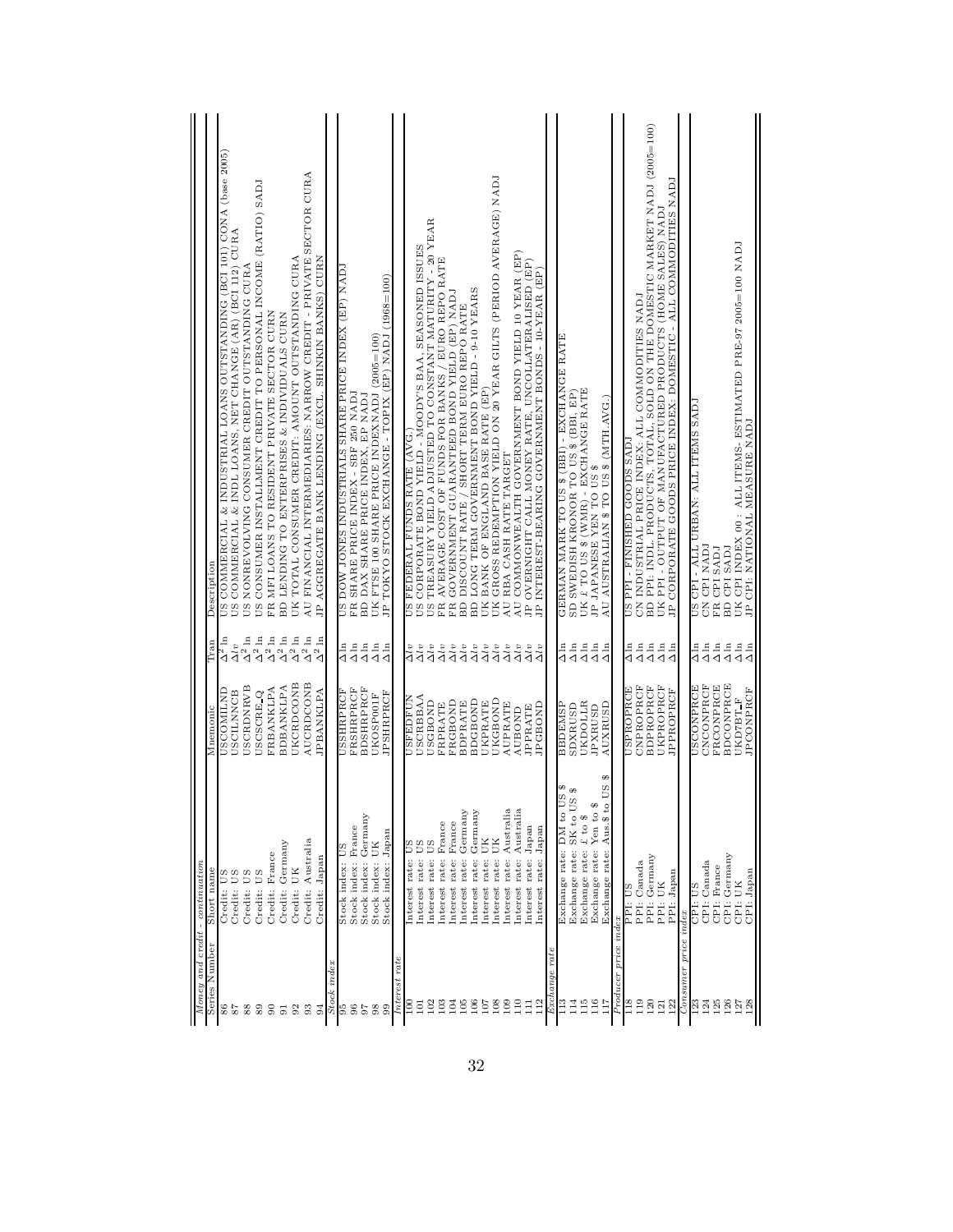|                    | Description   |                          | CH OUTPUT OF INDUSTRIAL PRODUCTS - CEMENT VOLN<br>BR INDUSTRIAL PRODUCTION VOLA index 2002=base | IN INDUSTRIAL PRODN. (EXCLUDING CONSTRUCTION & GAS UTILITY) VOLN index | IN INDUSTRIAL PRODUCTION: MANUFACTURING VOLN index | KO INDUSTRIAL PRODUCTION VOLA (2005=100) | MX INDUSTRIAL PRODUCTION INDEX VOLN | MX INDUSTRIAL PRODUCTION INDEX: MANUFACTURING VOLN | PH MANUFACTURING PRODUCTION NADJ 2000 prices | SA INDUSTRIAL PRODUCTION (MANUFACTURING SECTOR) VOLA |                                   | BR CAPACITY UTILIZATION - MANUFACTURING NAD. | KO MANUFACTURING PRODUCTION CAPACITY NADJ (2005=100)<br>KO MACHINERY ORDERS RECEIVEDCURN |             | KO RETAIL SALES NADJ (2005=100) |                   | BR UNIT LABOR COST NADJ |              | KO UNEMPLOYMENT RATE SADJ |                     | BR EXPORTS (BOP BASIS) CURN | CH EXPORTS CURN   | IN EXPORTS CURN | ID EXPORTS FOB CURN | KO EXPORTS FOB (CUSTOMS CLEARANCE BASIS) CURN | PH EXPORTS CURN         | SP EXPORTS CURN       | TW EXPORTS CURN    | BRIMPORTS (BOP BASIS) CURN | CH IMPORTS CURN | ID IMPORTS CIF CURN | KO IMPORTS CIF (CUSTOMS CLEARANCE BASIS) CURN | SP IMPORTS CURN    | TW IMPORTS CURN | BR TERMS OF TRADE NADJ (2006=100) |
|--------------------|---------------|--------------------------|-------------------------------------------------------------------------------------------------|------------------------------------------------------------------------|----------------------------------------------------|------------------------------------------|-------------------------------------|----------------------------------------------------|----------------------------------------------|------------------------------------------------------|-----------------------------------|----------------------------------------------|------------------------------------------------------------------------------------------|-------------|---------------------------------|-------------------|-------------------------|--------------|---------------------------|---------------------|-----------------------------|-------------------|-----------------|---------------------|-----------------------------------------------|-------------------------|-----------------------|--------------------|----------------------------|-----------------|---------------------|-----------------------------------------------|--------------------|-----------------|-----------------------------------|
|                    | Trans         |                          | $\Delta$ ln<br>$\sum_{n=1}^{n}$                                                                 | $\Delta \ln$                                                           | $\Delta\ln$                                        |                                          | $\frac{15}{444}$                    |                                                    | $\Delta\ln$                                  | $\Delta$ ln                                          |                                   | $\Delta v$                                   | $\Delta \ln$<br>$\Delta l v$                                                             |             | $\Delta \ln$                    |                   | $\Delta \ln$            |              | $\Delta l v$              |                     | $\Delta \ln$                | $\Delta$ ln       | $\Delta$ ln     | $\Delta\ln$         | $\Delta$ in $\Delta$                          |                         | $\Delta\ln$           | $\Delta\ln$        | $\Delta\ln$                |                 | $\frac{15}{444}$    |                                               | $\Delta \ln$       | $\Delta \ln$    | $\Delta$ ln                       |
|                    | Mnemonic      |                          | CHVALCEMH<br>BRIPTOT G                                                                          | INIPTOT H                                                              | <b>H_NANTRININ</b>                                 | KOIPTOT.G                                | МХІРТОТ Н                           | MXIPMAN H                                          | PHIPMAN F                                    | SAIPMAN.G                                            |                                   | <b>BRCAPUTLR</b>                             | KONEWORDA<br>KOCAPUTLF                                                                   |             | KORETTOTF                       |                   | <b>BRLCOST.F</b>        |              | KOUNTOTQ <sub>pc</sub>    |                     | BREXPBOPA                   | CHEXPGDSA         | <b>NI70 A</b>   | <b>IDEXPGDSA</b>    | KOEXPGDSA                                     | PHEXPGDSA               | <b>SPEXPGDSA</b>      | TWEXPGDSA          | BRIMPBOPA                  | CHIMPGDSA       | <b>IDIMPGDSA</b>    | KOIMPGDSA                                     | SPIMPGDSA          | TWIMPGDSA       | <b>BRTOTPRCF</b>                  |
| Emerging countries | Short name    | $In dustrial$ production | IP: China (cement<br>(P: Brasi                                                                  | [P: India                                                              | IP: India                                          | IP: Korea                                | [P: Mexico                          | IP: Mexico                                         | IP: Philippines                              | IP: South Africa                                     | $Orders$ and capacity utilization | Operating ratio: Brazil                      | ba.: Korea<br>Mach. ord.: Korea<br>Manufct. prod cap                                     |             | Korea<br>Retail sales:          |                   | Labor cost: Brazi       |              | U rate: Korea             | International trade | Exports: Brazil             | China<br>Exports: | Exports: India  | Exports: Indonesi   | Exports: Korea                                | Philippines<br>Exports: | Singapore<br>Exports: | Taïwan<br>Exports: | Imports: Brazil            | Imports: China  | Imports: Indonesi   | Imports: Korea                                | Imports: Singapore | Imports: Taïwan | razil<br>Terms of trade: B        |
|                    | Series Number |                          | 129<br>130                                                                                      | 131                                                                    | 132                                                | 133                                      | 134                                 | 135                                                | 136                                          | 137                                                  |                                   | 138                                          | 139<br>140                                                                               | Consumption | 4                               | $Wages$ and labor | 142                     | Unemplogment | 143                       |                     | 144                         | 145               | 146             | 147                 | 148                                           | 149                     | 150                   | 151                | 152                        | 153             | 154                 | 155                                           | 156                | 157             | 158                               |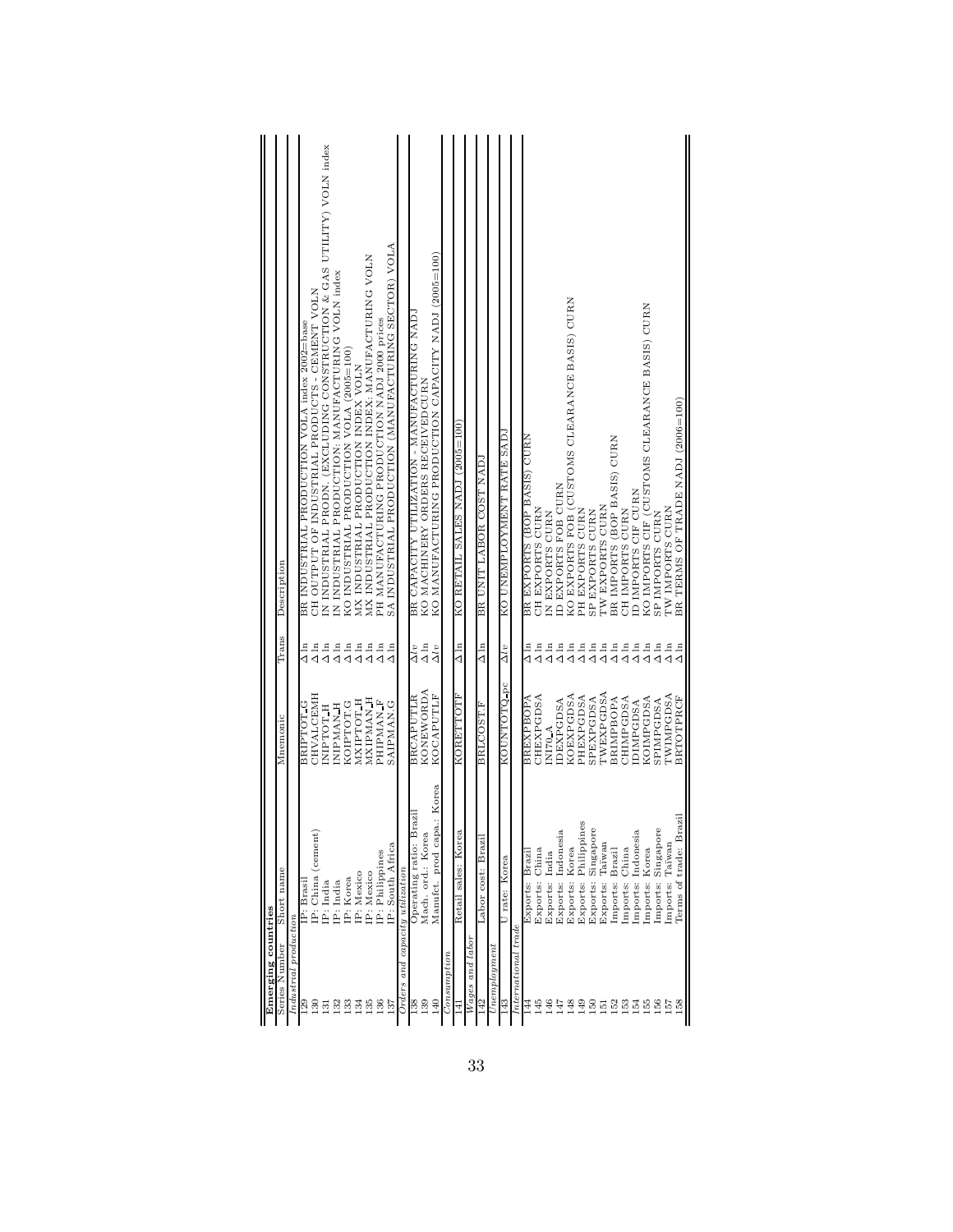| Series Number        | me<br>Short na                       | Mnemonic           | Tran                                                             | Description                                                   |
|----------------------|--------------------------------------|--------------------|------------------------------------------------------------------|---------------------------------------------------------------|
| Money and credit     |                                      |                    |                                                                  |                                                               |
| 691                  | upply: Brazi<br>Money sı             | BRMIA              | $\frac{1}{\Delta}$                                               | N'E L'AILLET (EP) CURN<br><b>AHNOM HEA</b>                    |
| 160                  | Money supply: Brazil                 | BRM3 A             | $\Delta \ln$                                                     | BR MONEY SUPPLY - M3 (EP) CURN                                |
| 161                  | China<br>upply:<br>Money sı          | CHM <sub>0</sub> A | $\Delta \ln$                                                     | CH MONEY SUPPLY - CURRENCY IN CIRCULATION CURN                |
| 162                  | upply: China<br>Money sr             | CHM1 <sup>A</sup>  | $\Delta\ln$                                                      | CH MONEY SUPPLY - M1 CURN                                     |
| 163                  | upply: India<br>Money si             | INM1 A             | $\Delta\ln$                                                      | IN MONEY SUPPLY: M1 (EP) CURN                                 |
| 164                  | upply: India<br>Money si             | INM3 A             | $\Delta \ln$                                                     | IN MONEY SUPPLY: M3 (EP) CURN                                 |
| 165                  | upply: Indonesia<br>Money sı         | DM1 A              |                                                                  | ID MONEY SUPPLY: M1 CURN                                      |
| 166                  | upply: Indonesia<br>Money sı         | DM2 A              | $\begin{array}{l}\Delta\ln\\\Delta^2\ln\\\Delta^2\ln\end{array}$ | ID MONEY SUPPLY-M2 CURN                                       |
| 167                  | upply: Korea<br>Money sı             | KOM <sub>2</sub> B |                                                                  | KO MONEY SUPPLY - M2 (EP) CURA                                |
| 168                  | upply: Mexico<br>Money si            | MXM1 A             | $\Delta\ln$                                                      | MX MONEY SUPPLY: M1 (EP) CURN base=end of period              |
| 169                  | Money supply: Mexico                 | MXM3 A             | $\Delta^2\ln$                                                    | MX MONEY SUPPLY: M3 (EP) CURN                                 |
| 170                  | upply: Philippines<br>Money sı       | PHM1 A             | $\Delta \ln$                                                     | PH MONEY SUPPLY - M1 (METHO BREAK AT 12/03) CURN              |
| F                    | Money supply: Philippines            | PHM3 A             | $\Delta^2\ln$                                                    | PH MONEY SUPPLY - M3 (METHO BREAK AT 12/03) CURN              |
| 172                  | upply: Russia<br>ũ,<br>Money         | RSM <sub>2</sub> A | $\Delta^2\ln$                                                    | RS MONEY SUPPLY-M2 CURN                                       |
| Stock index          |                                      |                    |                                                                  |                                                               |
| 173                  | Stock index: Brazil                  | <b>BRSHRPRCF</b>   | $\Delta^2$ ln                                                    | BR BOVESPA SHARE PRICE INDEX (EP) NADJ                        |
| 174                  | Stock index: Hong-Kong               | <b>HKSHRPRCF</b>   | $\Delta \ln$                                                     | HK HANG SENG SHARE PRICE INDEX (EP) NADJ (31 july 1964 = 100) |
| Exchange rate        |                                      |                    |                                                                  |                                                               |
| 175                  | G<br>e rate: Br.R. to US<br>Exchang  | BRXRUSD            | $\Delta^2$ ln                                                    | BR BRAZILIAN REAIS TO US DOLLAR (AVG)                         |
| 176                  | e rate: Ch.Y. to US \$<br>Exchang    | CHXRUSD            | $\Delta^2\ln$                                                    | CH CHINESE YUAN TO US DOLLAR (AVERAGE AMOUNT)                 |
| 177                  | rate: In.R. to US \$<br>¢<br>Exchang | <b>INXRUSD</b>     | $\Delta^2\ln$                                                    | IN INDIAN RUPEES PER US DOLLAR (RBI)                          |
| 178                  | rate: Id.R. to US \$<br>Exchange     | <b>IDXRUSD</b>     | $\Delta^2\ln$                                                    | ID INDONESIAN RUPIAHS TO US DOLLAR                            |
| 179                  | e rate: Mx.P. to US \$<br>Exchang    | MXXRUSD            | $\Delta^2\ln$                                                    | MX MEXICAN PESOS TO US \$-CENTRAL BANK SETTLEMENT RATE (AVG)  |
| 180                  | RS.R. to US \$<br>e rate:<br>Exchang | RSXRUSD            | $\Delta^2\ln$                                                    | RS RUSSIAN ROUBLES TO US \$ NADJ                              |
| Consumer price index |                                      |                    |                                                                  |                                                               |
| $\overline{181}$     | CPI: Brazil                          | <b>BRCPIGENF</b>   | $\Delta^2$ ln                                                    | BR CPI - GENERAL NADJ                                         |
| 182                  | CPI: China                           | CHCONPRCF          | $\Delta \ln$                                                     | CH CPI NADJ                                                   |
| 183                  | CPI: India                           | INCONPRCF          | $\Delta\ln$                                                      | IN CPI: INDUSTRIAL LABOURERS(DS CALCULATED) NADJ (2001=100)   |
| 184                  | CPI: Korea                           | KOCONPRCF          | $\Delta_{\rm 2\,ln}^{\rm ln}$                                    | KO CPI NADJ (2005=100)                                        |
| 185                  | CPI: Mexico                          | MXCONPRCF          |                                                                  | MX CPI NADJ (JUN 2002=100)                                    |
| 186                  | CPI: Philippines                     | PHCONPRCF          | $\Delta \ln$                                                     | PH CPI NADJ                                                   |
| 187                  | CPI: Russia                          | RSCONPRCF          | $\Delta^2\ln$                                                    | RS CPI NADJ                                                   |
|                      |                                      |                    |                                                                  |                                                               |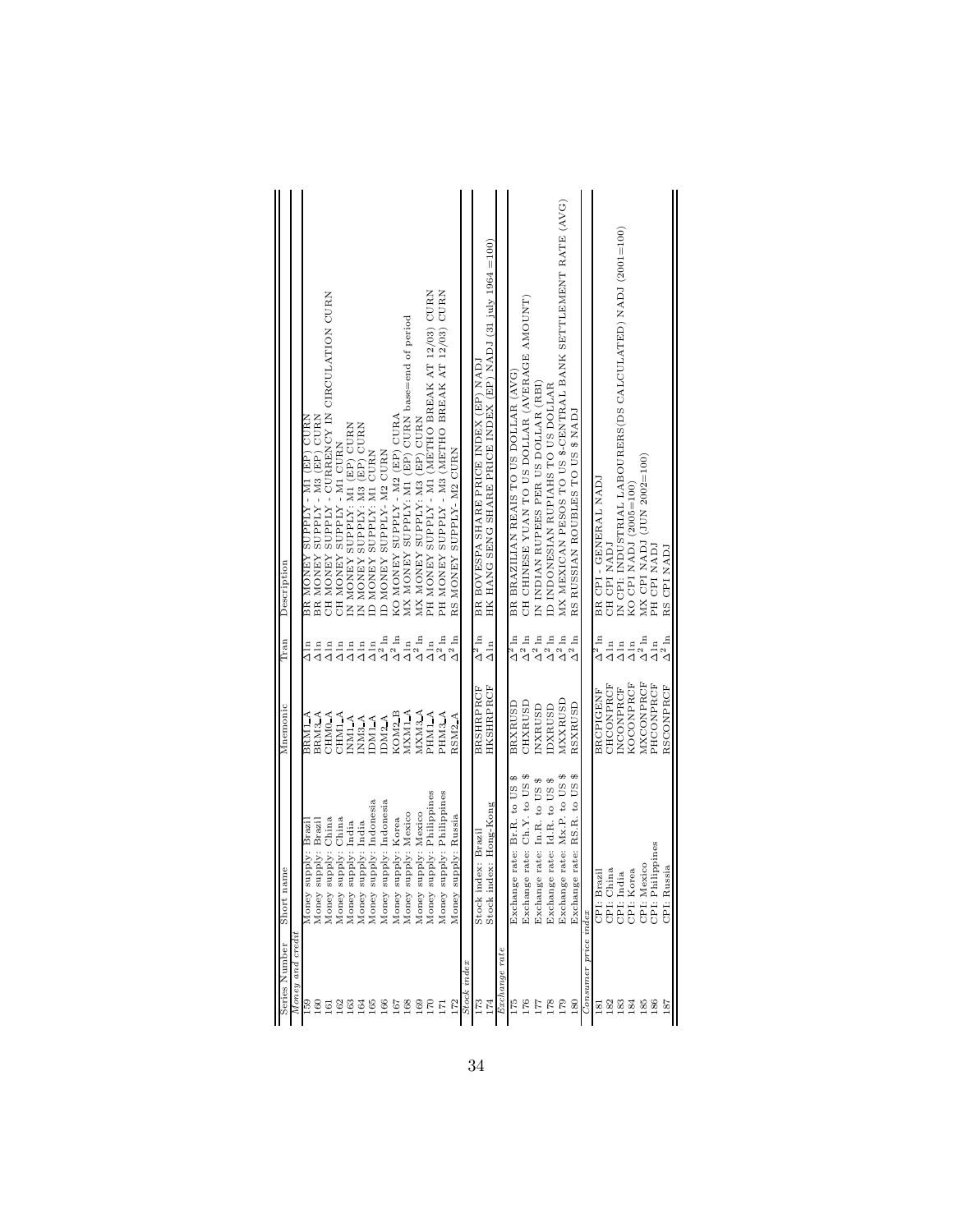## *LISTE DES CAHIERS DE RECHERCHE CREDEN*\*

| 95.01.01 | Eastern Europe Energy and Environment : the Cost-Reward Structure as an Analytical          |
|----------|---------------------------------------------------------------------------------------------|
|          | Framework in Policy Analysis                                                                |
|          | Corazón M. SIDDAYAO                                                                         |
| 96.01.02 | Insécurité des Approvisionnements Pétroliers, Effet Externe et Stockage Stratégique :       |
|          | l'Aspect International                                                                      |
|          | <b>Bernard SANCHEZ</b>                                                                      |
| 96.02.03 | R&D et Innovations Technologiques au sein d'un Marché Monopolistique d'une                  |
|          | Ressource Non Renouvelable                                                                  |
|          | Jean-Christophe POUDOU                                                                      |
| 96.03.04 | Un Siècle d'Histoire Nucléaire de la France                                                 |
|          | Henri PIATIER                                                                               |
| 97.01.05 | Is the Netback Value of Gas Economically Efficient?                                         |
|          | Corazón M. SIDDAYAO                                                                         |
| 97.02.06 | Répartitions Modales Urbaines, Externalités et Instauration de Péages : le cas des          |
|          | Externalités de Congestion et des «Externalités Modales Croisées»                           |
|          | François MIRABEL                                                                            |
| 97.03.07 | Pricing Transmission in a Reformed Power Sector : Can U.S. Issues Be Generalized for        |
|          | Developing Countries<br>Corazón M. SIDDAYAO                                                 |
| 97.04.08 | La Dérégulation de l'Industrie Electrique en Europe et aux Etats-Unis : un Processus de     |
|          | Décomposition-Recomposition                                                                 |
|          | Jacques PERCEBOIS                                                                           |
| 97.05.09 | d'Exploration<br>Informationnelle<br>Externalité Informationnelle<br>Efficacité<br>et<br>de |
|          | l'Exploration Pétrolière                                                                    |
|          | Evariste NYOUKI                                                                             |
| 97.06.10 | Concept et Mesure d'Equité Améliorée : Tentative d'Application à l'Option Tarifaire         |
|          | "Bleu-Blanc-Rouge" d'EDF                                                                    |
|          | Jérôme BEZZINA                                                                              |
| 98.01.11 | Substitution entre Capital, Travail et Produits Energétiques : Tentative d'application      |
|          | dans un cadre international                                                                 |
|          | <b>Bachir EL MURR</b>                                                                       |
| 98.02.12 | L'Interface entre Secteur Agricole et Secteur Pétrolier : Quelques Questions au Sujet des   |
|          | <b>Biocarburants</b>                                                                        |
|          | Alain MATHIEU                                                                               |
| 98.03.13 | Les Effets de l'Intégration et de l'Unification Économique Européenne sur la Marge de       |
|          | Manœuvre de l'État Régulateur                                                               |
|          | Agnès d'ARTIGUES                                                                            |
| 99.09.14 | La Réglementation par Price Cap : le Cas du Transport de Gaz Naturel au Royaume Uni         |
|          | Laurent DAVID<br>L'Apport de la Théorie Économique aux Débats Énergétiques                  |
| 99.11.15 | Jacques PERCEBOIS                                                                           |
| 99.12.16 | Les biocombustibles : des énergies entre déclin et renouveau                                |
|          | Alain MATHIEU                                                                               |
| 00.05.17 | Structure du marché gazier américain, réglementation et tarification de l'accès des tiers   |
|          | au réseau                                                                                   |
|          | Laurent DAVID et François MIRABEL                                                           |
| 00.09.18 | Corporate Realignments in the Natural Gas Industry: Does the North American                 |
|          | Experience Foretell the Future for the European Union?                                      |
|          | Ian RUTLEDGE et Philip WRIGHT                                                               |
| 00.10.19 | La décision d'investissement nucléaire : l'influence de la structure industrielle           |
|          | Marie-Laure GUILLERMINET                                                                    |
|          |                                                                                             |

-

<sup>\*</sup> L'année de parution est signalée par les deux premiers chiffres du numéro du cahier.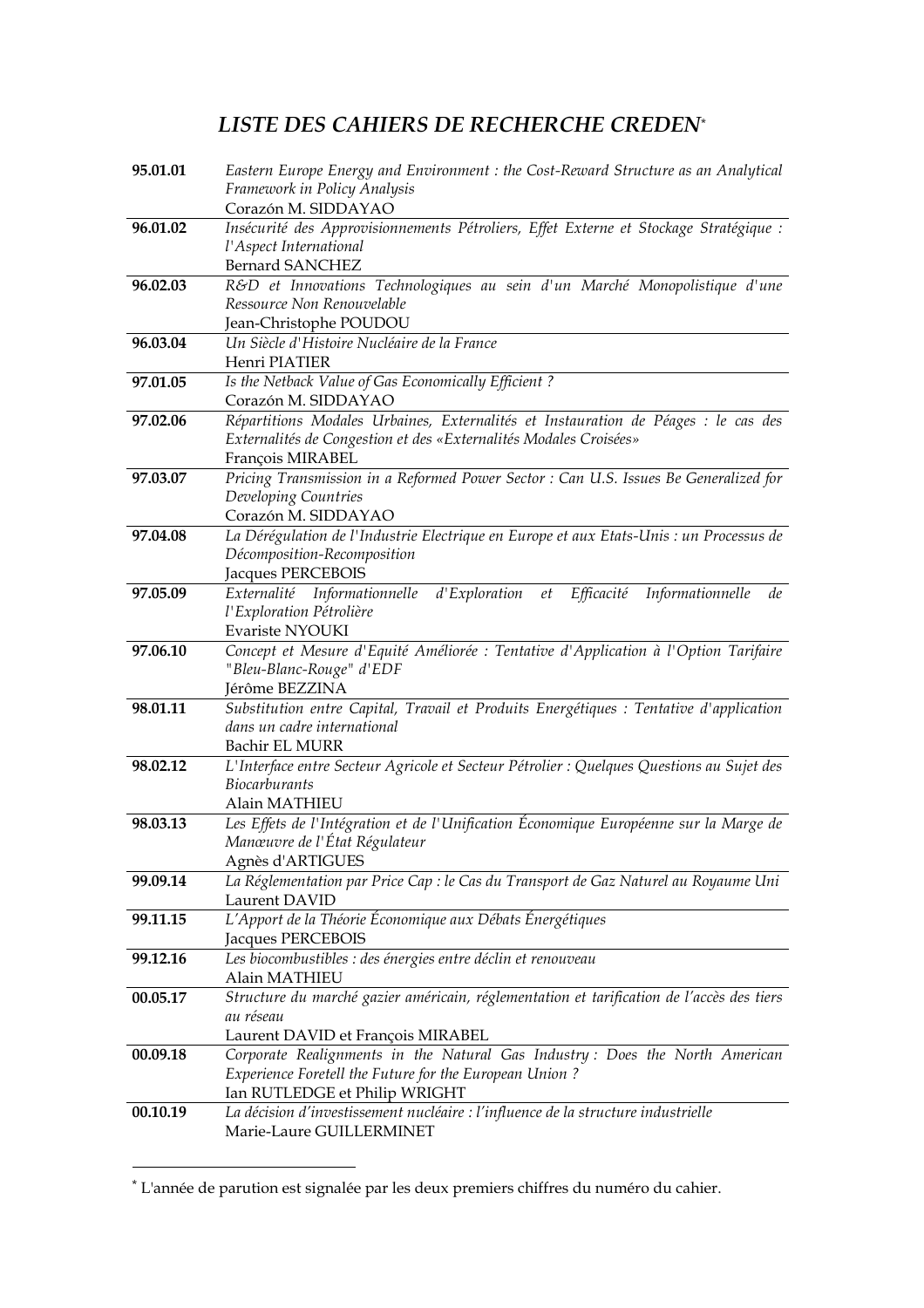| 01.01.20 | The industrialization of knowledge in life sciences Convergence between public research                      |
|----------|--------------------------------------------------------------------------------------------------------------|
|          | policies and industrial strategies                                                                           |
|          | Jean Pierre MIGNOT et Christian PONCET                                                                       |
| 01.02.21 | Les enjeux du transport pour le gaz et l'électricité : la fixation des charges d'accès                       |
|          | Jacques PERCEBOIS et Laurent DAVID                                                                           |
| 01.06.22 | Les comportements de fraude fiscale : le face-à-face contribuables - Administration fiscale<br>Cécile BAZART |
| 01.06.23 | La complexité du processus institutionnel de décision fiscale : causes et conséquences                       |
|          | Cécile BAZART                                                                                                |
| 01.09.24 | Droits de l'homme et justice sociale. Une mise en perspective des apports de John Rawls                      |
|          | et d'Amartya Sen                                                                                             |
|          | David KOLACINSKI                                                                                             |
| 01.10.25 | Compétition technologique, rendements croissants et lock-in dans la production                               |
|          | d'électricité d'origine solaire photovoltaïque                                                               |
|          | Pierre TAILLANT                                                                                              |
| 02.01.26 | Harmonisation fiscale et politiques monétaires au sein d'une intégration économique                          |
|          | <b>Bachir EL MURR</b>                                                                                        |
| 02.06.27 | De la connaissance académique à l'innovation industrielle dans les sciences du vivant :                      |
|          | essai d'une typologie organisationnelle dans le processus d'industrialisation des<br>connaissances           |
|          | Christian PONCET                                                                                             |
| 02.06.28 | Efforts d'innovations technologiques dans l'oligopole minier                                                 |
|          | Jean-Christophe POUDOU                                                                                       |
| 02.06.29 | Why are technological spillovers spatially bounded? A market orientated approach                             |
|          | Edmond BARANES et Jean-Philippe TROPEANO                                                                     |
| 02.07.30 | Will broadband lead to a more competitive access market?                                                     |
|          | Edmond BARANES et Yves GASSOT                                                                                |
| 02.07.31 | De l'échange entre salaire et liberté chez Adam Smith au « salaire équitable » d'Akerlof                     |
|          | David KOLACINSKI                                                                                             |
| 02.07.32 | Intégration du marché Nord-Américain de l'énergie                                                            |
| 02.07.33 | Alain LAPOINTE<br>Funding for Universal Service Obligations in Electricity Sector : the case of green power  |
|          | development                                                                                                  |
|          | Pascal FAVARD, François MIRABEL et Jean-Christophe POUDOU                                                    |
| 02.09.34 | Démocratie, croissance et répartition des libertés entre riches et pauvres                                   |
|          | David KOLACINSKI                                                                                             |
| 02.09.35 | La décision d'investissement et son financement dans un environnement institutionnel                         |
|          | en mutation : le cas d'un équipement électronucléaire                                                        |
|          | Marie-Laure GUILLERMINET                                                                                     |
| 02.09.36 | Third Party Access pricing to the network, secondary capacity market and economic                            |
|          | optimum : the case of natural gas<br>Laurent DAVID et Jacques PERCEBOIS                                      |
| 03.10.37 | Competition And Mergers In Networks With Call Externalities                                                  |
|          | Edmond BARANES et Laurent FLOCHEL                                                                            |
| 03.10.38 | Mining and Incentive Concession Contracts                                                                    |
|          | Nguyen Mahn HUNG, Jean-Christophe POUDOU et Lionel THOMAS                                                    |
| 03.11.39 | Une analyse économique de la structure verticale sur la chaîne gazière européenne                            |
|          | Edmond BARANES, François MIRABEL et Jean-Christophe POUDOU                                                   |
| 03.11.40 | Ouverture à la concurrence et régulation des industries de réseaux : le cas du gaz et de                     |
|          | l'électricité. Quelques enseignements au vu de l'expérience européenne                                       |
|          | Jacques PERCEBOIS                                                                                            |
| 03.11.41 | Mechanisms of Funding for Universal Service Obligations: the Electricity Case                                |
|          | François MIRABEL et Jean-Christophe POUDOU                                                                   |
| 03.11.42 | Stockage et Concurrence dans le secteur gazier                                                               |
|          | Edmond BARANES, François MIRABEL et Jean-Christophe POUDOU                                                   |
|          |                                                                                                              |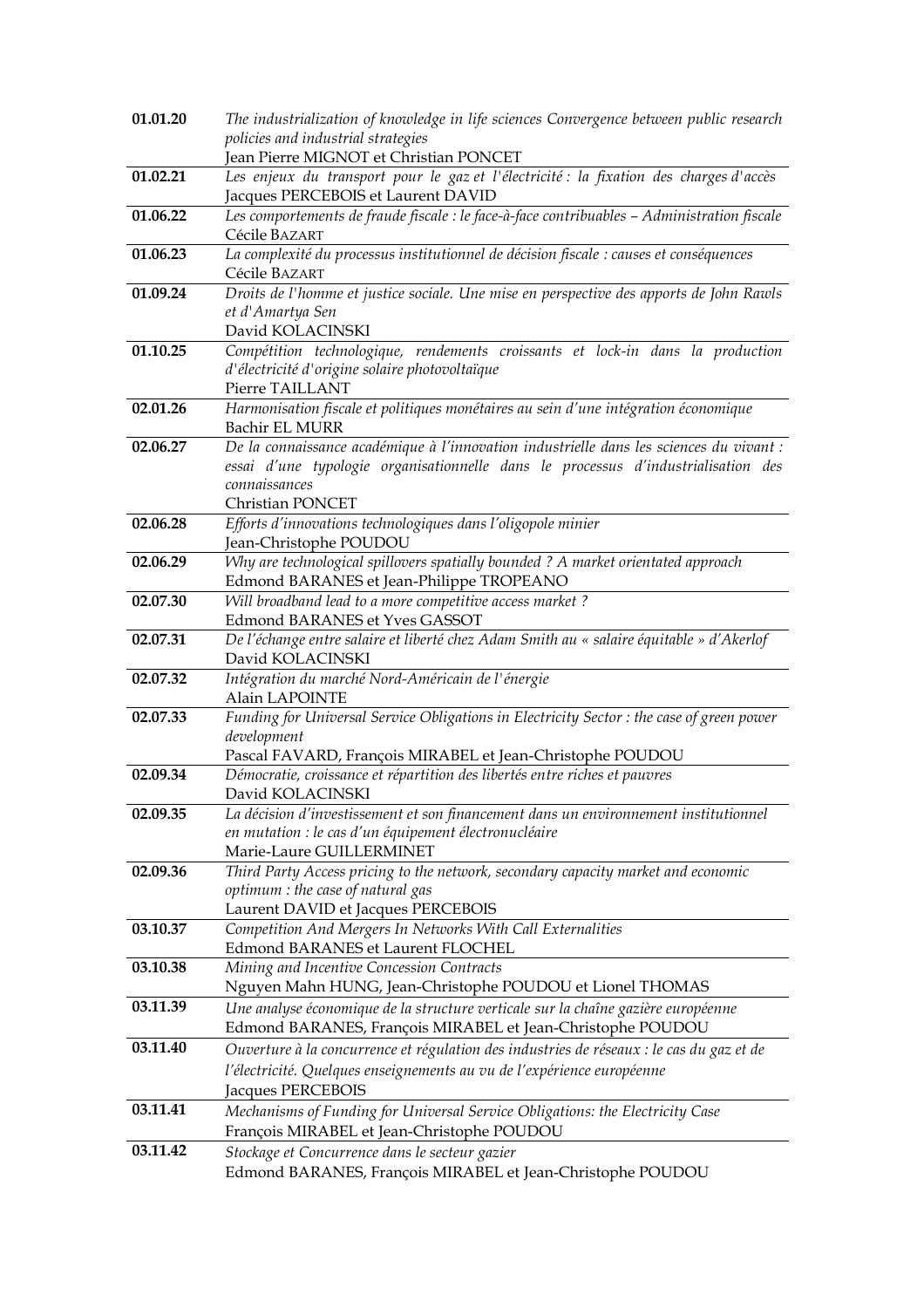| 03.11.43 | Cross Hedging and Liquidity: A Note                                                                       |
|----------|-----------------------------------------------------------------------------------------------------------|
|          | Benoît SÉVI                                                                                               |
| 04.01.44 | The Competitive Firm under both Input and Output Price Uncertainties with Futures                         |
|          | Markets and Basis risk                                                                                    |
|          | Benoît SÉVI                                                                                               |
| 04.05.45 | Competition in health care markets and vertical restraints                                                |
|          | <b>Edmond BARANES et David BARDEY</b>                                                                     |
| 04.06.46 | La Mise en Place d'un Marché de Permis d'Emission dans des Situations de Concurrence                      |
|          | Imparfaite                                                                                                |
|          | <b>Olivier ROUSSE</b>                                                                                     |
| 04.07.47 | Funding Universal Service Obligations with an Essential Facility: Charges vs. Taxes                       |
|          | and subsidies, Charles MADET, Michel ROLAND, François MIRABEL et Jean-                                    |
|          | Christophe POUDOU                                                                                         |
| 04.07.48 | Stockage de gaz et modulation : une analyse stratégique,                                                  |
|          | Edmond BARANES, François MIRABEL et Jean-Christophe POUDOU                                                |
| 04.08.49 | Horizontal Mergers In Internet                                                                            |
|          | <b>Edmond BARANES et Thomas CORTADE</b>                                                                   |
| 04.10.50 | La promotion des énergies renouvelables : Prix garantis ou marché de certificats verts ?                  |
|          | Jacques PERCEBOIS<br>Le Rôle des Permis d'Emission dans l'Exercice d'un Pouvoir de Marché sur les Marchés |
| 04.10.51 | de Gros de l'Electricité (La Stratégie de Rétention de Capacité                                           |
|          | Olivier ROUSSE                                                                                            |
| 04.11.52 | Consequences of electricity restructuring on the environment: A survey                                    |
|          | Benoît SÉVI                                                                                               |
| 04.12.53 | On the Exact Minimum Variance Hedge of an Uncertain Quantity with Flexibility                             |
|          | Benoît SÉVI                                                                                               |
| 05.01.54 | Les biocarburants face aux objectifs et aux contraintes des politiques énergétiques et                    |
|          | agricoles                                                                                                 |
|          | Alain MATHIEU                                                                                             |
| 05.01.55 | Structure de la concurrence sur la chaîne du gaz naturel : le marché européen                             |
|          | Vincent GIRAULT                                                                                           |
| 05.04.56 | L'approvisionnement gazier sur un marche oligopolistique :                                                |
|          | une analyse par la théorie économique                                                                     |
| 05.04.57 | Vincent GIRAULT<br>Les péages urbains pour une meilleure organisation des déplacements                    |
|          | François MIRABEL                                                                                          |
| 05.04.58 | Les biocombustibles en France : des produits fatals aux cultures dédiées                                  |
|          | Alain MATHIEU                                                                                             |
| 05.07.59 | Dérégulation et R&D dans le secteur énergétique européen                                                  |
|          | Olivier GROSSE, Benoît SÉVI                                                                               |
| 05.09.60 | Strategies of an incumbent constrained to supply entrants: the case of European gas                       |
|          | release program                                                                                           |
|          | Cédric CLASTRES et Laurent DAVID                                                                          |
| 06.01.61 | Hydroélectricité : des mini-centrales aux barrages pharaoniques                                           |
|          | Alain MATHIEU                                                                                             |
| 06.02.62 | L'internalisation de la congestion urbaine avec les instruments tarifaires : Acceptabilité                |
|          | et Décision<br>Mathias REYMOND                                                                            |
| 06.02.63 | Banking behavior under uncertainty: Evidence from the US Sulfur Dioxide Emissions                         |
|          | <b>Allowance Trading Program</b>                                                                          |
|          | Olivier ROUSSE et Benoît SÉVI                                                                             |
| 06.03.64 | Dépendance et vulnérabilité : deux façons connexes mais différentes d'aborder les                         |
|          | risques énergétiques                                                                                      |
|          | Jacques PERCEBOIS                                                                                         |
|          |                                                                                                           |
| 06.05.65 | Energies Renouvelables et Economie Solidaire<br>Alain MATHIEU                                             |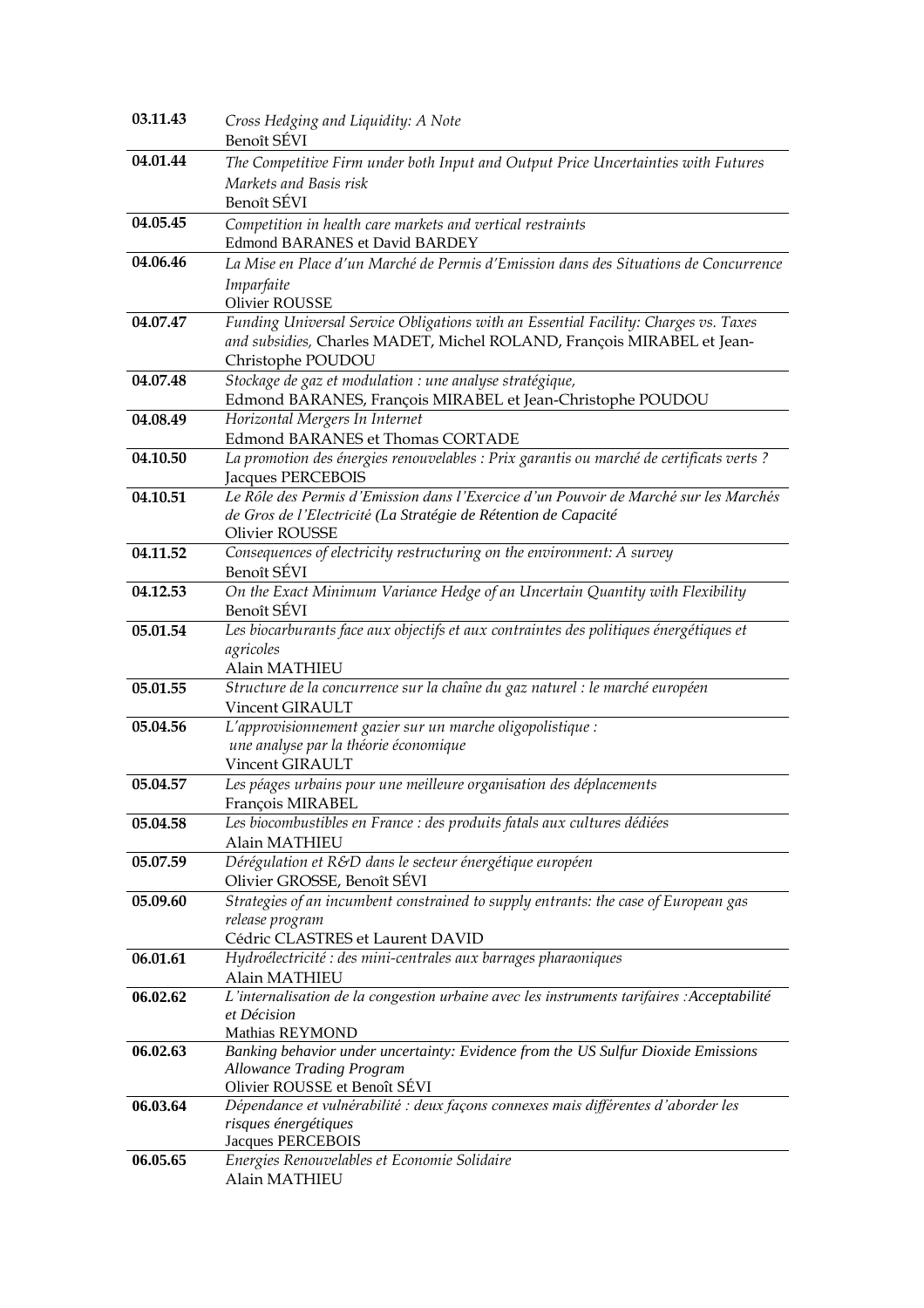| 06.10.66 | Ventes Liées et Concurrence sur les Marchés Energétiques                                                                            |
|----------|-------------------------------------------------------------------------------------------------------------------------------------|
|          | Marion PODESTA                                                                                                                      |
| 07.01.67 | Universal Service Obligations: The Role of Subsidization Schemes and the Consequences                                               |
|          | of Accounting Separation                                                                                                            |
|          | François MIRABEL, Jean-Christophe POUDOU et Michel ROLAND                                                                           |
| 07.01.68 | Concentration des Marchés et Comportements Collusifs : des Conflits entre HHI et                                                    |
|          | Seuils de Collusion                                                                                                                 |
|          | Edmond BARANES, François MIRABEL et Jean-Christophe POUDOU                                                                          |
| 07.03.69 | Certificats noirs, verts et blancs : Effets croisés et impacts potentiels dans les marchés de                                       |
|          | l'électricité ?                                                                                                                     |
|          | <b>Jacques PERCEBOIS</b>                                                                                                            |
| 07.06.70 | Les vertus environnementales et économiques de la participation des citoyens au marché                                              |
|          | de permis d'émission                                                                                                                |
|          | <b>Olivier ROUSSE</b>                                                                                                               |
| 07.06.71 | Les biocarburants : d'une génération à l'autre                                                                                      |
|          | Alain MATHIEU                                                                                                                       |
| 08.01.72 | Les concessions de distribution d'énergie électrique en France se justifient-elles encore                                           |
|          | aujourd'hui?                                                                                                                        |
|          | Henri COURIVAUD                                                                                                                     |
| 08.02.73 | Capital budgeting with an efficient yield-based method: the real rate of return technique                                           |
|          | <b>Olivier ROUSSE</b>                                                                                                               |
| 08.03.74 | Strategic aspects of bundling                                                                                                       |
|          | <b>Marion PODESTA</b>                                                                                                               |
| 08.03.75 | Should the regulator allow citizens to participate in tradable permits markets?                                                     |
|          | Olivier ROUSSE                                                                                                                      |
| 08.04.76 | Optimal nonlinear pricing, bundling commodities and contingent services                                                             |
|          | Marion PODESTA et Jean-Christophe POUDOU                                                                                            |
| 08.09.77 | Volatility transmission and volatility impulse response functions in European electricity                                           |
|          | forward markets                                                                                                                     |
|          | Yannick LE PEN et Benoît SÉVI                                                                                                       |
| 08.09.78 | Accroissement de la capacité de transport électrique : investissement stratégique ?                                                 |
|          | Renaud MENARD                                                                                                                       |
| 08.12.79 | On the non-convergence of energy intensities: evidence from a pair-wise econometric                                                 |
|          | approach                                                                                                                            |
|          | Yannick LE PEN et Benoît SÉVI                                                                                                       |
| 09.01.80 | Minimum Operating Level Investissement dans le réseau électrique : une conciliation                                                 |
|          | difficile                                                                                                                           |
|          | <b>Renaud MENARD</b>                                                                                                                |
| 09.02.81 | Prix internationaux du pétrole, du gaz naturel, de l'uranium et du charbon : la théorie                                             |
|          | économique nous aide t-elle à comprendre les évolutions ?                                                                           |
|          | Jacques PERCEBOIS                                                                                                                   |
| 09.02.82 | Cooperation among liquefied natural gas suppliers: is rationalization the sole objective?                                           |
| 09.04.83 | Olivier MASSOL et Stéphane TCHUNG-MING<br>Investissement dans le réseau électrique : un moyen de lutte efficace contre les pouvoirs |
|          | de marché des producteurs ?                                                                                                         |
|          | Renaud MENARD                                                                                                                       |
| 09.05.84 | On the realized volatility of the ECX $CO2$ emissions 2008 futures contract: distribution,                                          |
|          | dynamics and forecasting                                                                                                            |
|          | Julien CHEVALLIER et Benoît SÉVI                                                                                                    |
| 09.07.85 | Options introduction and volatility in the EU ETS                                                                                   |
|          | Julien CHEVALLIER, Yannick LE PEN et Benoît SÉVI                                                                                    |
| 09.09.86 | Cost function for the natural gas transmission industry: further considerations                                                     |
|          | Olivier MASSOL                                                                                                                      |
| 10.07.87 | La participation volontaire des citoyens sur le marché européen des permis d'émission                                               |
|          | de $CO_2$ : une évaluation contingente élargie à la psychologie environnementale                                                    |
|          | Dorian LITVINE                                                                                                                      |